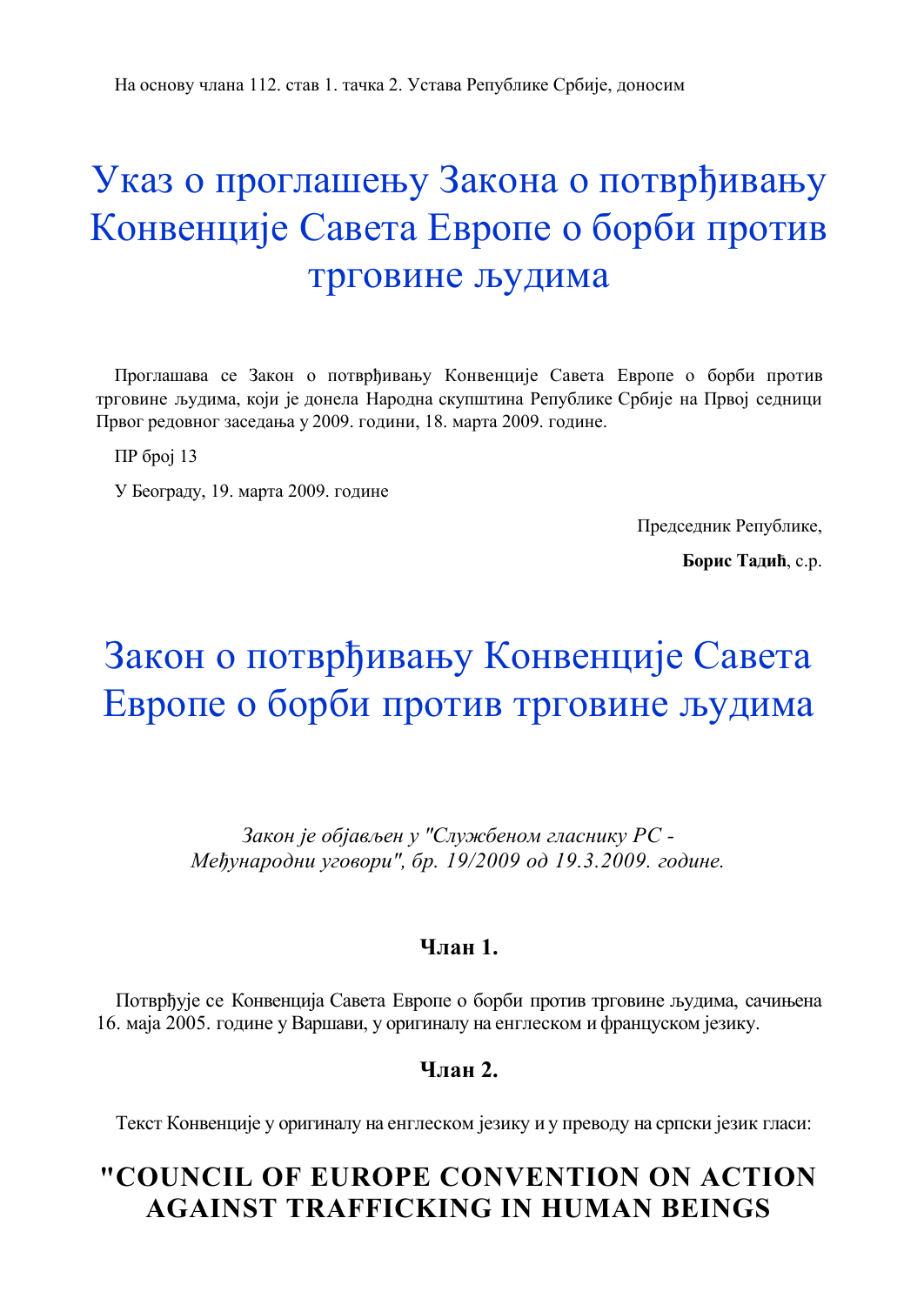### **Warsaw, 16.V.2005.**

### **Preamble**

The member States of the Council of Europe and the other Signatories hereto,

Considering that the aim of the Council of Europe is to achieve a greater unity between its members;

Considering that trafficking in human beings constitutes a violation of human rights and an offence to the dignity and the integrity of the human being;

Considering that trafficking in human beings may result in slavery for victims;

Considering that respect for victims' rights, protection of victims and action to combat trafficking in human beings must be the paramount objectives;

Considering that all actions or initiatives against trafficking in human beings must be nondiscriminatory, take gender equality into account as well as a child-rights approach;

Recalling the declarations by the Ministers for Foreign Affairs of the Member States at the 112th (14- 15 May 2003) and the 114th (12-13 May 2004) Sessions of the Committee of Ministers calling for reinforced action by the Council of Europe on trafficking in human beings;

Bearing in mind the Convention for the Protection of Human Rights and Fundamental Freedoms (1950) and its protocols;

Bearing in mind the following recommendations of the Committee of Ministers to member states of the Council of Europe: Recommendation No. R (91) 11 on sexual exploitation, pornography and prostitution of, and trafficking in, children and young adults; Recommendation No. R (97) 13 concerning intimidation of witnesses and the rights of the defence; Recommendation No. R (2000) 11 on action against trafficking in human beings for the purpose of sexual exploitation and Recommendation Rec (2001) 16 on the protection of children against sexual exploitation; Recommendation Rec (2002) 5 on the protection of women against violence;

Bearing in mind the following recommendations of the Parliamentary Assembly of the Council of Europe: Recommendation 1325 (1997) on traffic in women and forced prostitution in Council of Europe member states; Recommendation 1450 (2000) on violence against women in Europe; Recommendation 1545 (2002) on a campaign against trafficking in women; Recommendation 1610 (2003) on migration connected with trafficking in women and prostitution; Recommendation 1611 (2003) on trafficking in organs in Europe; Recommendation 1663 (2004) Domestic slavery: servitude, au pairs and mail-order brides;

Bearing in mind the European Union Council Framework Decision of 19 July 2002 on combating trafficking in human beings, the European Union Council Framework Decision of 15 March 2001 on the standing of victims in criminal proceedings and the European Union Council Directive of 29 April 2004 on the residence permit issued to third-country nationals who are victims of trafficking in human beings or who have been the subject of an action to facilitate illegal immigration, who cooperate with the competent authorities;

Taking due account of the United Nations Convention against Transnational Organized Crime and the Protocol thereto to Prevent, Suppress and Punish Trafficking in Persons, Especially Women and Children with a view to improving the protection which they afford and developing the standards established by them;

Taking due account of the other international legal instruments relevant in the field of action against trafficking in human beings;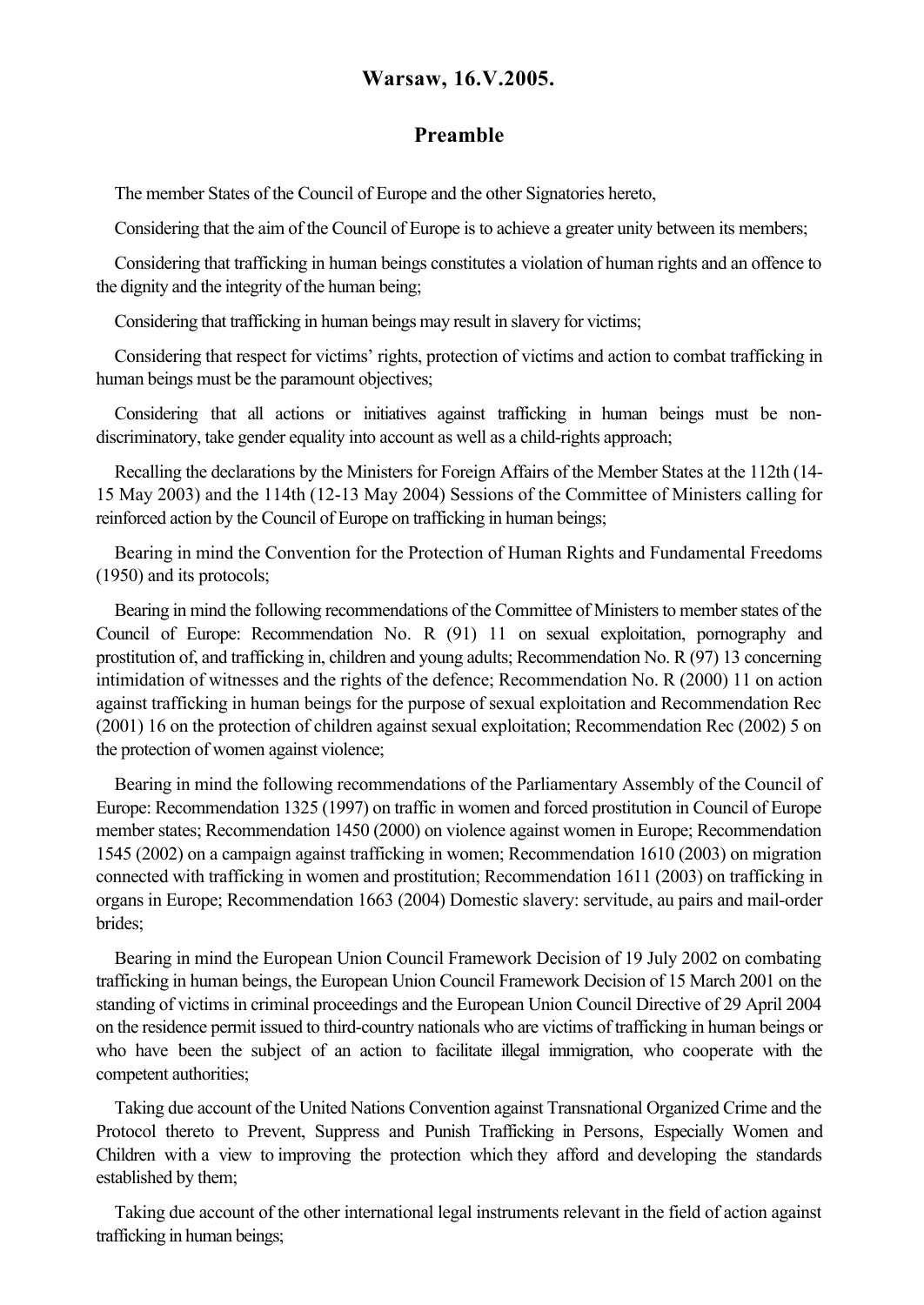Taking into account the need to prepare a comprehensive international legal instrument focusing on the human rights of victims of trafficking and setting up a specific monitoring mechanism,

Have agreed as follows:

### **Chapter I - Purposes, scope, non-discrimination principle and definitions**

### **Article 1 - Purposes of the Convention**

1. The purposes of this Convention are:

a) to prevent and combat trafficking in human beings, while guaranteeing gender equality;

b) to protect the human rights of the victims of trafficking, design a comprehensive framework for the protection and assistance of victims and witnesses, while guaranteeing gender equality, as well as to ensure effective investigation and prosecution;

c) to promote international cooperation on action against trafficking in human beings.

2. In order to ensure effective implementation of its provisions by the Parties, this Convention sets up a specific monitoring mechanism.

### **Article 2 - Scope**

This Convention shall apply to all forms of trafficking in human beings, whether national or transnational, whether or not connected with organised crime.

### **Article 3 - Non-discrimination principle**

The implementation of the provisions of this Convention by Parties, in particular the ewoyment of measures to protect and promote the rights of victims, shall be secured without discrimination on any ground such as sex, race, colour, language, religion, political or other opinion, national or social origin, association with a national minority, property, birth or other status.

### **Article 4 - Definitions**

For the purposes of this Convention:

a) "Trafficking in human beings" shall mean the recruitment, transportation, transfer, harbouring or receipt of persons, by means of the threat or use of force or other forms of coercion, of abduction, of fraud, of deception, of the abuse of power or of a position of vulnerability or of the giving or receiving of payments or benefits to achieve the consent of a person having control over another person, for the purpose of exploitation. Exploitation shall include, at a minimum, the exploitation of the prostitution of others or other forms of sexual exploitation, forced labour or services, slavery or practices similar to slavery, servitude or the removal of organs;

b) The consent of a victim of "trafficking in human beings" to the intended exploitation set forth in subparagraph (a) of this article shall be irrelevant where any of the means set forth in subparagraph (a) have been used;

c) The recruitment, transportation, transfer, harbouring or receipt of a child for the purpose of exploitation shall be considered "trafficking in human beings" even if this does not involve any of the means set forth in subparagraph (a) of this article;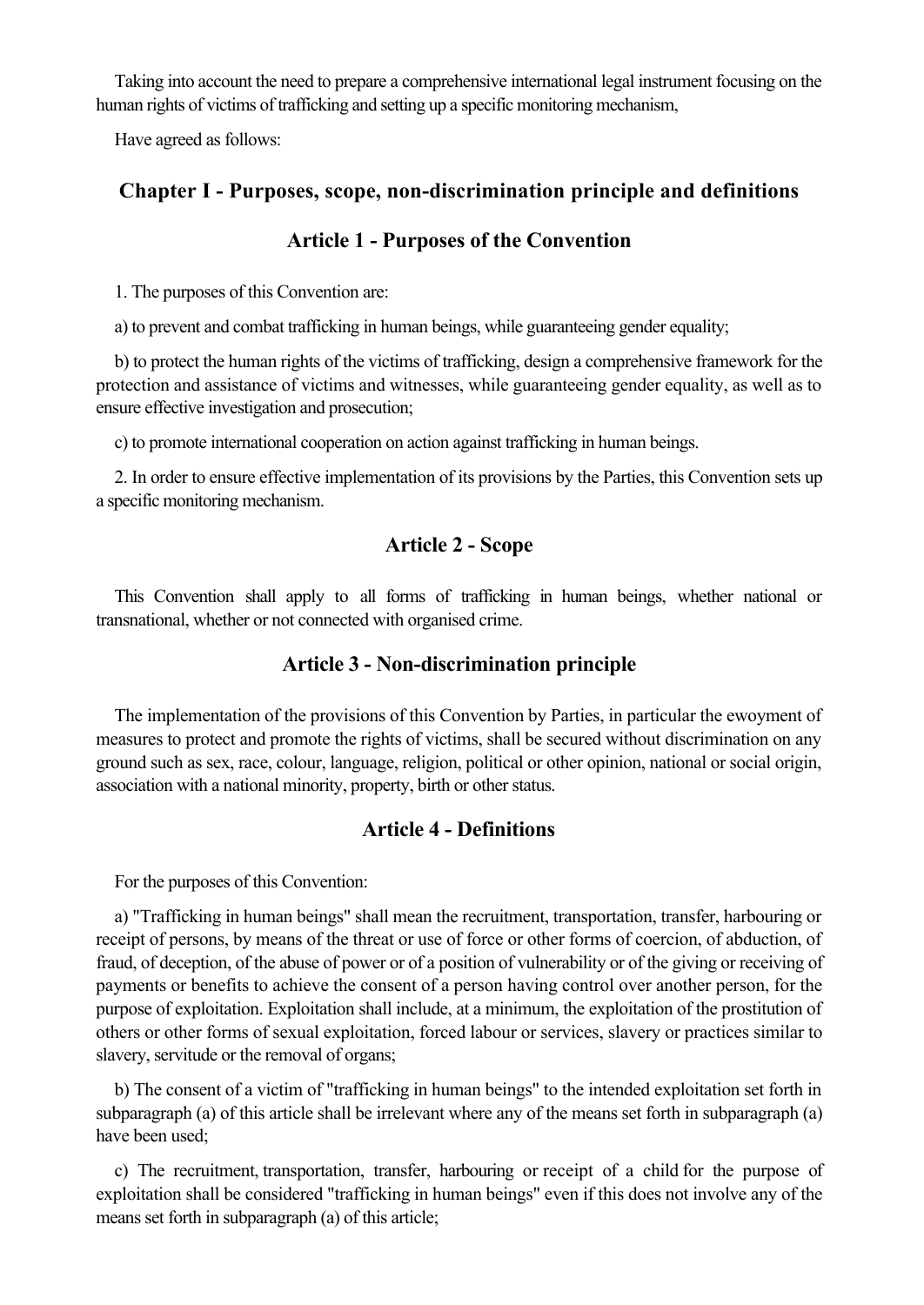d) "Child" shall mean any person under eighteen years of age;

e) "Victim" shall mean any natural person who is subject to trafficking in human beings as defined in this article.

### **Chapter II - Prevention, co-operation and other measures**

### **Article 5 - Prevention of trafficking in human beings**

1. Each Party shall take measures to establish or strengthen national co-ordination between the various bodies responsible for preventing and combating trafficking in human beings.

2. Each Party shall establish and/or strengthen effective policies and programmes to prevent trafficking in human beings, by such means as: research, information, awareness raising and education campaigns, social and economic initiatives and training programmes, in particular for persons vulnerable to trafficking and for professionals concerned with trafficking in human beings.

3. Each Party shall promote a Human Rights-based approach and shall use gender mainstreaming and a child-sensitive approach in the development, implementation and assessment of all the policies and programmes referred to in paragraph 2.

4. Each Party shall take appropriate measures, as may be necessary, to enable migration to take place legally, in particular through dissemination of accurate information by relevant offices, on the conditions enabling the legal entry in and stay on its territory.

5. Each Party shall take specific measures to reduce children's vulnerability to trafficking, notably by creating a protective environment for them.

6. Measures established in accordance with this article shall involve, where appropriate, nongovernmental organisations, other relevant organisations and other elements of civil society committed to the prevention of trafficking in human beings and victim protection or assistance.

### **Article 6 - Measures to discourage the demand**

To discourage the demand that fosters all forms of exploitation of persons, especially women and children, that leads to trafficking, each Party shall adopt or strengthen legislative, administrative, educational, social, cultural or other measures including:

a) research on best practices, methods and strategies;

b) raising awareness of the responsibility and important role of media and civil society in identifying the demand as one of the root causes of trafficking in human beings;

c) target information campaigns involving, as appropriate, inter alia, public authorities and policy makers;

d) preventive measures, including educational programmes for boys and girls during their schooling, which stress the unacceptable nature of discrimination based on sex, and its disastrous consequences, the importance of gender equality and the dignity and integrity of every human being.

### **Article 7 - Border measures**

1. Without prejudice to international commitments in relation to the free movement of persons, Parties shall strengthen, to the extent possible, such border controls as may be necessary to prevent and detect trafficking in human beings.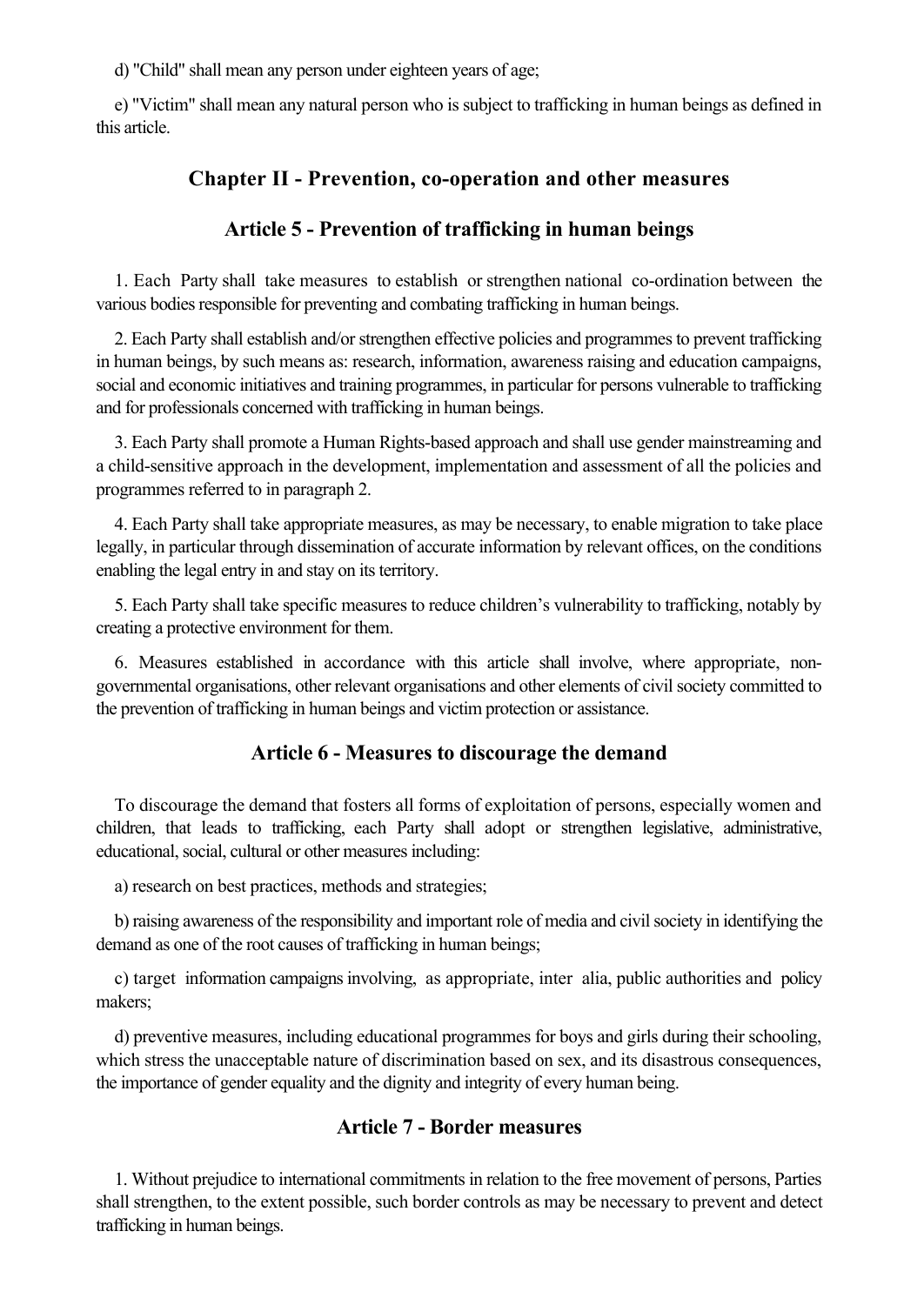2. Each Party shall adopt legislative or other appropriate measures to prevent, to the extent possible, means of transport operated by commercial carriers from being used in the commission of offences established in accordance with this Convention.

3. Where appropriate, and without prejudice to applicable international conventions, such measures shall include establishing the obligation of commercial carriers, including any transportation company or the owner or operator of any means of transport, to ascertain that all passengers are in possession of the travel documents required for entry into the receiving State.

4. Each Party shall take the necessary measures, in accordance with its internal law, to provide for sanctions in cases of violation of the obligation set forth in paragraph 3 of this article.

5. Each Party shall adopt such legislative or other measures as may be necessary to permit, in accordance with its internal law, the denial of entry or revocation of visas of persons implicated in the commission of offences established in accordance with this Convention.

6. Parties shall strengthen co-operation among border control agencies by, *inter alia,* establishing and maintaining direct channels of communication.

### **Article 8 - Security and control of documents**

Each Party shall adopt such measures as may be necessary:

a) To ensure that travel or identity documents issued by it are of such quality that they cannot easily be misused and cannot readily be falsified or unlawfully altered, replicated or issued; and

b) To ensure the integrity and security of travel or identity documents issued by or on behalf of the Party and to prevent their unlawful creation and issuance.

### **Article 9 - Legitimacy and validity of documents**

At the request of another Party, a Party shall, in accordance with its internal law, verify within a reasonable time the legitimacy and validity of travel or identity documents issued or purported to have been issued in its name and suspected of being used for trafficking in human beings.

### **Chapter III - Measures to protect and promote the rights of victims, guaranteeing gender equality**

### **Article 10 - Identification of the victims**

1. Each Party shall provide its competent authorities with persons who are trained and qualified in preventing and combating trafficking in human beings, in identifying and helping victims, including children, and shall ensure that the different authorities collaborate with each other as well as with relevant support organisations, so that victims can be identified in a procedure duly taking into account the special situation of women and child victims and, in appropriate cases, issued with residence permits under the conditions provided for in Article 14 of the present Convention.

2. Each Party shall adopt such legislative or other measures as may be necessary to identify victims as appropriate in collaboration with other Parties and relevant support organisations. Each Party shall ensure that, if the competent authorities have reasonable grounds to believe that a person has been victim of trafficking in human beings, that person shall not be removed from its territory until the identification process as victim of an offence provided for in Article 18 of this Convention has been completed by the competent authorities and shall likewise ensure that that person receives the assistance provided for in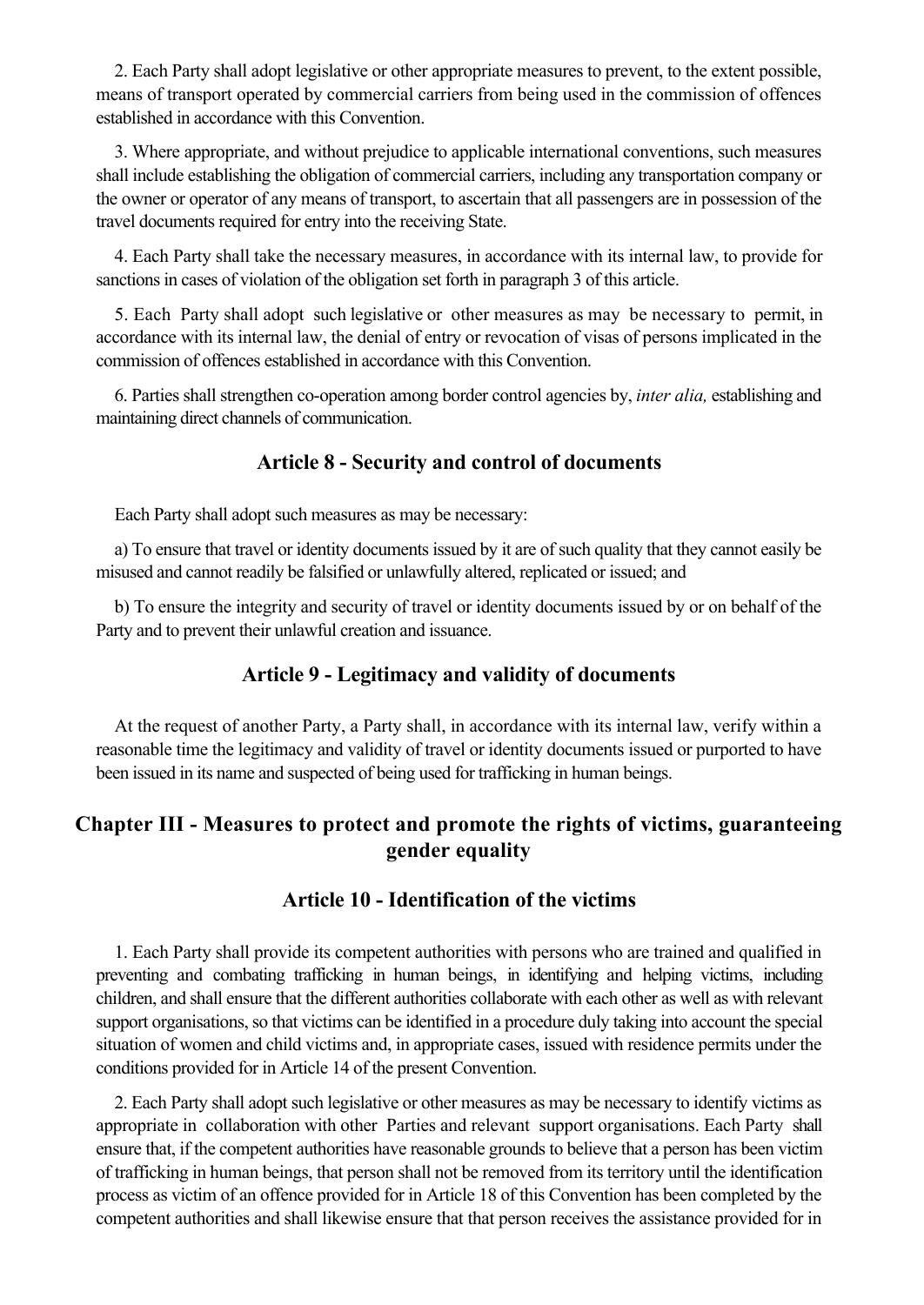Article 12, paragraphs 1 and 2.

3. When the age of the victim is uncertain and there are reasons to believe that the victim is a child, he or she shall be presumed to be a child and shall be accorded special protection measures pending verification of his/her age.

4. As soon as an unaccompanied child is identified as a victim, each Party shall:

a) provide for representation of the child by a legal guardian, organisation or authority which shall act in the best interests of that child;

b) take the necessary steps to establish his/her identity and nationality;

c) make every effort to locate his/her family when this is in the best interests of the child.

### **Article 11 - Protection of private life**

1. Each Party shall protect the private life and identity of victims. Personal data regarding them shall be stored and used in conformity with the conditions provided for by the Convention for the Protection of Individuals with regard to Automatic Processing of Personal Data (ETS No. 108).

2. Each Party shall adopt measures to ensure, in particular, that the identity, or details allowing the identification, of a child victim of trafficking are not made publicly known, through the media or by any other means, except, in exceptional circumstances, in order to facilitate the tracing of family members or otherwise secure the well-being and protection of the child.

3. Each Party shall consider adopting, in accordance with Article 10 of the Convention for the Protection of Human Rights and Fundamental Freedoms as interpreted by the European Court of Human Rights, measures aimed at encouraging the media to protect the private life and identity of victims through self-regulation or through regulatory or co-regulatory measures.

### **Article 12 - Assistance to victims**

1. Each Party shall adopt such legislative or other measures as may be necessary to assist victims in their physical, psychological and social recovery. Such assistance shall include at least:

a) standards of living capable of ensuring their subsistence, through such measures as: appropriate and secure accommodation, psychological and material assistance;

b) access to emergency medical treatment;

c) translation and interpretation services, when appropriate;

d) counselling and information, in particular as regards their legal rights and the services available to them, in a language that they can understand;

e) assistance to enable their rights and interests to be presented and considered at appropriate stages of criminal proceedings against offenders;

f) access to education for children.

2. Each Party shall take due account of the victim's safety and protection needs.

3. In addition, each Party shall provide necessary medical or other assistance to victims lawfully resident within its territory who do not have adequate resources and need such help.

4. Each Party shall adopt the rules under which victims lawfully resident within its territory shall be authorised to have access to the labour market, to vocational training and education.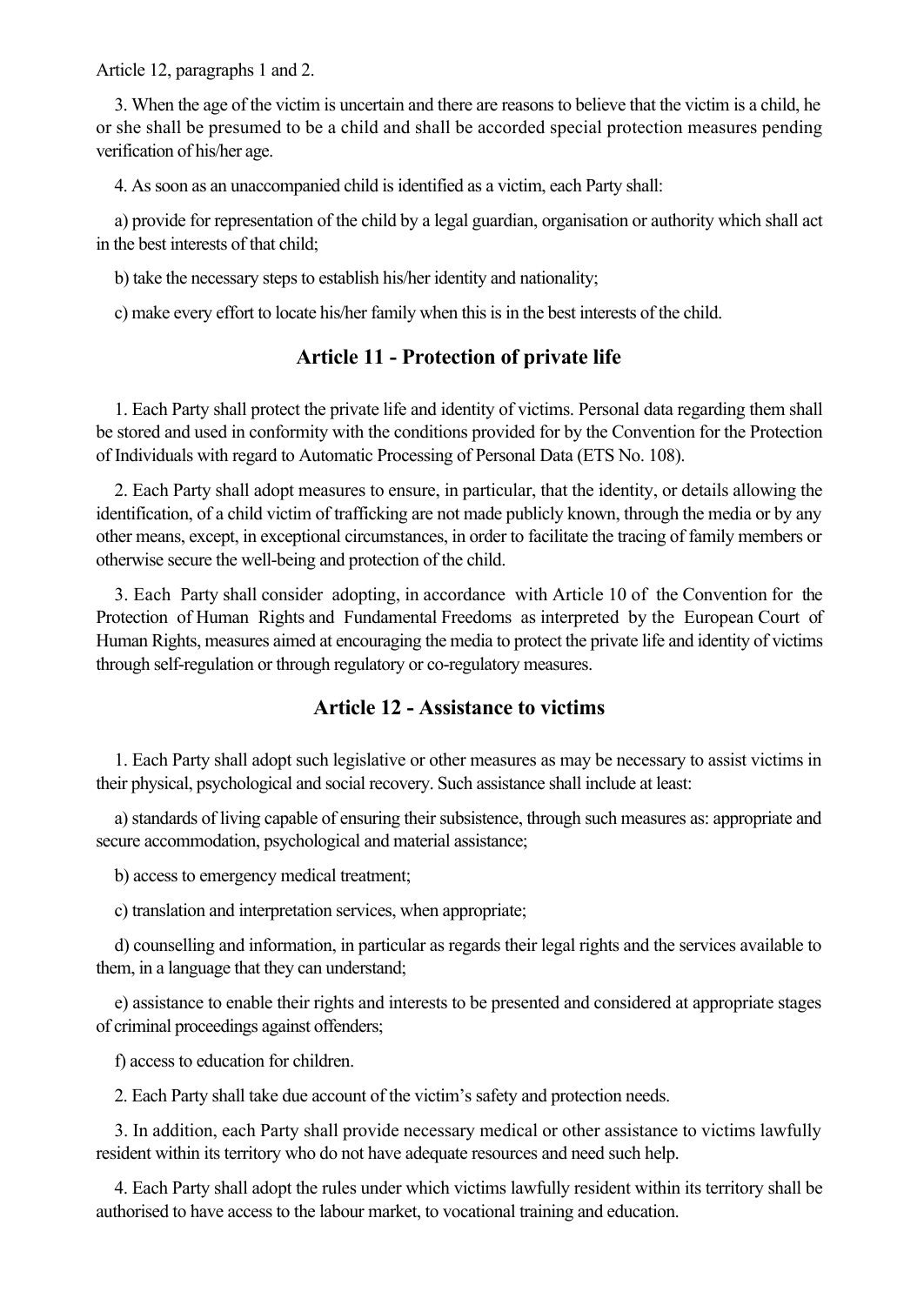5. Each Party shall take measures, where appropriate and under the conditions provided for by its internal law, to co-operate with non-governmental organisations, other relevant organisations or other elements of civil society engaged in assistance to victims.

6. Each Party shall adopt such legislative or other measures as may be necessary to ensure that assistance to a victim is not made conditional on his or her willingness to act as a witness.

7. For the implementation of the provisions set out in this article, each Party shall ensure that services are provided on a consensual and informed basis, taking due account of the special needs of persons in a vulnerable position and the rights of children in terms of accommodation, education and appropriate health care.

### **Article 13 - Recovery and reflection period**

1. Each Party shall provide in its internal law a recovery and reflection period of at least 30 days, when there are reasonable grounds to believe that the person concerned is a victim. Such a period shall be sufficient for the person concerned to recover and escape the influence of traffickers and/or to take an informed decision on cooperating with the competent authorities. During this period it shall not be possible to enforce any expulsion order against him or her. This provision is without prejudice to the activities carried out by the competent authorities in all phases of the relevant national proceedings, and in particular when investigating and prosecuting the offences concerned. During this period, the Parties shall authorise the persons concerned to stay in their territory.

2. During this period, the persons referred to in paragraph 1 of this Article shall be entitled to the measures contained in Article 12, paragraphs 1 and 2.

3. The Parties are not bound to observe this period if grounds of public order prevent it or if it is found that victim status is being claimed improperly.

### **Article 14 - Residence permit**

1. Each Party shall issue a renewable residence permit to victims, in one or other of the two following situations or in both:

a) the competent authority considers that their stay is necessary owing to their personal situation;

b) the competent authority considers that their stay is necessary for the purpose of their co-operation with the competent authorities in investigation or criminal proceedings.

2. The residence permit for child victims, when legally necessary, shall be issued in accordance with the best interests of the child and, where appropriate, renewed under the same conditions.

3. The non-renewal or withdrawal of a residence permit is subject to the conditions provided for by the internal law of the Party.

4. If a victim submits an application for another kind of residence permit, the Party concerned shall take into account that he or she holds, or has held, a residence permit in conformity with paragraph 1.

5. Having regard to the obligations of Parties to which Article 40 of this Convention refers, each Party shall ensure that granting of a permit according to this provision shall be without prejudice to the right to seek and ewoy asylum.

### **Article 15 - Compensation and legal redress**

1. Each Party shall ensure that victims have access, as from their first contact with the competent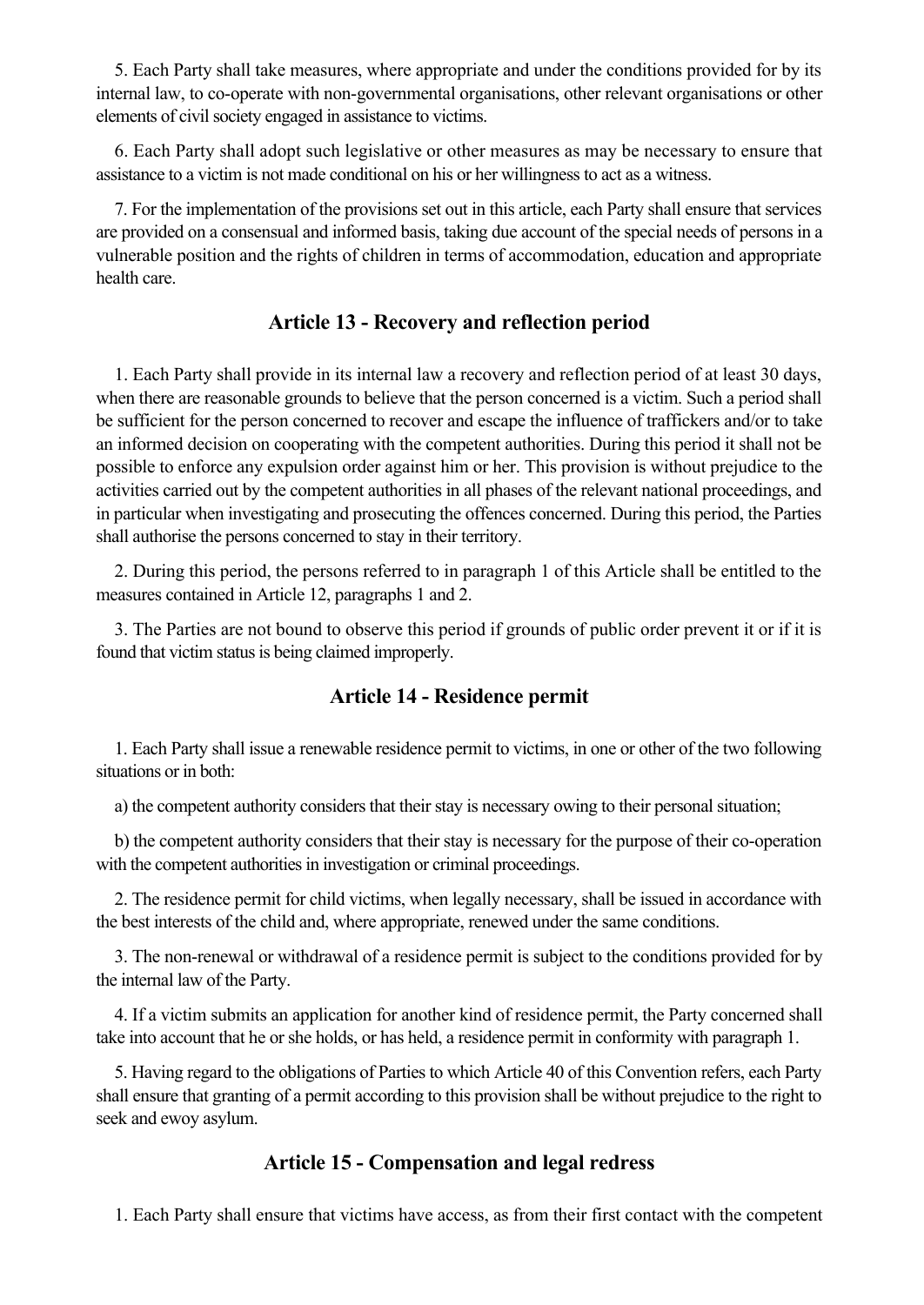authorities, to information on relevant judicial and administrative proceedings in a language which they can understand.

2. Each Party shall provide, in its internal law, for the right to legal assistance and to free legal aid for victims under the conditions provided by its internal law.

3. Each Party shall provide, in its internal law, for the right of victims to compensation from the perpetrators.

4. Each Party shall adopt such legislative or other measures as may be necessary to guarantee compensation for victims in accordance with the conditions under its internal law, for instance through the establishment of a fund for victim compensation or measures or programmes aimed at social assistance and social integration of victims, which could be funded by the assets resulting from the application of measures provided in Article 23.

### **Article 16 - Repatriation and return of victims**

1. The Party of which a victim is a national or in which that person had the right of permanent residence at the time of entry into the territory of the receiving Party shall, with due regard for his or her rights, safety and dignity, facilitate and accept, his or her return without undue or unreasonable delay.

2. When a Party returns a victim to another State, such return shall be with due regard for the rights, safety and dignity of that person and for the status of any legal proceedings related to the fact that the person is a victim, and shall preferably be voluntary.

3. At the request of a receiving Party, a requested Party shall verify whether a person is its national or had the right of permanent residence in its territory at the time of entry into the territory of the receiving Party.

4. In order to facilitate the return of a victim who is without proper documentation, the Party of which that person is a national or in which he or she had the right of permanent residence at the time of entry into the territory of the receiving Party shall agree to issue, at the request of the receiving Party, such travel documents or other authorisation as may be necessary to enable the person to travel to and reenter its territory.

5. Each Party shall adopt such legislative or other measures as may be necessary to establish repatriation programmes, involving relevant national or international institutions and non governmental organisations. These programmes aim at avoiding re-victimisation. Each Party should make its best effort to favour the reintegration of victims into the society of the State of return, including reintegration into the education system and the labour market, in particular through the acquisition and improvement of their professional skills. With regard to children, these programmes should include ewoyment of the right to education and measures to secure adequate care or receipt by the family or appropriate care structures.

6. Each Party shall adopt such legislative or other measures as may be necessary to make available to victims, where appropriate in co-operation with any other Party concerned, contact information of structures that can assist them in the country where they are returned or repatriated, such as law enforcement offices, non-governmental organisations, legal professions able to provide counselling and social welfare agencies.

7. Child victims shall not be returned to a State, if there is indication, following a risk and security assessment, that such return would not be in the best interests of the child.

### **Article 17 - Gender equality**

Each Party shall, in applying measures referred to in this chapter, aim to promote gender equality and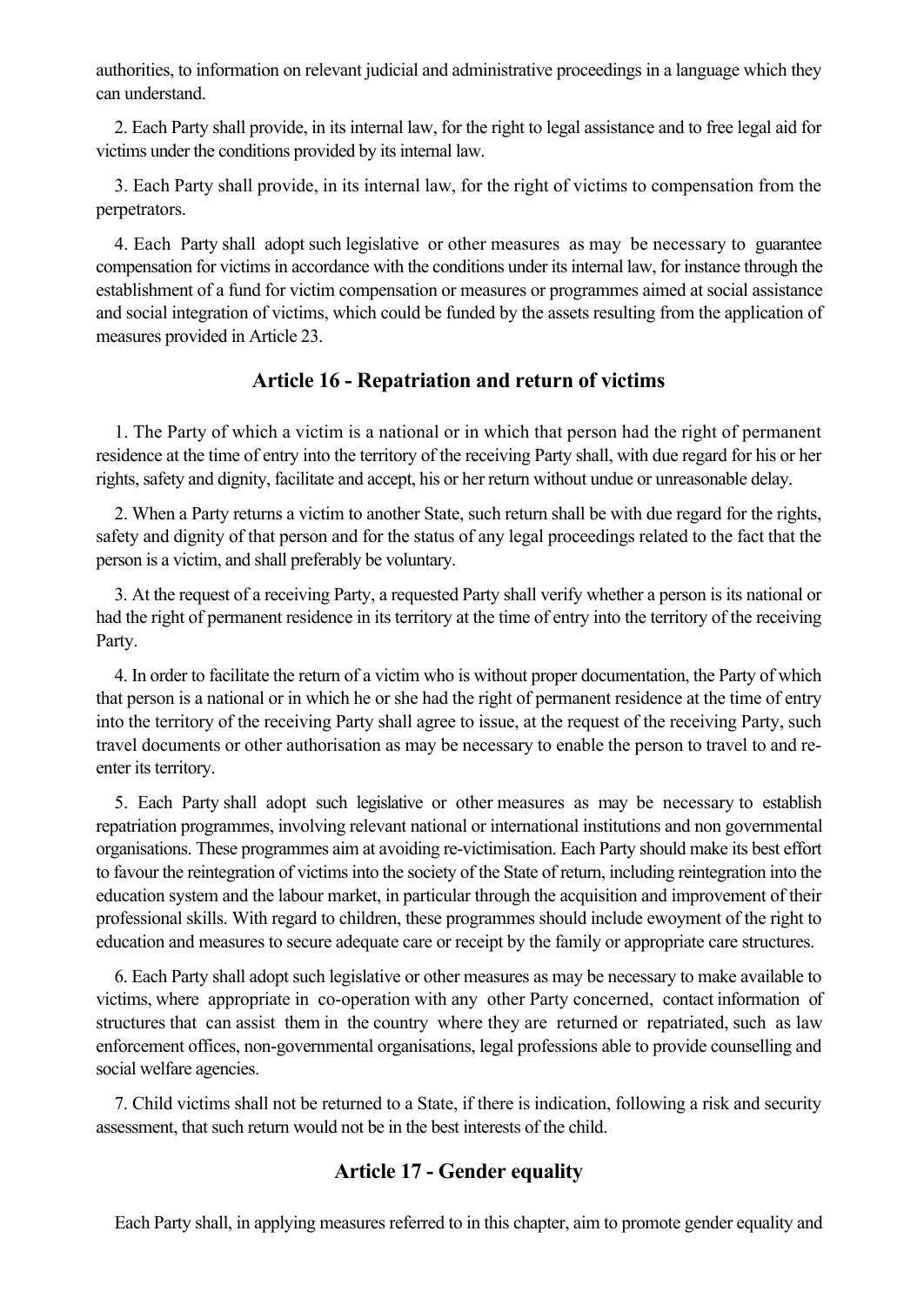use gender mainstreaming in the development, implementation and assessment of the measures.

### **Chapter IV - Substantive criminal law**

### **Article 18 - Criminalisation of trafficking in human beings**

Each Party shall adopt such legislative and other measures as may be necessary to establish as criminal offences the conduct contained in article 4 of this Convention, when committed intentionally.

### **Article 19 - Criminalisation of the use of services of a victim**

Each Party shall consider adopting such legislative and other measures as may be necessary to establish as criminal offences under its internal law, the use of services which are the object of exploitation as referred to in Article 4 paragraph a of this Convention, with the knowledge that the person is a victim of trafficking in human beings.

### **Article 20 - Criminalisation of acts relating to travel or identity documents**

Each Party shall adopt such legislative and other measures as may be necessary to establish as criminal offences the following conducts, when committed intentionally and for the purpose of enabling the trafficking in human beings:

a) forging a travel or identity document;

b) procuring or providing such a document;

c) retaining, removing, concealing, damaging or destroying a travel or identity document of another person.

### **Article 21 - Attempt and aiding or abetting**

1. Each Party shall adopt such legislative and other measures as may be necessary to establish as criminal offences when committed intentionally, aiding or abetting the commission of any of the offences established in accordance with Articles 18 and 20 of the present Convention.

2. Each Party shall adopt such legislative and other measures as may be necessary to establish as criminal offences when committed intentionally, an attempt to commit the offences established in accordance with Articles 18 and 20, paragraph a, of this Convention.

### **Article 22 - Corporate liability**

1. Each Party shall adopt such legislative and other measures as may be necessary to ensure that a legal person can be held liable for a criminal offence established in accordance with this Convention, committed for its benefit by any natural person, acting either individually or as part of an organ of the legal person, who has a leading position within the legal person, based on:

a) a power of representation of the legal person;

b) an authority to take decisions on behalf of the legal person;

c) an authority to exercise control within the legal person.

2. Apart from the cases already provided for in paragraph 1, each Party shall take the measures necessary to ensure that a legal person can be held liable where the lack of supervision or control by a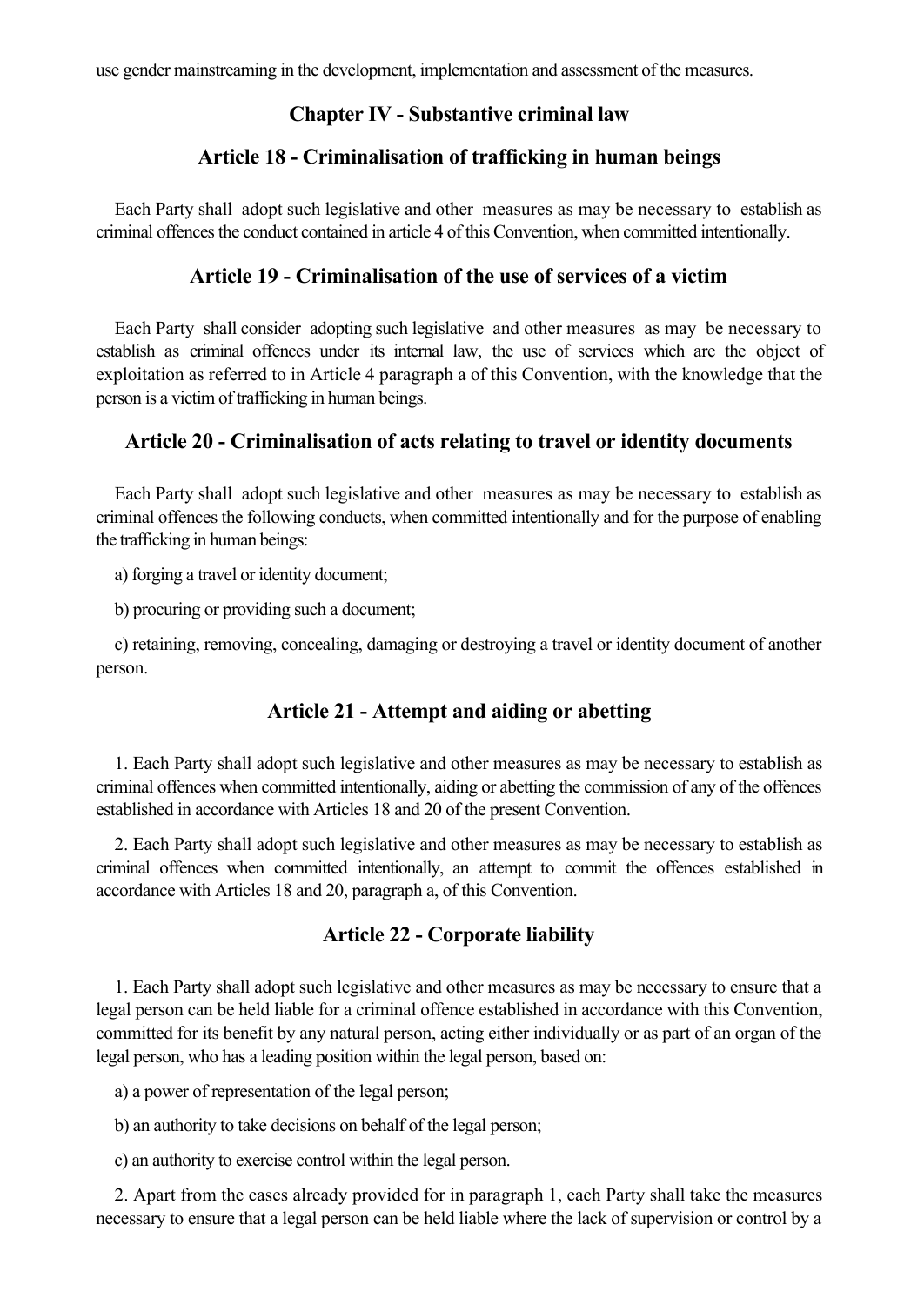natural person referred to in paragraph 1 has made possible the commission of a criminal offence established in accordance with this Convention for the benefit of that legal person by a natural person acting under its authority.

3. Subject to the legal principles of the Party, the liability of a legal person may be criminal, civil or administrative.

4. Such liability shall be without prejudice to the criminal liability of the natural persons who have committed the offence.

### **Article 23 - Sanctions and measures**

1. Each Party shall adopt such legislative and other measures as may be necessary to ensure that the criminal offences established in accordance with Articles 18 to 21 are punishable by effective, proportionate and dissuasive sanctions. These sanctions shall include, for criminal offences established in accordance with Article 18 when committed by natural persons, penalties involving deprivation of liberty which can give rise to extradition.

2. Each Party shall ensure that legal persons held liable in accordance with Article 22 shall be subject to effective, proportionate and dissuasive criminal or non-criminal sanctions or measures, including monetary sanctions.

3. Each Party shall adopt such legislative and other measures as may be necessary to enable it to confiscate or otherwise deprive the instrumentalities and proceeds of criminal offences established in accordance with Articles 18 and 20, paragraph a, of this Convention, or property the value of which corresponds to such proceeds.

4. Each Party shall adopt such legislative or other measures as may be necessary to enable the temporary or permanent closure of any establishment which was used to carry out trafficking in human beings, without prejudice to the rights of bona fide third parties or to deny the perpetrator, temporary or permanently, the exercise of the activity in the course of which this offence was committed.

### **Article 24 - Aggravating circumstances**

Each Party shall ensure that the following circumstances are regarded as aggravating circumstances in the determination of the penalty for offences established in accordance with Article 18 of this Convention:

- a) the offence deliberately or by gross negligence endangered the life of the victim;
- b) the offence was committed against a child;
- c) the offence was committed by a public official in the performance of her/his duties;
- d) the offence was committed within the framework of a criminal organisation.

### **Article 25 - Previous convictions**

Each Party shall adopt such legislative and other measures providing for the possibility to take into account final sentences passed by another Party in relation to offences established in accordance with this Convention when determining the penalty.

### **Article 26 - Non-punishment provision**

Each Party shall, in accordance with the basic principles of its legal system, provide for the possibility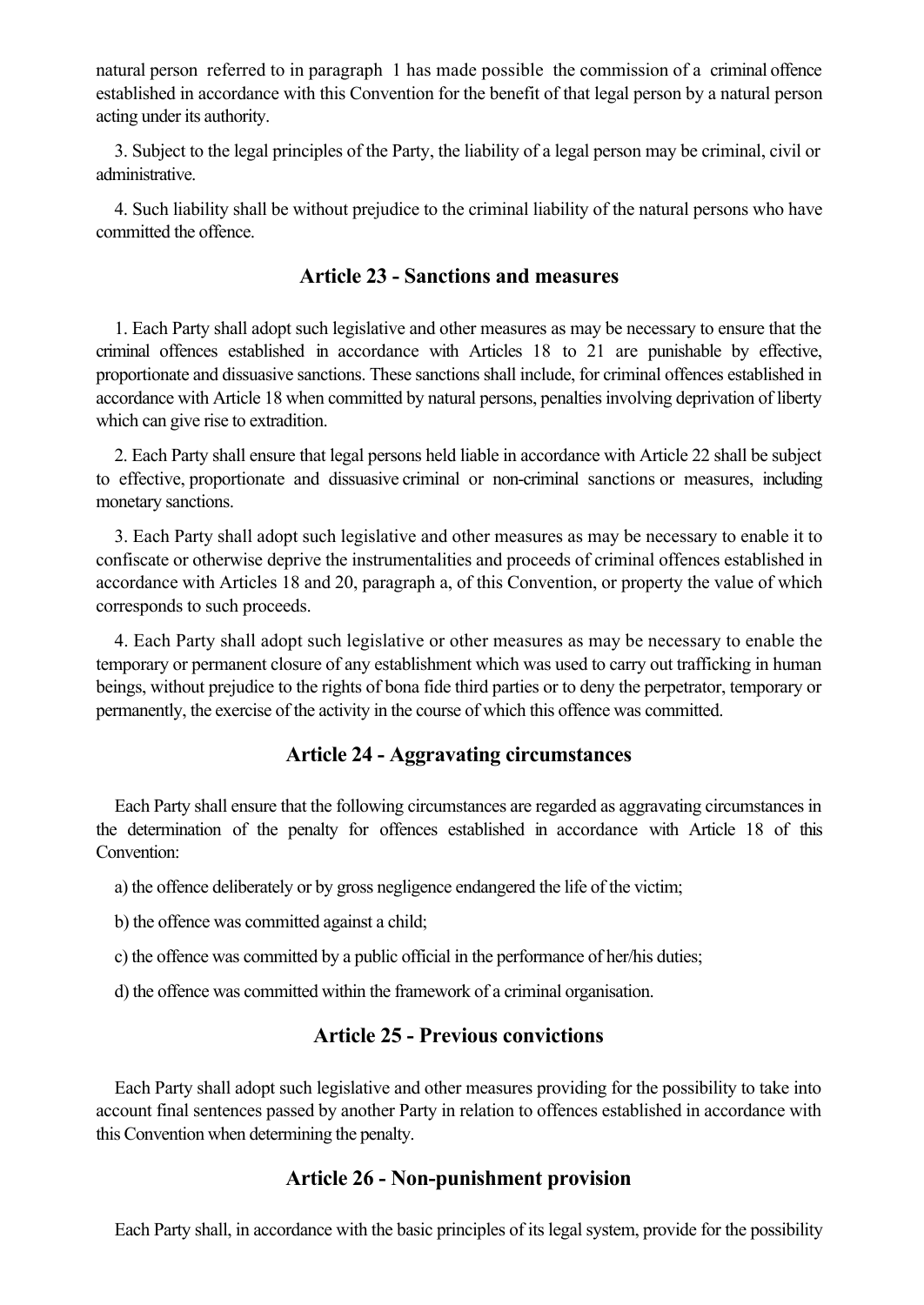of not imposing penalties on victims for their involvement in unlawful activities, to the extent that they have been compelled to do so.

### **Chapter V - Investigation, prosecution and procedural law**

### **Article 27 - Ex parte and** *ex officio* **applications**

1. Each Party shall ensure that investigations into or prosecution of offences established in accordance with this Convention shall not be dependent upon the report or accusation made by a victim, at least when the offence was committed in whole or in part on its territory.

2. Each Party shall ensure that victims of an offence in the territory of a Party other than the one where they reside may make a complaint before the competent authorities of their State of residence. The competent authority to which the complaint is made, insofar as it does not itself have competence in this respect, shall transmit it without delay to the competent authority of the Party in the territory in which the offence was committed. The complaint shall be dealt with in accordance with the internal law of the Party in which the offence was committed.

3. Each Party shall ensure, by means of legislative or other measures, in accordance with the conditions provided for by its internal law, to any group, foundation, association or non-governmental organisations which aims at fighting trafficking in human beings or protection of human rights, the possibility to assist and/or support the victim with his or her consent during criminal proceedings concerning the offence established in accordance with Article 18 of this Convention.

### **Article 28 - Protection of victims, witnesses and collaborators with the judicial authorities**

1. Each Party shall adopt such legislative or other measures as may be necessary to provide effective and appropriate protection from potential retaliation or intimidation in particular during and after investigation and prosecution of perpetrators, for:

a) Victims;

b) As appropriate, those who report the criminal offences established in accordance with Article 18 of this Convention or otherwise co-operate with the investigating or prosecuting authorities;

c) witnesses who give testimony concerning criminal offences established in accordance with Article 18 of this Convention;

d) when necessary, members of the family of persons referred to in subparagraphs a and c.

2. Each Party shall adopt such legislative or other measures as may be necessary to ensure and to offer various kinds of protection. This may include physical protection, relocation, identity change and assistance in obtaining jobs.

3. A child victim shall be afforded special protection measures taking into account the best interests of the child.

4. Each Party shall adopt such legislative or other measures as may be necessary to provide, when necessary, appropriate protection from potential retaliation or intimidation in particular during and after investigation and prosecution of perpetrators, for members of groups, foundations, associations or nongovernmental organisations which carry out the activities set out in Article 27, paragraph 3.

5. Each Party shall consider entering into agreements or arrangements with other States for the implementation of this article.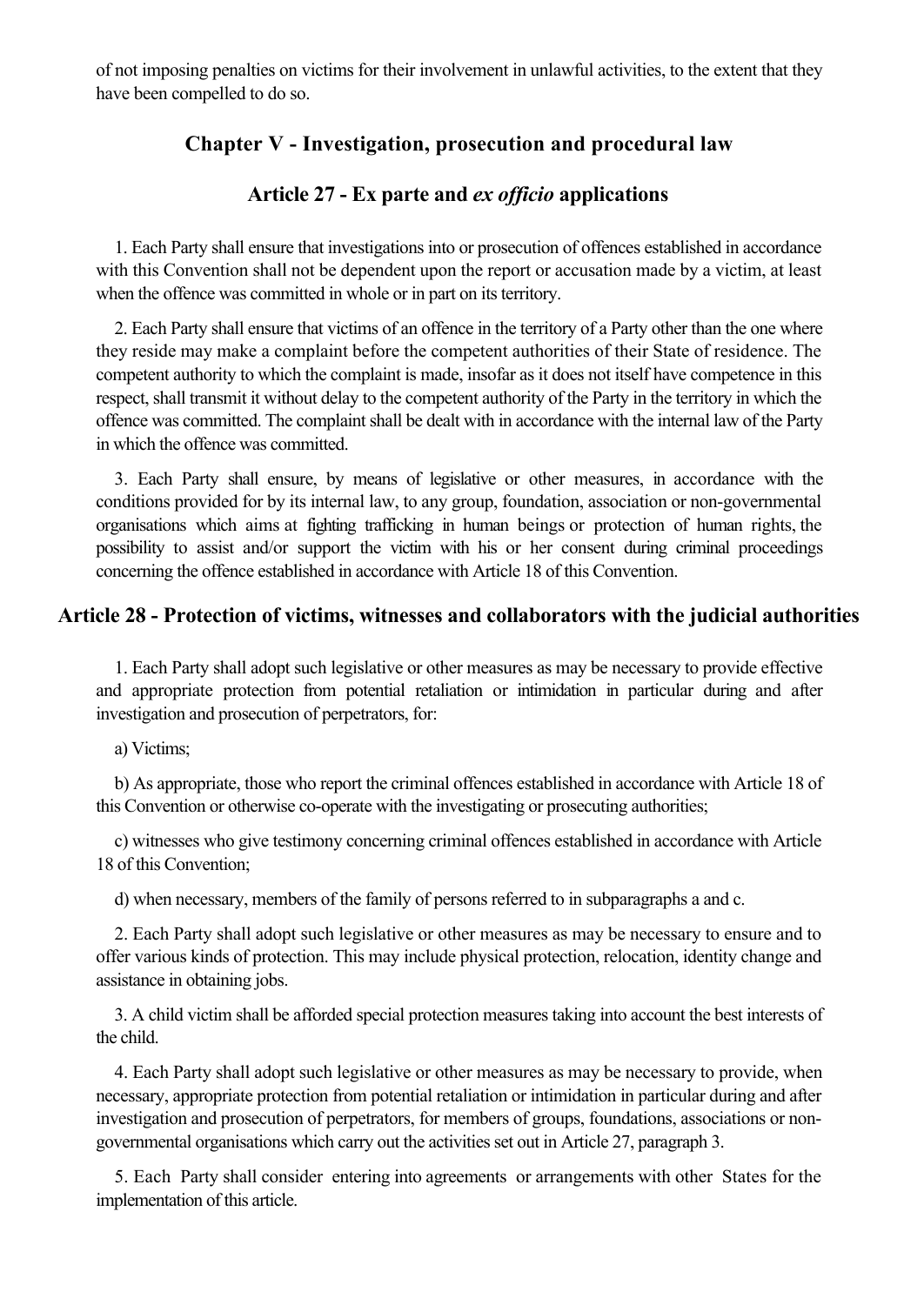### **Article 29 - Specialised authorities and co-ordinating bodies**

1. Each Party shall adopt such measures as may be necessary to ensure that persons or entities are specialised in the fight against trafficking and the protection of victims. Such persons or entities shall have the necessary independence in accordance with the fundamental principles of the legal system of the Party, in order for them to be able to carry out their functions effectively and free from any undue pressure. Such persons or the staffs of such entities shall have adequate training and financial resources for their tasks.

2. Each Party shall adopt such measures as may be necessary to ensure co-ordination of the policies and actions of their governments' departments and other public agencies against trafficking in human beings, where appropriate, through setting up co-ordinating bodies.

3. Each Party shall provide or strengthen training for relevant officials in the prevention of and fight against trafficking in human beings, including Human Rights training. The training may be agency-specific and shall, as appropriate, focus on: methods used in preventing such trafficking, prosecuting the traffickers and protecting the rights of the victims, including protecting the victims from the traffickers.

4. Each Party shall consider appointing National Rapporteurs or other mechanisms for monitoring the anti-trafficking activities of State institutions and the implementation of national legislation requirements.

#### **Article 30 - Court proceedings**

In accordance with the Convention for the Protection of Human Rights and Fundamental Freedoms, in particular Article 6, each Party shall adopt such legislative or other measures as may be necessary to ensure in the course of judicial proceedings:

a) the protection of victims' private life and, where appropriate, identity;

b) victims' safety and protection from intimidation,

in accordance with the conditions under its internal law and, in the case of child victims, by taking special care of children's needs and ensuring their right to special protection measures.

#### **Article 31 - Jurisdiction**

1. Each Party shall adopt such legislative and other measures as may be necessary to establish jurisdiction over any offence established in accordance with this Convention, when the offence is committed:

a) in its territory; or

b) on board a ship flying the flag of that Party; or

c) on board an aircraft registered under the laws of that Party; or

d) by one of its nationals or by a stateless person who has his or her habitual residence in its territory, if the offence is punishable under criminal law where it was committed or if the offence is committed outside the territorial jurisdiction of any State;

e) against one of its nationals.

2. Each Party may, at the time of signature or when depositing its instrument of ratification, acceptance, approval or accession, by a declaration addressed to the Secretary General of the Council of Europe, declare that it reserves the right not to apply or to apply only in specific cases or conditions the jurisdiction rules laid down in paragraphs 1 (d) and (e) of this article or any part thereof.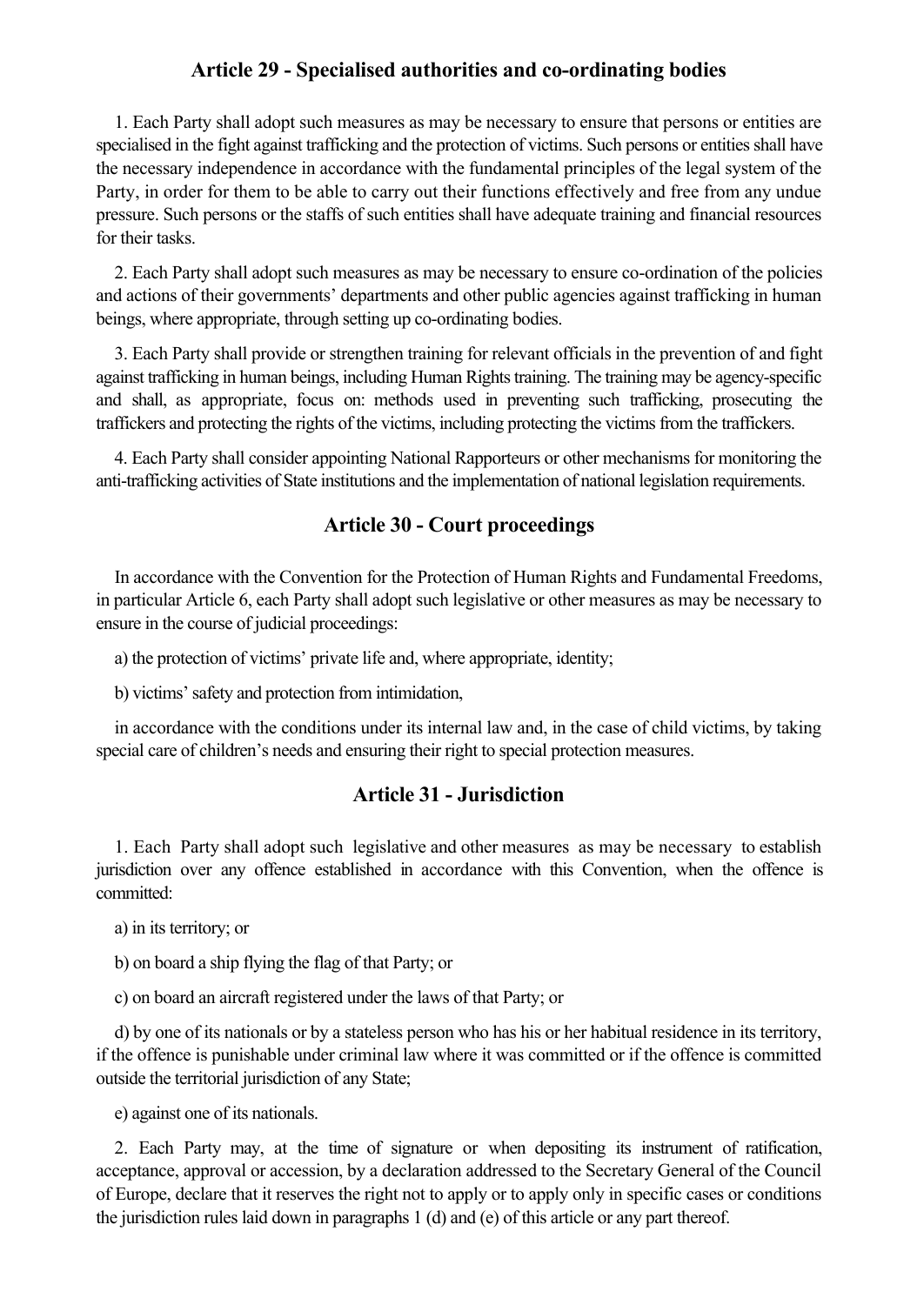3. Each Party shall adopt such measures as may be necessary to establish jurisdiction over the offences referred to in this Convention, in cases where an alleged offender is present in its territory and it does not extradite him/her to another Party, solely on the basis of his/her nationality, after a request for extradition.

4. When more than one Party claims jurisdiction over an alleged offence established in accordance with this Convention, the Parties involved shall, where appropriate, consult with a view to determining the most appropriate jurisdiction for prosecution.

5. Without prejudice to the general norms of international law, this Convention does not exclude any criminal jurisdiction exercised by a Party in accordance with internal law.

### **Chapter VI - International co-operation and co-operation with civil society**

#### **Article 32 - General principles and measures for international co-operation**

The Parties shall co-operate with each other, in accordance with the provisions of this Convention, and through application of relevant applicable international and regional instruments, arrangements agreed on the basis of uniform or reciprocal legislation and internal laws, to the widest extent possible, for the purpose of:

- preventing and combating trafficking in human beings;

- protecting and providing assistance to victims;

- investigations or proceedings concerning criminal offences established in accordance with this Convention.

### **Article 33 - Measures relating to endangered or missing persons**

1. When a Party, on the basis of the information at its disposal has reasonable grounds to believe that the life, the freedom or the physical integrity of a person referred to in Article 28, paragraph 1, is in immediate danger on the territory of another Party, the Party that has the information shall, in such a case of emergency, transmit it without delay to the latter so as to take the appropriate protection measures.

2. The Parties to this Convention may consider reinforcing their co-operation in the search for missing people, in particular for missing children, if the information available leads them to believe that she/he is a victim of trafficking in human beings. To this end, the Parties may conclude bilateral or multilateral treaties with each other.

### **Article 34 - Information**

1. The requested Party shall promptly inform the requesting Party of the final result of the action taken under this chapter. The requested Party shall also promptly inform the requesting Party of any circumstances which render impossible the carrying out of the action sought or are likely to delay it significantly.

2. A Party may, within the limits of its internal law, without prior request, forward to another Party information obtained within the framework of its own investigations when it considers that the disclosure of such information might assist the receiving Party in initiating or carrying out investigations or proceedings concerning criminal offences established in accordance with this Convention or might lead to a request for co-operation by that Party under this chapter.

3. Prior to providing such information, the providing Party may request that it be kept confidential or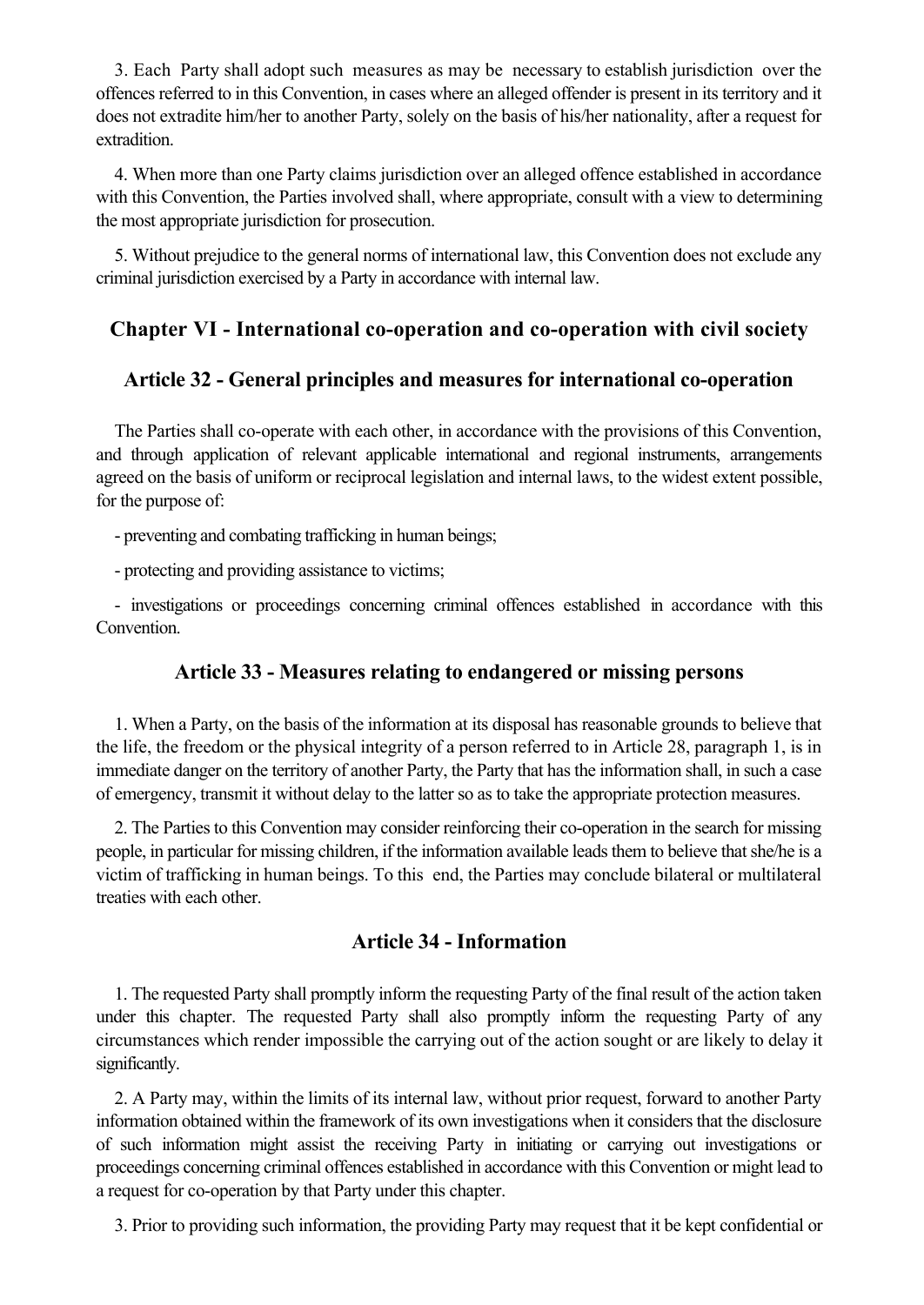used subject to conditions. If the receiving Party cannot comply with such request, it shall notify the providing Party, which shall then determine whether the information should nevertheless be provided. If the receiving Party accepts the information subject to the conditions, it shall be bound by them.

4. All information requested concerning Articles 13, 14 and 16, necessary to provide the rights conferred by these Articles, shall be transmitted at the request of the Party concerned without delay with due respect to Article 11 of the present Convention.

### **Article 35 - Co-operation with civil society**

Each Party shall encourage state authorities and public officials, to co-operate with non-governmental organisations, other relevant organisations and members of civil society, in establishing strategic partnerships with the aim of achieving the purpose of this Convention.

### **Chapter VII - Monitoring mechanism**

### **Article 36 - Group of experts on action against trafficking in human beings**

1. The Group of experts on action against trafficking in human beings (hereinafter referred to as "GRETA"), shall monitor the implementation of this Convention by the Parties.

2. GRETA shall be composed of a minimum of 10 members and a maximum of 15 members, taking into account a gender and geographical balance, as well as a multidisciplinary expertise. They shall be elected by the Committee of the Parties for a term of office of 4 years, renewable once, chosen from amongst nationals of the States Parties to this Convention.

3. The election of the members of GRETA shall be based on the following principles:

a) they shall be chosen from among persons of high moral character, known for their recognised competence in the fields of Human Rights, assistance and protection of victims and of action against trafficking in human beings or having professional experience in the areas covered by this Convention;

b) they shall sit in their individual capacity and shall be independent and impartial in the exercise of their functions and shall be available to carry out their duties in an effective manner;

c) no two members of GRETA may be nationals of the same State;

d) they should represent the main legal systems.

4. The election procedure of the members of GRETA shall be determined by the Committee of Ministers, after consulting with and obtaining the unanimous consent of the Parties to the Convention, within a period of one year following the entry into force of this Convention. GRETA shall adopt its own rules of procedure.

### **Article 37 - Committee of the Parties**

1. The Committee of the Parties shall be composed of the representatives on the Committee of Ministers of the Council of Europe of the member States Parties to the Convention and representatives of the Parties to the Convention, which are not members of the Council of Europe.

2. The Committee of the Parties shall be convened by the Secretary General of the Council of Europe. Its first meeting shall be held within a period of one year following the entry into force of this Convention in order to elect the members of GRETA. It shall subsequently meet whenever one-third of the Parties, the President of GRETA or the Secretary General so requests.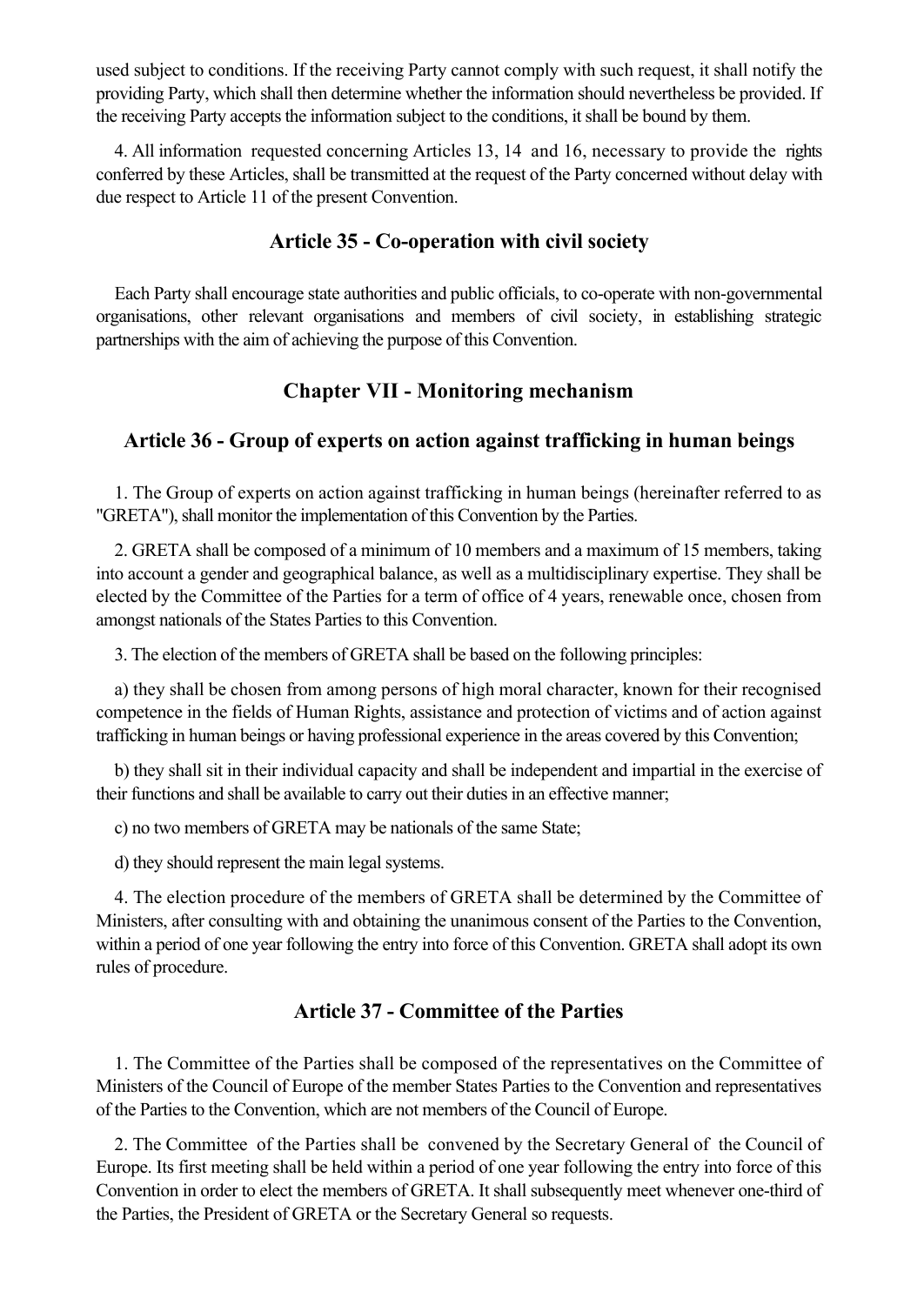3. The Committee of the Parties shall adopt its own rules of procedure.

### **Article 38 - Procedure**

1. The evaluation procedure shall concern the Parties to the Convention and be divided in rounds, the length of which is determined by GRETA. At the beginning of each round GRETA shall select the specific provisions on which the evaluation procedure shall be based.

2. GRETA shall define the most appropriate means to carry out this evaluation. GRETA may in particular adopt a questionnaire for each evaluation round, which may serve as a basis for the evaluation of the implementation by the Parties of the present Convention. Such a questionnaire shall be addressed to all Parties. Parties shall respond to this questionnaire, as well as to any other request of information from GRETA.

3. GRETA may request information from civil society.

4. GRETA may subsidiarily organise, in co-operation with the national authorities and the "contact person" appointed by the latter, and, if necessary, with the assistance of independent national experts, country visits. During these visits, GRETA may be assisted by specialists in specific fields.

5. GRETA shall prepare a draft report containing its analysis concerning the implementation of the provisions on which the evaluation is based, as well as its suggestions and proposals concerning the way in which the Party concerned may deal with the problems which have been identified. The draft report shall be transmitted for comments to the Party which undergoes the evaluation. Its comments are taken into account by GRETA when establishing its report.

6. On this basis, GRETA shall adopt its report and conclusions concerning the measures taken by the Party concerned to implement the provisions of the present Convention. This report and conclusions shall be sent to the Party concerned and to the Committee of the Parties. The report and conclusions of GRETA shall be made public as from their adoption, together with eventual comments by the Party concerned.

7. Without prejudice to the procedure of paragraphs 1 to 6 of this article, the Committee of the Parties may adopt, on the basis of the report and conclusions of GRETA, recommendations addressed to this Party (a) concerning the measures to be taken to implement the conclusions of GRETA, if necessary setting a date for submitting information on their implementation, and (b) aiming at promoting co-operation with that Party for the proper implementation of the present Convention.

### **Chapter VIII - Relationship with other international instruments**

### **Article 39 - Relationship with the Protocol to prevent, suppress and punish trafficking in persons, especially women and children, supplementing the United Nations Convention against transnational organised crime**

This Convention shall not affect the rights and obligations derived from the provisions of the Protocol to prevent, suppress and punish trafficking in persons, especially women and children, supplementing the United Nations Convention against transnational organised crime, and is intended to enhance the protection afforded by it and develop the standards contained therein.

### **Article 40 - Relationship with other international instruments**

1. This Convention shall not affect the rights and obligations derived from other international instruments to which Parties to the present Convention are Parties or shall become Parties and which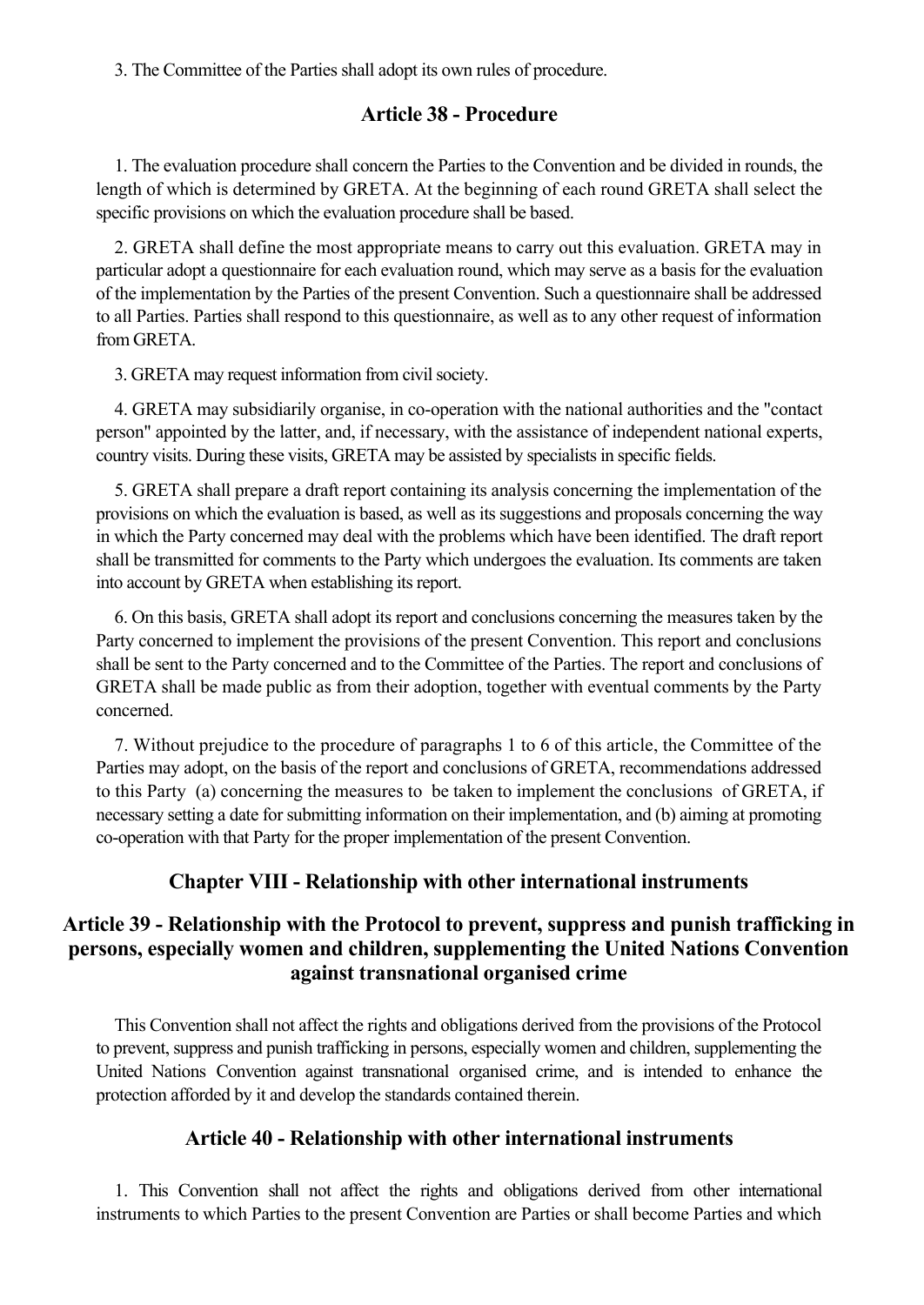contain provisions on matters governed by this Convention and which ensure greater protection and assistance for victims of trafficking.

2. The Parties to the Convention may conclude bilateral or multilateral agreements with one another on the matters dealt with in this Convention, for purposes of supplementing or strengthening its provisions or facilitating the application of the principles embodied in it.

3. Parties which are members of the European Union shall, in their mutual relations, apply Community and European Union rules in so far as there are Community or European Union rules governing the particular subject concerned and applicable to the specific case, without prejudice to the object and purpose of the present Convention and without prejudice to its full application with other Parties.

4. Nothing in this Convention shall affect the rights, obligations and responsibilities of States and individuals under international law, including international humanitarian law and international human rights law and, in particular, where applicable, the 1951 Convention and the 1967 Protocol relating to the Status of Refugees and the principle of *non-refoulement* as contained therein.

### **Chapter IX - Amendments to the Convention**

### **Article 41 - Amendments**

1. Any proposal for an amendment to this Convention presented by a Party shall be communicated to the Secretary General of the Council of Europe and forwarded by him or her to the member States of the Council of Europe, any signatory, any State Party, the European Community, to any State invited to sign this Convention in accordance with the provisions of Article 42 and to any State invited to accede to this Convention in accordance with the provisions of Article 43.

2. Any amendment proposed by a Party shall be communicated to GRETA, which shall submit to the Committee of Ministers its opinion on that proposed amendment.

3. The Committee of Ministers shall consider the proposed amendment and the opinion submitted by GRETA and, following consultation of the Parties to this Convention and after obtaining their unanimous consent, may adopt the amendment.

4. The text of any amendment adopted by the Committee of Ministers in accordance with paragraph 3 of this article shall be forwarded to the Parties for acceptance.

5. Any amendment adopted in accordance with paragraph 3 of this article shall enter into force on the first day of the month following the expiration of a period of one month after the date on which all Parties have informed the Secretary General that they have accepted it.

### **Chapter X - Final clauses**

### **Article 42 - Signature and entry into force**

1. This Convention shall be open for signature by the member States of the Council of Europe, the non member States which have participated in its elaboration and the European Community.

2. This Convention is subject to ratification, acceptance or approval. Instruments of ratification, acceptance or approval shall be deposited with the Secretary General of the Council of Europe.

3. This Convention shall enter into force on the first day of the month following the expiration of a period of three months after the date on which 10 Signatories, including at least 8 member States of the Council of Europe, have expressed their consent to be bound by the Convention in accordance with the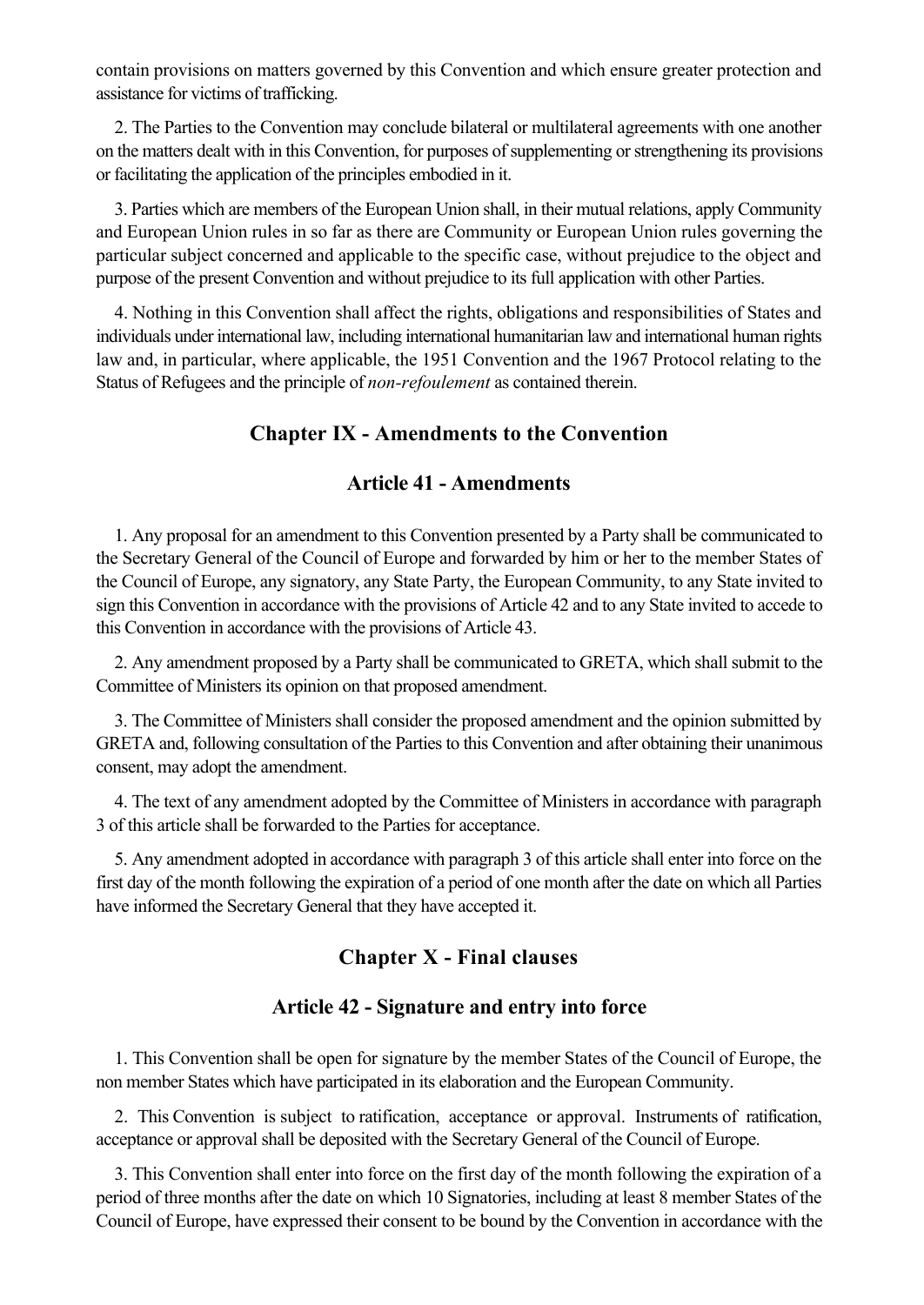provisions of the preceding paragraph.

4. In respect of any State mentioned in paragraph 1 or the European Community, which subsequently expresses its consent to be bound by it, the Convention shall enter into force on the first day of the month following the expiration of a period of three months after the date of the deposit of its instrument of ratification, acceptance or approval.

#### **Article 43 - Accession to the Convention**

1. After the entry into force of this Convention, the Committee of Ministers of the Council of Europe may, after consultation of the Parties to this Convention and obtaining their unanimous consent, invite any non-member State of the Council of Europe, which has not participated in the elaboration of the Convention, to accede to this Convention by a decision taken by the majority provided for in Article 20 d. of the Statute of the Council of Europe, and by unanimous vote of the representatives of the Contracting States entitled to sit on the Committee of Ministers.

2. In respect of any acceding State, the Convention shall enter into force on the first day of the month following the expiration of a period of three months after the date of deposit of the instrument of accession with the Secretary General of the Council of Europe.

#### **Article 44 - Territorial application**

1. Any State or the European Community may, at the time of signature or when depositing its instrument of ratification, acceptance, approval or accession, specify the territory or territories to which this Convention shall apply.

2. Any Party may, at any later date, by a declaration addressed to the Secretary General of the Council of Europe, extend the application of this Convention to any other territory specified in the declaration and for whose international relations it is responsible or on whose behalf it is authorised to give undertakings. In respect of such territory, the Convention shall enter into force on the first day of the month following the expiration of a period of three months after the date of receipt of such declaration by the Secretary General.

3. Any declaration made under the two preceding paragraphs may, in respect of any territory specified in such declaration, be withdrawn by a notification addressed to the Secretary General of the Council of Europe. The withdrawal shall become effective on the first day of the month following the expiration of a period of three months after the date of receipt of such notification by the Secretary General.

### **Article 45 - Reservations**

No reservation may be made in respect of any provision of this Convention, with the exception of the reservation of Article 31, paragraph 2.

### **Article 46 - Denunciation**

1. Any Party may, at any time, denounce this Convention by means of a notification addressed to the Secretary General of the Council of Europe.

2. Such denunciation shall become effective on the first day of the month following the expiration of a period of three months after the date of receipt of the notification by the Secretary General.

#### **Article 47 - Notification**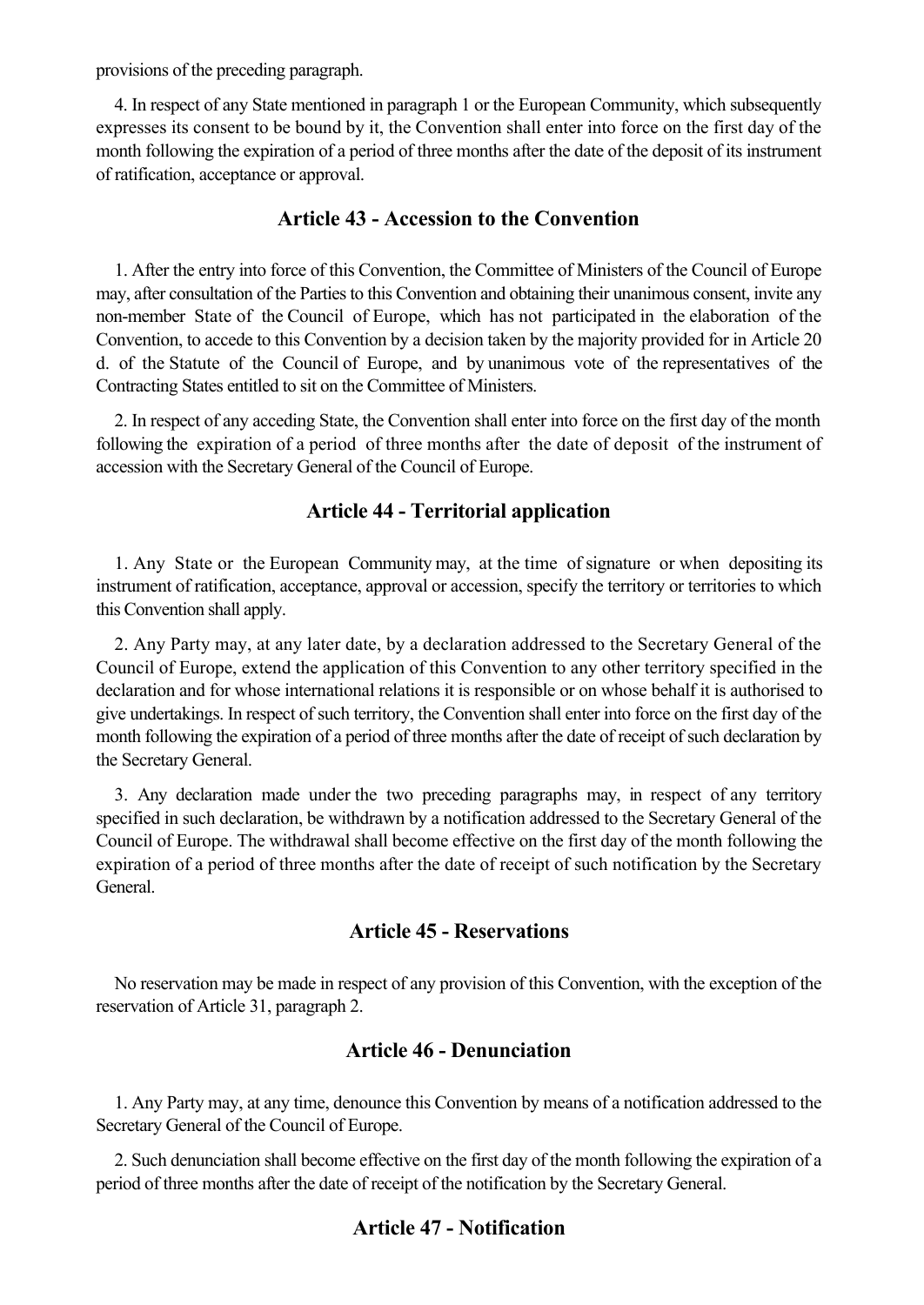The Secretary General of the Council of Europe shall notify the member States of the Council of Europe, any State signatory, any State Party, the European Community, to any State invited to sign this Convention in accordance with the provisions of Article 42 and to any State invited to accede to this Convention in accordance with the provisions of Article 43 of:

a) any signature;

b) the deposit of any instrument of ratification, acceptance, approval or accession;

c) any date of entry into force of this Convention in accordance with Articles 42 and 43;

d) any amendment adopted in accordance with Article 41 and the date on which such an amendment enters into force;

e) any denunciation made in pursuance of the provisions of Article 46;

f) any other act, notification or communication relating to this Convention;

g) any reservation made under Article 45.

In witness whereof the undersigned, being duly authorised thereto, have signed this Convention.

Done at Warsaw, this 16<sup>th</sup> day of May 2005, in English and in French, both texts being equally authentic, in a single copy which shall be deposited in the archives of the Council of Europe. The Secretary General of the Council of Europe shall transmit certified copies to each member State of the Council of Europe, to the non-member States which have participated in the elaboration of this Convention, to the European Community and to any State invited to accede to this Convention.

# **КОНВЕНЦИЈА САВЕТА ЕВРОПЕ О БОРБИ ПРОТИВ ТРГОВИНЕ ЉУДИМА**

### **Варшава, 16. маја 2005. године**

## **Преамбула**

Државе чланице Савета Европе и друге државе потписнице,

узимајући у обзир да је циљ Савета Европе да постигне веће јединство међу својим чланицама;

сматрајући да трговина људима представља кршење људских права и повреду достојанства и интегритета човека;

сматрајући да трговина људима може да доведе до стављања жртава у ропски однос;

сматрајући да поштовање права жртава, заштита жртава и сузбијање трговине људима морају да буду највиши циљеви;

сматрајући да свако деловање и иницијативе против трговине људима морају да буду недискриминаторне, водећи рачуна о равноправности полова, као и приступу заснованом на правима детета;

подсећајући на изјаве министара спољних послова држава чланица на 112. (14-15. мај 2003) и 114. (12-13. мај 2004) заседању Комитета министара, којима се позива на веће ангажовање Савета Европе у сузбијању трговине људима;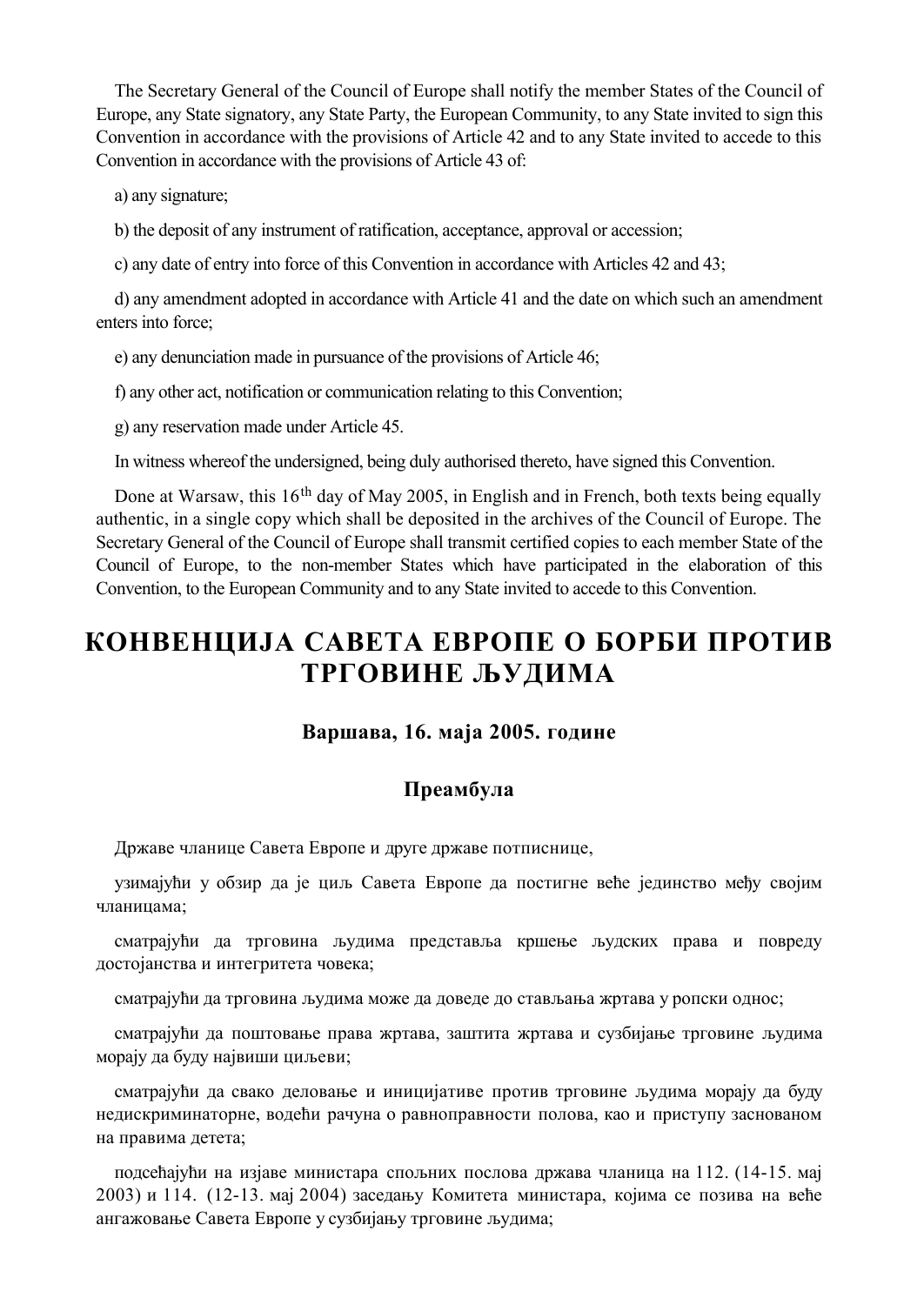имајући у виду Конвенцију о заштити људских права и основних слобода (из 1950) и њене протоколе;

имајући у виду следеће препоруке Комитета министара државама чланицама Савета Европе: Препоруку бр. Р (91) 11 о сексуалном искоришћавању, порнографији и проституцији и трговини децом и адолесцентима; Препоруку бр. Р (97) 13 која се односи на застрашивање сведока и права одбране; Препоруку бр. Р (2000) 11 о сузбијању трговине људима ради сексуалног искоришћавања и Препоруку Рец (2001) 16 о заштити деце од сексуалног искоришћавања; Препоруку Рец (2002) 5 о заштити жена од насиља;

имајући у виду следеће препоруке Парламентарне скупштине Савета Европе: Препоруку 1325 (1997) о трговини женама и присилној проституцији у државама чланицама Савета Европе; Препоруку 1450 (2000) о насиљу над женама у Европи; Препоруку 1545 (2002) о кампањи против трговине женама; Препоруку 1610 (2003) о миграцији повезаној с трговином женама и проституцијом; Препоруку 1611 (2003) о трговини људским органима у Европи; Препоруку 1663 (2004) Кућно ропство: служење, девојке за помоћ у кући и "невесте наручене поштом";

имајући у виду Оквирну одлуку Савета Европске уније од 19. јула 2002. о сузбијању трговине људима, Оквирну одлуку Савета Европске уније од 15. марта 2001. о положају жртава у кривичном поступку и Директиву Савета Европске уније од 29. априла 2004. о боравишним дозволама које се издају држављанима трећих земаља који су жртве трговине људима или су учествовали у омогућавању илегалне имиграције, а који сарађују са надлежним органима;

узимајући у обзир Конвенцију Уједињених нација против транснационалног организованог криминала и њен Протокол за спречавање, сузбијање и кажњавање трговине људима, посебно женама и децом, а у циљу пружања боље заштите предвиђене овим актима и унапређивању њима успостављених стандарда;

узимајући у обзир друге међународне правне инструменте који се односе на област сузбијања трговине људима;

узимајући у обзир потребу да се изради свеобухватни међународни правни инструмент који би се усредсредио на људска права жртава трговине људима и који би успоставио посебан механизам надзора,

споразумеле су се о следећем:

#### **Глава I - Циљеви, област примене, начело недискриминације и дефиниције**

#### **Члан 1.**

#### **Циљеви Конвенције**

1. Циљеви ове конвенције су:

а) да спречи и сузбије трговину људима, уз гарантовање равноправности полова;

б) да заштити људска права жртава трговине људима, да осмисли свеобухватни оквир за пружање заштите и помоћи жртвама и сведоцима, уз гарантовање равноправности полова, као и обезбеђивање ефикасне истраге и кривичног гоњења;

в) да унапреди међународну сарадњу у сузбијању трговине људима.

2. Да би се осигурало да стране уговорнице Конвенције делотворно примењују њене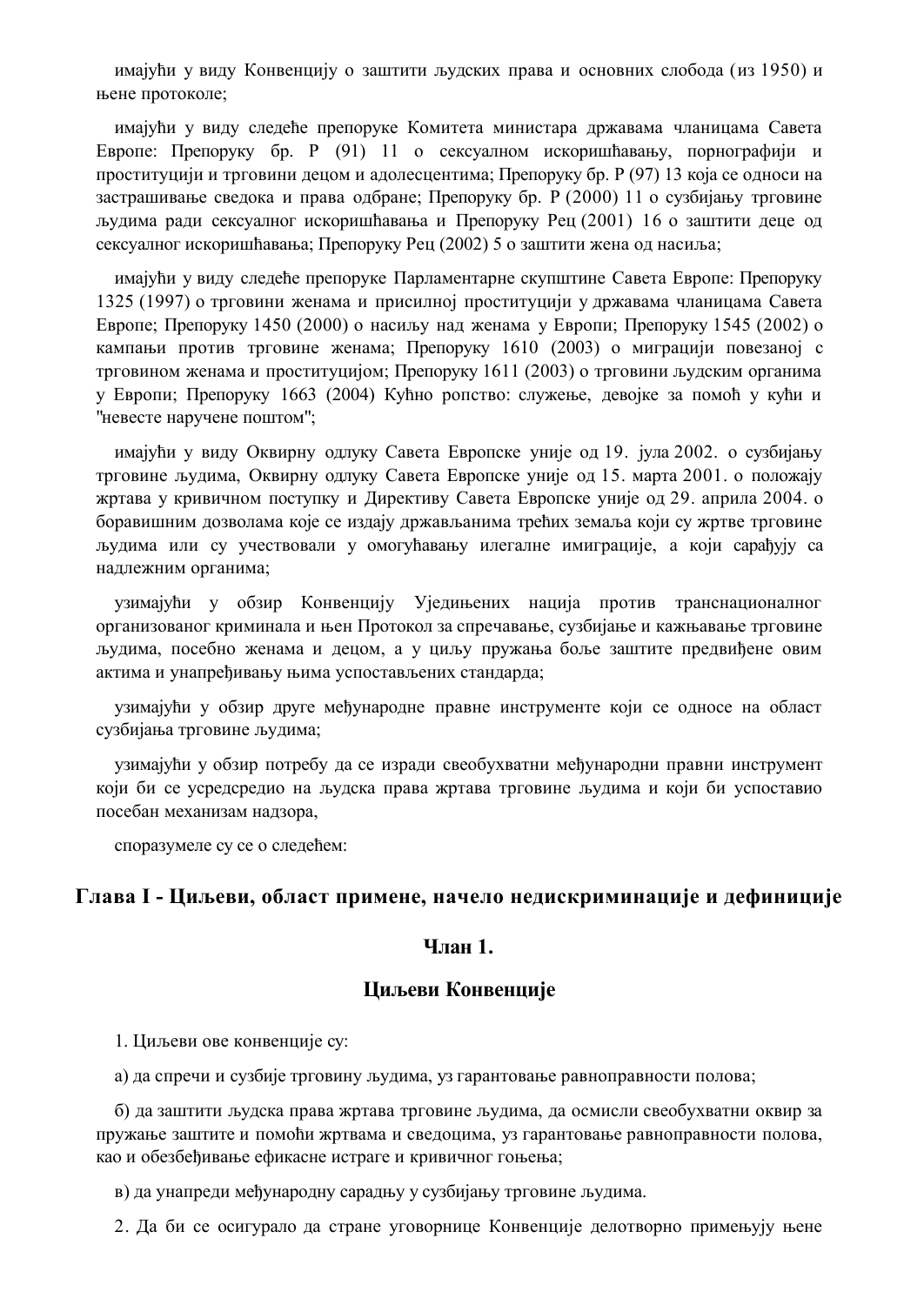одредбе, ова конвенција успоставља посебан механизам надзора.

### **Члан 2.**

#### **Област примене**

Ова конвенција треба да се примењује на све облике трговине људима, како националне тако и међународне, без обзира да ли је или није повезана са организованим криминалом.

#### **Члан 3.**

#### **Принцип недискриминације**

Примена одредби ове конвенције од стране страна уговорница, а посебно коришћење мера за заштиту и унапређење права жртава, треба да се обезбеди без дискриминације по било ком основу као што су пол, раса, боја, језик, вероисповест, политичко или неко друго уверење, национално или социјално порекло, припадност некој националној мањини, имовина, рођење или неки други статус.

#### **Члан 4.**

#### **Дефиниције**

У сврху ове конвенције:

а) "трговина људима" значи врбовање, превоз, премештање, скривање или прихват лица, уз примену претње или силе или других облика принуде, отмице, преваре, обмане, злоупотребе овлашћења или стања угрожености, или давање или примање новчаних средстава или друге користи ради добијања пристанка лица које има контролу над другим лицем у циљу искоришћавања. Искоришћавање, у најмању руку, треба да укључи искоришћавање проституције других лица или друге облике сексуалног искоришћавања, присилан рад или пружање услуга, служење, ропство или праксу сличну ропству или вађење људских органа;

б) пристанак жртве "трговине људима" на планирано искоришћавање, како се наводи у тачки а) овог члана, нема значаја ни у једном случају када се користе средстава поменута у тачки а);

в) врбовање, превоз, премештање, скривање или прихват детета ради искоришћавања сматра се "трговином људима" чак и ако не укључује средства наведена у тачки а) овог члана;

г) "дете" значи свако лице млађе од 18 година;

д) "жртва" је свако физичко лице које је постало предмет трговине људима у смислу дефиниције из овог члана.

### **Глава II - Спречавање, сарадња и друге мере**

### **Члан 5.**

#### **Спречавање трговине људима**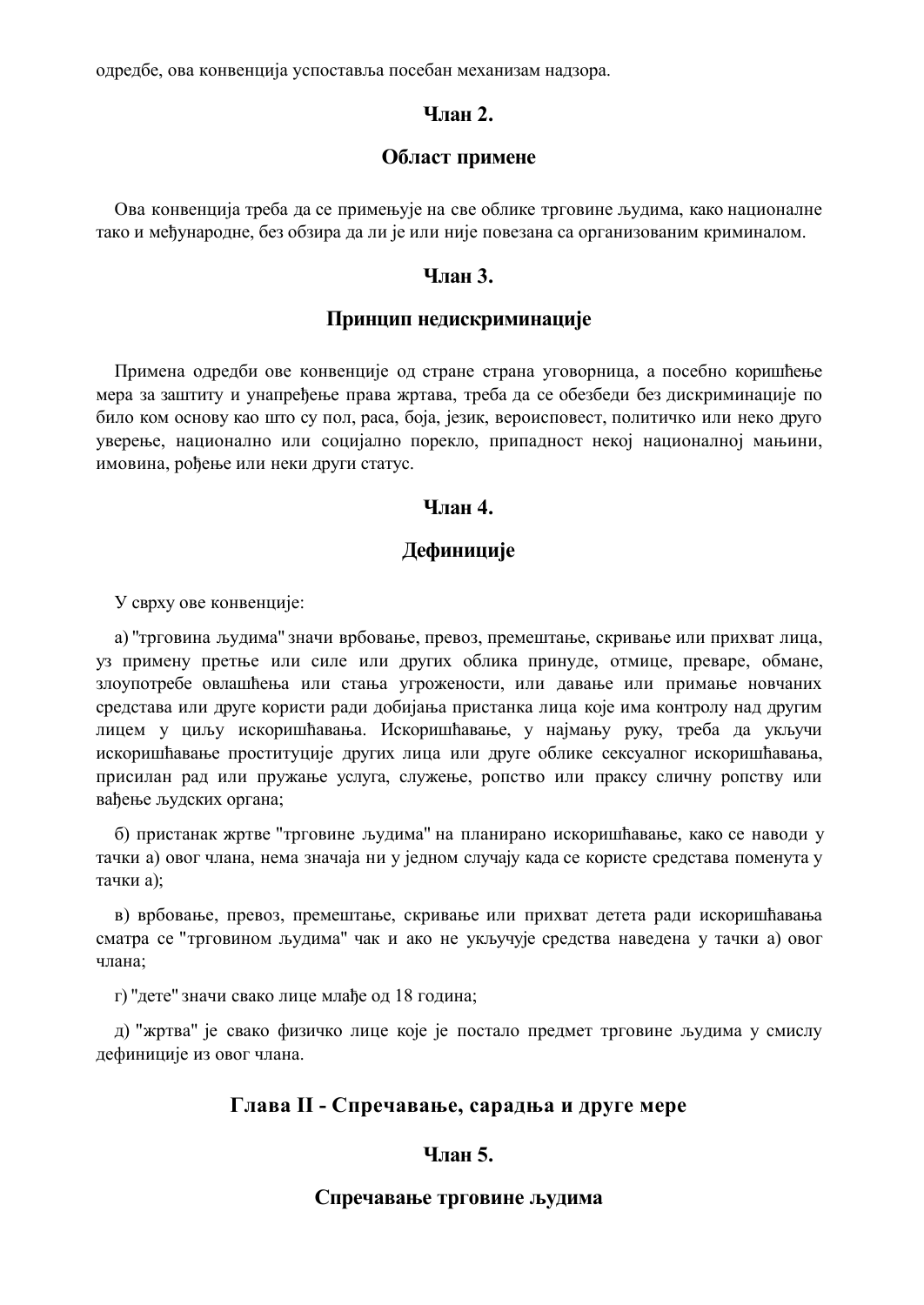1. Свака страна уговорница треба да предузме мере да успостави или учврсти националну координацију различитих тела надлежних за спречавање и сузбијање трговине људима.

2. Свака страна уговорница треба да успостави и/или учврсти делотворне мере и програме за спречавање трговине људима средствима као што су: истраживање, информисање, кампање намењене подизању свести и едукацији, социјалне и економске иницијативе и програми обуке, посебно за лица која су изложена трговини људима и за стручњаке који се баве проблематиком трговине људима.

3. Свака страна уговорница треба да промовише приступ базиран на људским правима и да у дефинисању, реализацији и процени свих политика и програма, поменутих у ставу 2, примењује приступ укључивања полова и бриге за децу.

4. Свака страна уговорница треба да предузме одговарајуће мере, које могу да буду неопходне, како би омогућила законите миграције, а посебно путем ширења тачних информација од стране надлежних служби о условима законитог уласка и боравка на њеној територији.

5. Свака страна уговорница треба да предузме посебне мере у циљу смањења изложености деце трговини људима, пре свега стварањем климе која погодује заштити деце.

6. Мере утврђене у складу с овим чланом треба да обухвате, по потреби, невладине организације, друге надлежне организације и друге делове цивилног друштва посвећене спречавању трговине људима и заштити односно помоћи жртвама.

#### **Члан 6.**

#### **Мере којима се обесхрабрује потражња**

Да би се обесхрабрила потражња која подстиче све облике искоришћавања људи, а посебно жена и деце, која доводи до трговине људима, свака страна уговорница треба да усвоји или да унапреди законодавне, управне, образовне, социјалне, културне или друге мере, укључујући и:

а) истраживања најбоље праксе, метода и стратегија;

б) подизање свести о одговорности и значају улоге медија и цивилног друштва у препознавању тражње као једног од основних узрока трговине људима;

в) циљане информативне кампање које ће, по потреби, укључивати, између осталог, и државне органе и креаторе политике;

г) превентивне мере, укључујући образовне програме за дечаке и девојчице током њиховог школовања, који наглашавају неприхватљивост дискриминације полова и њене катастрофалне последице, важност равноправности полова и достојанства и интегритета свакога човека.

### **Члан 7.**

#### **Мере на граници**

1. Без повреде међународних обавеза које се односе на слободу кретања људи, стране уговорнице треба да, у мери у којој је то могуће, јачају контролу на границама која је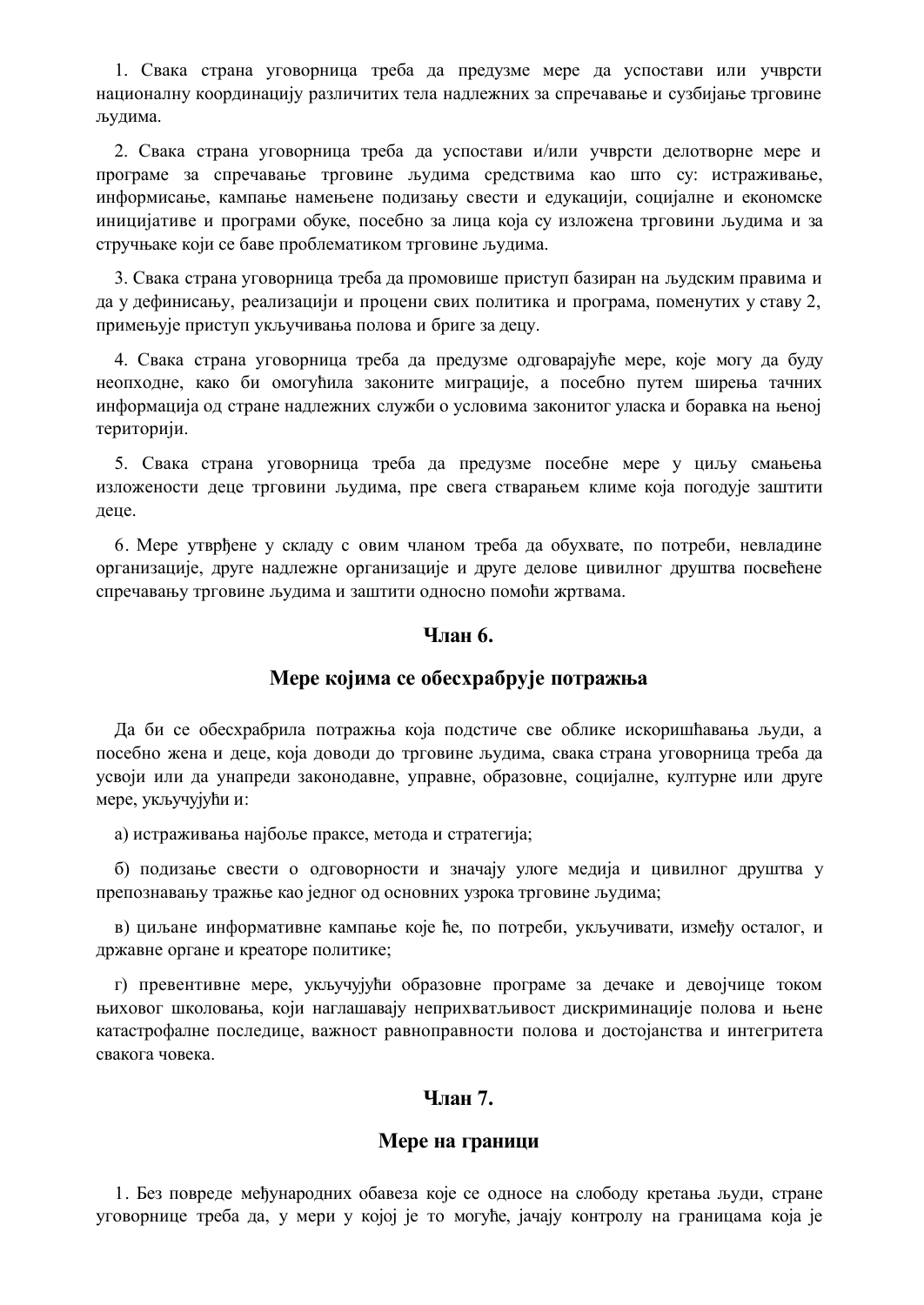неопходна за спречавање и откривање трговине људима.

2. Свака страна уговорница треба да усвоји законодавне или друге одговарајуће мере за спречавање, у највећој могућој мери, коришћења путничких средстава од стране комерцијалних превозника за извршење кривичних дела сходно одредбама ове конвенције.

3. Зависно од потребе и без повреде важећих међународних конвенција, такве мере треба да укључе увођење обавезе комерцијалних превозника, укључујући сва предузећа која се баве превозом, односно власнике или возача било којег превозног средства, да утврде да ли сви путници поседују путне исправе неопходне за улазак у државу пријема.

4. Свака страна уговорница треба да, у складу са својим унутрашњим правом, предузме потребне мере за санкционисање у случају кршења обавезе из става 3. овога члана.

5. Свака страна уговорница треба да усвоји законодавне или друге мере које ће јој омогућити да, у складу са својим унутрашњим правом, ускрати улазак односно укине визе лицима која су умешана у извршење кривичних дела утврђених овом конвенцијом.

6. Стране уговорнице треба да ојачају сарадњу између граничних служби, између осталог, успостављањем и одржавањем директних канала за комуникацију.

#### **Члан 8.**

#### **Заштита и провера исправа**

Свака страна уговорница треба да усвоји мере неопходне:

а) да осигура да путне или личне исправе које издаје буду такве да се не могу лако злоупотребити и фалсификовати или на незаконит начин изменити, копирати или издати, и

б) да осигура целовитост и безбедност путних или личних исправа које страна уговорница издаје или које се у њено име издају, као и да би се спречила њихова незаконита израда и издавање.

#### **Члан 9.**

#### **Исправност и ваљаност исправа**

На захтев друге стране уговорнице, страна уговорница треба да, у складу са својим унутрашњим правом, у разумном року, провери исправност и ваљаност путних или личних исправа издатих или наводно издатих у њено име, а за које постоји сумња да су употребљени за трговину људима.

### **Глава III - Мере за заштиту и унапређење права жртава, којима се гарантује равноправност полова**

#### **Члан 10.**

#### **Идентификовање жртава**

1. Свака страна уговорница треба да обезбеди својим надлежним органима кадрове који су обучени и квалификовани за спречавање и сузбијање трговине људима, за идентификовање и пружање помоћи жртвама, укључујући децу, и треба да осигура да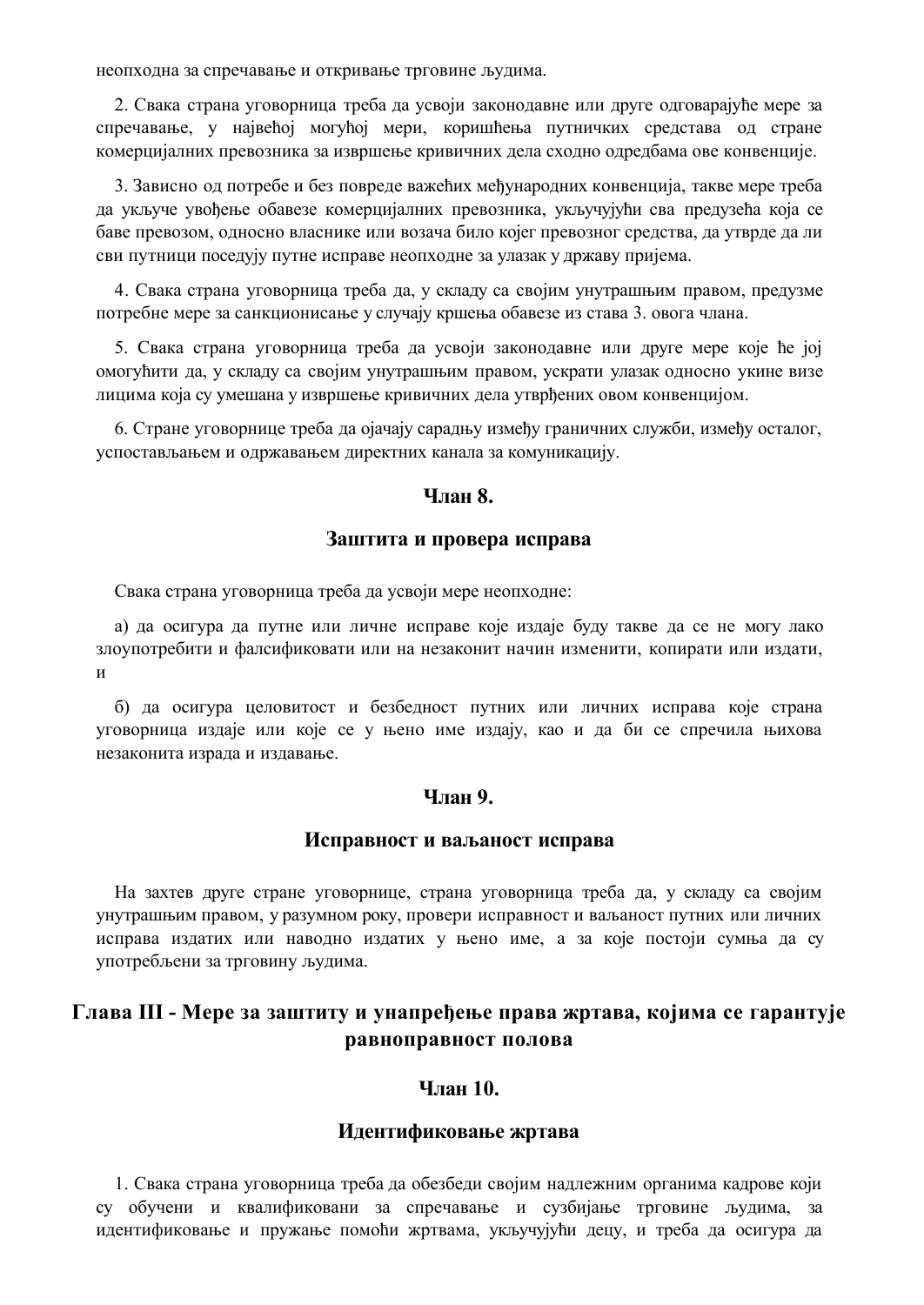различити органи међусобно сарађују, као и са надлежним организацијама за подршку, како би жртве биле идентификоване у поступку који на одговарајући начин узима у обзир посебан положај жена и деце жртава и како би им се, по потреби, издале боравишне дозволе под условима предвиђеним у члану 14. ове конвенције.

2. Свака страна уговорница треба да усвоји законодавне или друге мере које су потребне како би се на одговарајући начин идентификовале жртве у сарадњи с другим странама уговорницама и релевантним организацијама за подршку. Свака страна уговорница треба да осигура, у случају да надлежни органи имају оправдане разлоге да верују да је неко лице било жртва трговине људима, да се то лице не удаљи са њене територије све док надлежни органи не окончају поступак идентификације жртава кривичног дела описаног у члану 18. ове конвенције и на сличан начин треба да осигура да то лице добије помоћ која је предвиђена у члану 12. ст. 1. и 2.

3. Када старосна доб жртве није извесна, а постоји оправдана сумња да је жртва дете, то лице треба да се сматра дететом и треба да му се пруже посебне заштитне мере све до потврђивања његове старосне доби.

4. Чим се утврди да је дете без пратње жртва, свака страна уговорница треба да:

а) обезбеди представљање тог детета од стране законитог старатеља, организације или органа који поступају у најбољем интересу детета;

б) предузме потребне мере за утврђивање идентитета и држављанства детета;

в) предузме све што је неопходно како би се пронашла породица детета, ако је то у најбољем интересу детета.

### **Члан 11.**

#### **Заштита приватности**

1. Свака страна уговорница треба да заштити приватан живот и идентитет жртава. Лични подаци о њима треба да се чувају и користе у складу са условима предвиђеним Конвенцијом о заштити појединаца у погледу аутоматске обраде личних података (ETS бр. 108).

2. Свака страна уговорница треба да усвоји мере којима ће посебно да осигура да идентитет или подаци који омогућавају идентификацију детета које је жртва трговине људима, не буду јавно објављени путем медија, или на било који други начин, осим у изузетним случајевима, у циљу лакшег проналажења чланова породице или да се на други начин обезбеди добробит и заштита детета.

3. Свака страна уговорница треба да размотри доношење мера, у складу са чланом 10. Конвенције за заштиту људских права и основних слобода према тумачењу Европског суда за људска права, чији је циљ подстицање медија на заштиту приватног живота и идентитета жртава путем медијске саморегулације или регулаторних или корегулаторних мера.

#### **Члан 12.**

#### **Помоћ жртвама**

1. Свака страна уговорница треба да усвоји законодавне или друге мере које су потребне за пружање помоћи жртвама у њиховом физичком, психолошком и социјалном опоравку.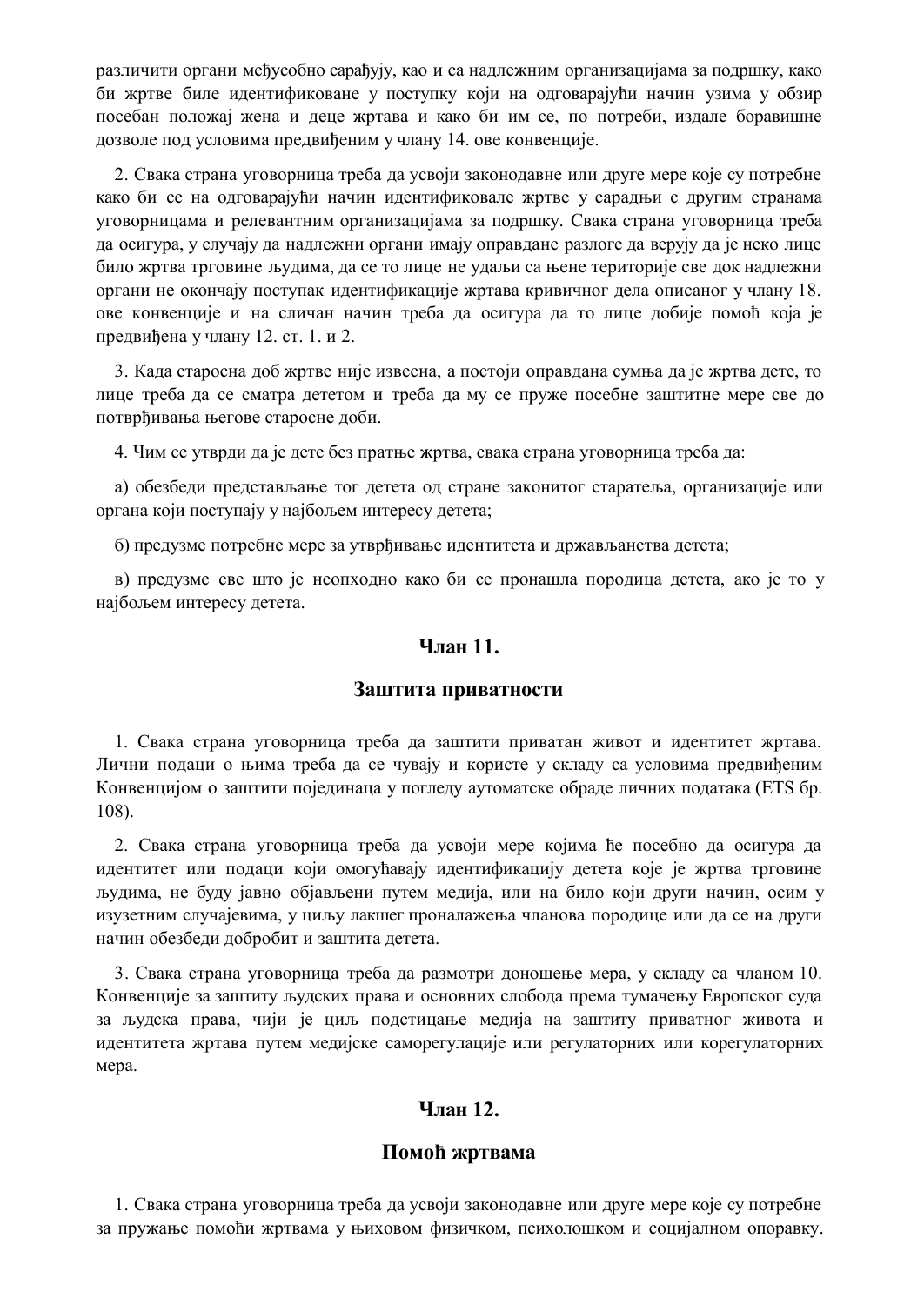Таква помоћ треба да обухвати бар:

а) животни стандард који може да им обезбеди егзистенцију путем таквих мера као што су: прикладан и сигуран смештај, психолошка и материјална помоћ;

б) приступ хитној медицинској заштити;

в) услуге превођења и тумачења, у случају потребе;

г) саветовање и информисање, посебно о њиховим законским правима и услугама које су им доступне, на језику који разумеју;

д) помоћ која ће да им омогући да се њихова права и интереси изнесу и размотре у одговарајућим фазама кривичног поступка који се води против извршилаца;

ђ) приступ образовању за децу.

2. Свака страна уговорница треба да поклони одговарајућу пажњу потреби да се обезбеди сигурност и заштита жртве.

3. Уз то, свака страна уговорница треба да обезбеди потребну медицинску и другу помоћ жртвама које законито бораве на њеној територији, а које немају одговарајућа средства и којима је таква помоћ потребна.

4. Свака страна уговорница треба да усвоји правила према којима ће жртве које законито бораве на њеној територији имати право на приступ тржишту рада, стручном усавршавању и образовању.

5. Свака страна уговорница треба да предузме мере, где је то потребно и под условима које прописује њено домаће законодавство, у циљу сарадње са невладиним организацијама, другим надлежним организацијама или другим деловима цивилног друштва који се баве пружањем помоћи жртвама.

6. Свака страна уговорница треба да усвоји законодавне или друге мере које су потребне да се осигура да се пружање помоћи жртви не условљава њеним пристанком на сведочење.

7. У циљу спровођења одредби из овога члана, свака страна уговорница треба да обезбеди да се услуге пружају на основу договора и добијених информација, водећи рачуна о посебним потребама угрожених лица и правима деце на смештај, образовање и адекватну здравствену заштиту.

### **Члан 13.**

#### **Време за опоравак и размишљање**

1. Свака страна уговорница треба да у свом домаћем законодавству предвиди период за опоравак и размишљање у трајању од најмање 30 дана, кад постоје оправдани разлози да се верује да се ради о жртви. Тај период ће бити довољан да се лице опорави и ослободи утицаја трговаца људима и/или да донесе меродавну одлуку да сарађује са надлежним органима. Током овог периода не треба да се омогући извршење ниједног налога за протеривање тог лица. Ова одредба не доводи у питање радње које спроводе надлежни органи у свим фазама одговарајућег националног поступка, а посебно код истраге и кривичног гоњења извршилаца односних кривичних дела. У том периоду, стране уговорнице треба да дозволе лицима на која се ова одредба односи да остану на њиховој територији.

2. У том периоду, лица из става 1. овога члана имају право на мере наведене у члану 12.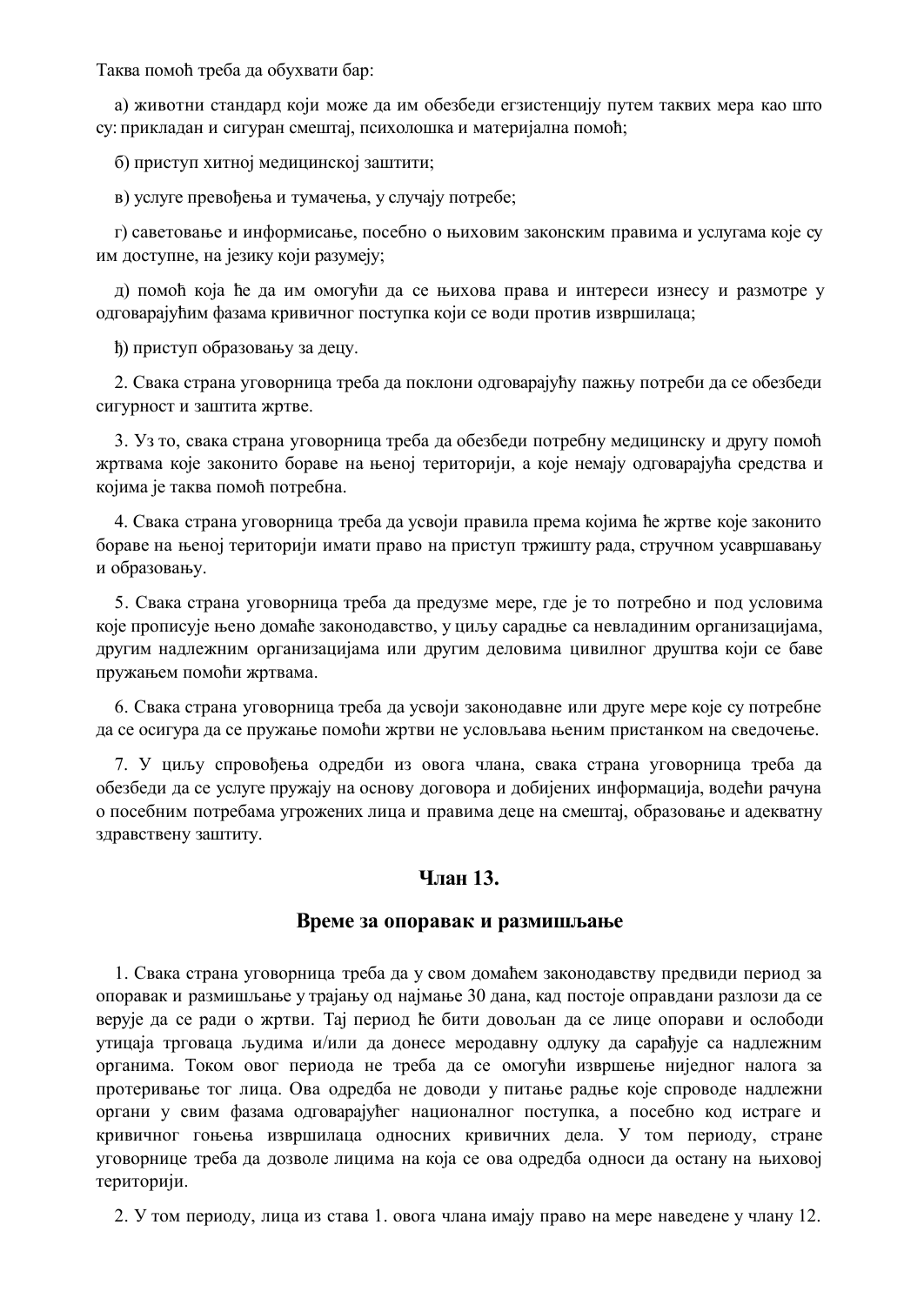ст. 1. и 2.

3. Стране уговорнице нису у обавези да поштују тај период ако разлози јавног поретка то онемогућавају или ако се утврди да је захтев за статус жртве неодговарајући.

#### **Члан 14.**

#### **Дозвола боравка**

1. Свака страна уговорница треба да изда жртвама боравишну дозволу чија се важност може продужити у једном или другом описаном случају, или у оба:

а) ако надлежне власти сматрају да је њихов боравак нужан због њихове личне ситуације;

б) ако надлежне власти сматрају да је њихов боравак нужан због њихове сарадње са надлежним органима у истрази или кривичним поступцима.

2. Боравишна дозвола за децу која су жртве трговине људима, ако то закон предвиђа, издаје се у складу са најбољим интересима детета и, кад је то потребно, продужава се под истим условима.

3. Непродужавање или повлачење боравишне дозволе регулисано је одредбама унутрашњег права стране уговорнице.

4. Ако жртва поднесе молбу за издавање неке друге врсте боравишне дозволе, страна уговорница треба да узме у обзир да жртва има, или је имала, боравишну дозволу издату у складу са ставом 1.

5. Узимајући у обзир обавезе страна уговорница на које се односи члан 40. ове конвенције, свака страна уговорница треба да обезбеди да се издавањем дозволе, у складу са овом одредбом, не угрожава право на тражење и добијање азила.

#### **Члан 15.**

#### **Надокнада штете и правна заштита**

1. Свака страна уговорница треба да осигура да жртве имају приступ, и то од првог контакта са надлежним органима, информацијама о одговарајућим судским и управним поступцима на језику који разумеју.

2. Свака страна уговорница треба својим унутрашњим правом да обезбеди право на правни савет и бесплатну правну помоћ жртвама под условима које прописује њено унутрашње право.

3. Свака страна уговорница треба својим унутрашњим правом да обезбеди право жртава на одштету од извршилаца.

4. Свака страна уговорница треба да усвоји законодавне или друге мере како би се гарантовала одштета жртвама, у складу са условима које прописује њено унутрашње право, на пример, оснивањем фонда за обештећење жртава или мерама или програмима за социјалну помоћ и социјалну интеграцију жртава, који би могли да се финансирају из средстава прикупљених применом мера из члана 23.

#### **Члан 16.**

#### **Репатријација и повратак жртава**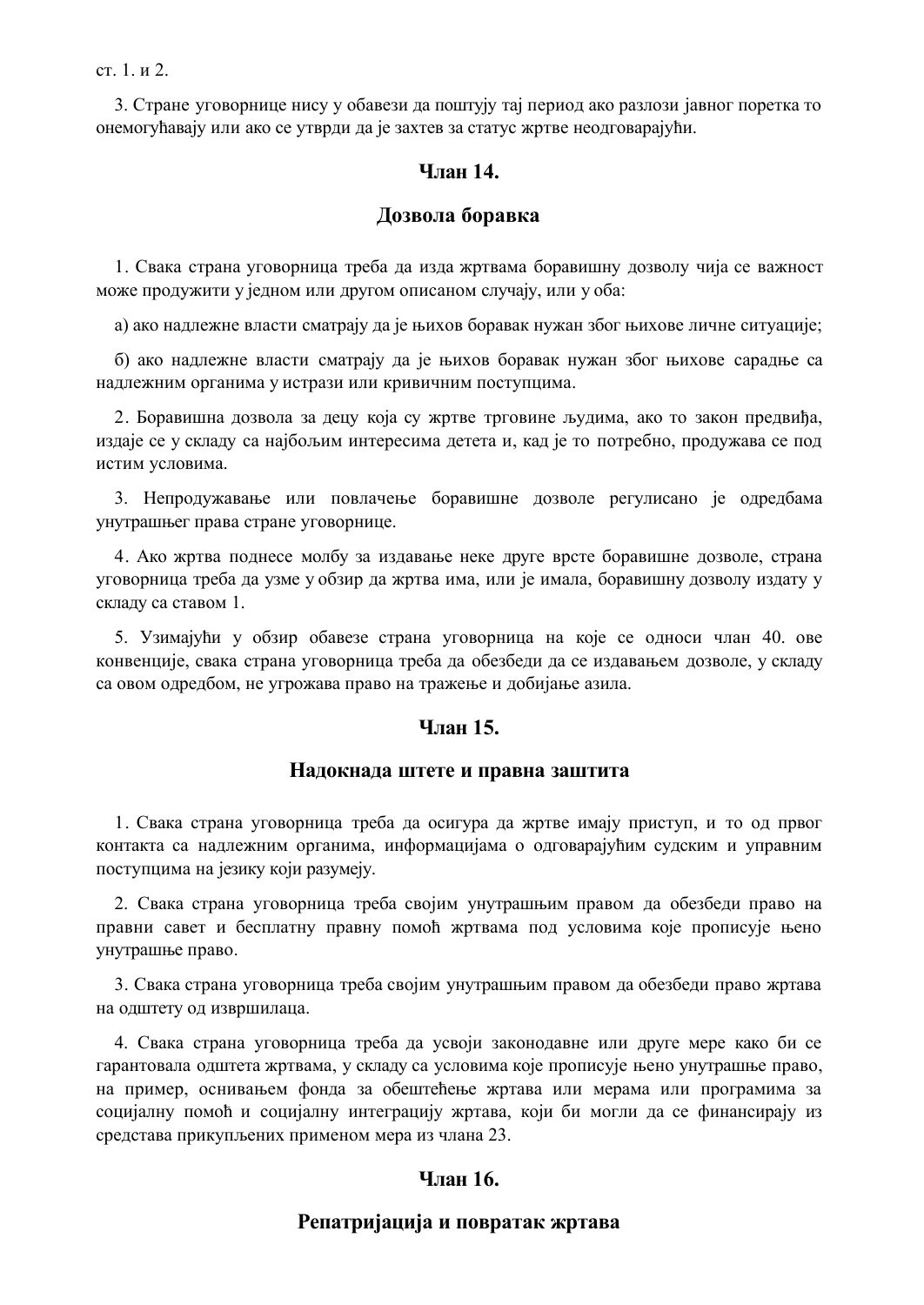1. Страна уговорница чији је држављанин жртва или у којој је жртва имала право сталног боравка у време уласка на територију стране уговорнице која је држава пријема, водећи рачуна о правима, безбедности и достојанству жртве, треба да омогући и да прихвати њен повратак без непотребног или неоправданог одлагања.

2. Кад страна уговорница враћа жртву у другу државу, такав повратак треба да се обави уз дужно поштовање права, безбедности и достојанства тог лица, као и статуса евентуалних правних поступака који се односе на чињеницу да је то лице жртва, и по могућности, тај повратак треба да буде добровољан.

3. На захтев стране уговорнице која прихвата жртву, замољена страна уговорница треба да провери да ли је то лице њен држављанин или да ли је имало право сталног боравка на њеној територији у време уласка на територију стране уговорнице која је држава пријема.

4. Да би се олакшао повратак жртве која нема потребне исправе, страна уговорница чије је то лице држављанин или у којој је имало право сталног боравка у време уласка на територију стране уговорнице која је држава пријема, треба да прихвати да изда, на захтев стране уговорнице која жртву прима, путну исправу или неку другу потврду која је том лицу потребна за путовање и поновни улазак на њену територију.

5. Свака страна уговорница треба да усвоји законодавне или друге мере потребне да се установе програми репатријације, који укључују надлежне државне и међународне институције и невладине организације. Циљ ових програма је избегавање поновне виктимизације. Свака страна уговорница треба да се максимално заложи за реинтеграцију жртава у друштво државе повратка, укључујући реинтеграцију у образовни систем и тржиште рада, посебно путем стицања и унапређивања њихових стручних квалификација. Када се ради о деци, ови програми би требало да обухвате остваривање права на образовање и мере којима ће се обезбедити одговарајућа заштита или њихов прихват од стране породице или одговарајућих институција за бригу.

6. Свака страна уговорница треба да усвоји законодавне или друге мере потребне да се жртвама учине доступни подаци, а по потреби у сарадњи са било којом другом заинтересованом страном уговорницом, потребни за ступање у контакт са организацијама које им могу помоћи у земљи у коју су враћене или репатриране, као што су органи за спровођење закона, невладине организације, правни стручњаци који могу да им дају савет и установе за социјално старање.

7. Деца која су жртве трговине људима не треба да буду враћена ни у једну државу ако, након процене ризика и безбедности, постоји индиција да такав повратак не би био у најбољем интересу детета.

### **Члан 17.**

#### **Равноправност полова**

Свака страна уговорница треба, примењујући мере из овог поглавља, да тежи да унапреди равноправност полова, као и да користи учешће полова у развоју примене и оцењивања наведених мера.

### **Глава IV - Материјално кривично право**

#### **Члан 18.**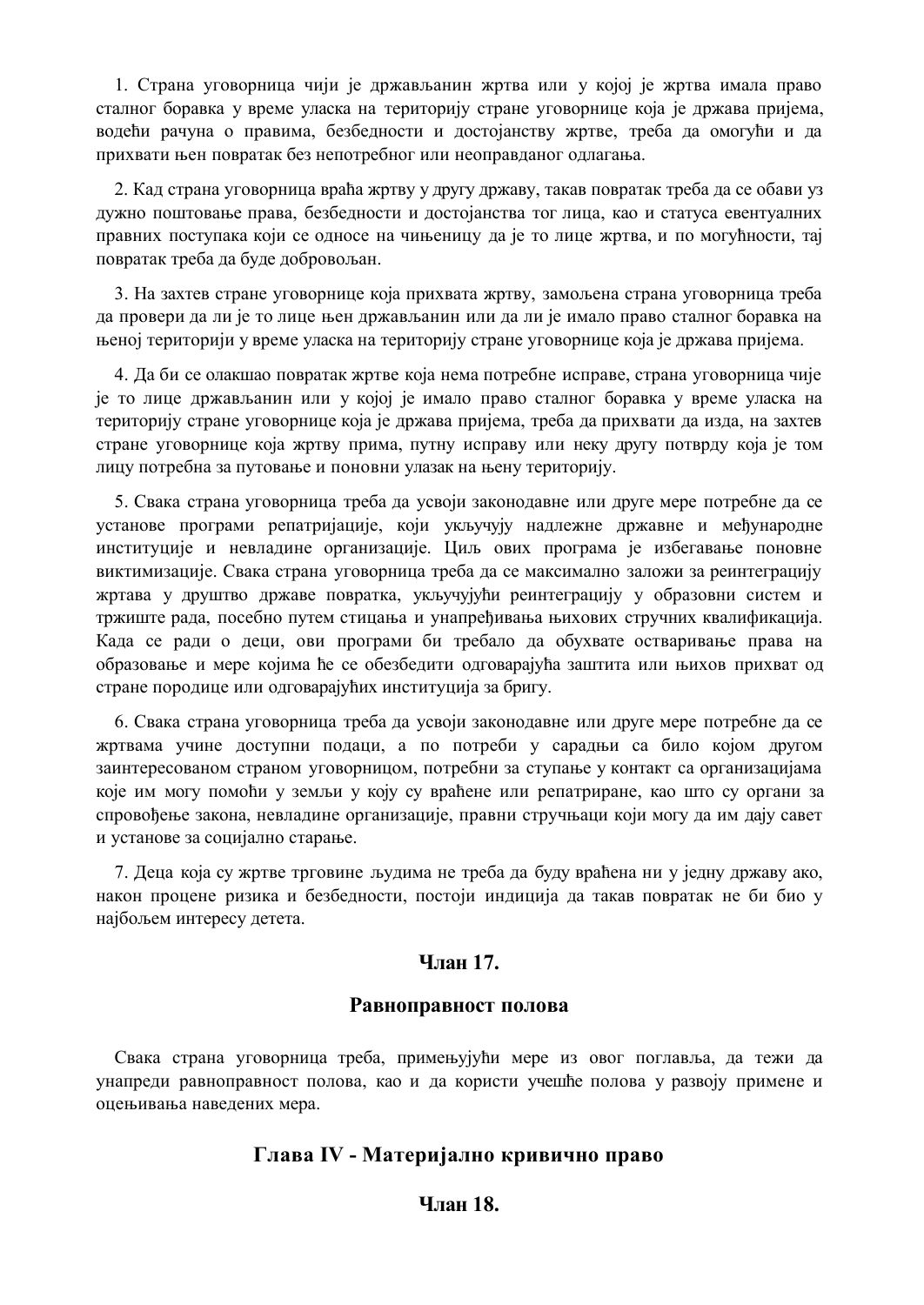#### **Криминализација трговине људима**

Свака страна уговорница треба да усвоји законодавне и друге мере које су потребне да се пропишу као кривична дела поступања, садржана у члану 4. ове конвенције, када су учињена са умишљајем.

#### **Члан 19.**

#### **Криминализација коришћења услуга жртве**

Свака страна уговорница треба да размотри усвајања законодавних и других мера које су потребне да се пропишу као кривична дела у њеном унутрашњем праву коришћење услуга које су предмет искоришћавања у смислу члана 4. тачке а) ове конвенције, уз сазнање да је то лице жртва трговине људима.

#### **Члан 20.**

#### **Криминализација дела која се односе на путне или личне исправе**

Свака страна уговорница треба да усвоји законодавне и друге мере које су потребне да се пропишу као кривична дела, следећи поступци, када су извршени умишљајно и у циљу омогућавања трговине људима:

а) фалсификовање путне или личне исправе;

б) прибављање или израда такве исправе;

в) задржавање, одузимање, скривање, оштећење или уништавање путне или личне исправе другог лица.

#### **Члан 21.**

#### **Покушај и помагање или подстицање**

1. Свака страна уговорница треба да усвоји законодавне и друге мере које су потребне да се пропишу као кривична дела, када су извршена умишљајно, пружање помоћи или подстицања на вршење било којег кривичног дела утврђеног у складу са чл. 18. и 20. ове конвенције.

2. Свака страна уговорница треба да усвоји законодавне и друге мере које су потребне да се пропишу као кривична дела, када су извршена умишљајно, покушај извршења кривичних дела утврђених у складу са чл. 18. и 20. тачка а) ове конвенције.

### **Члан 22.**

#### **Одговорност правног лица**

1. Свака страна уговорница треба да усвоји законодавне и друге мере које су потребне да се обезбеди да правно лице може да буде одговорно за кривично дело предвиђено овом конвенцијом, ако га је извршило било које физичко лице у корист тог правног лица, било да је поступало самостално или као део неког органа тог правног лица, ако се налази на руководећем положају у оквиру тог правног лица, на основу: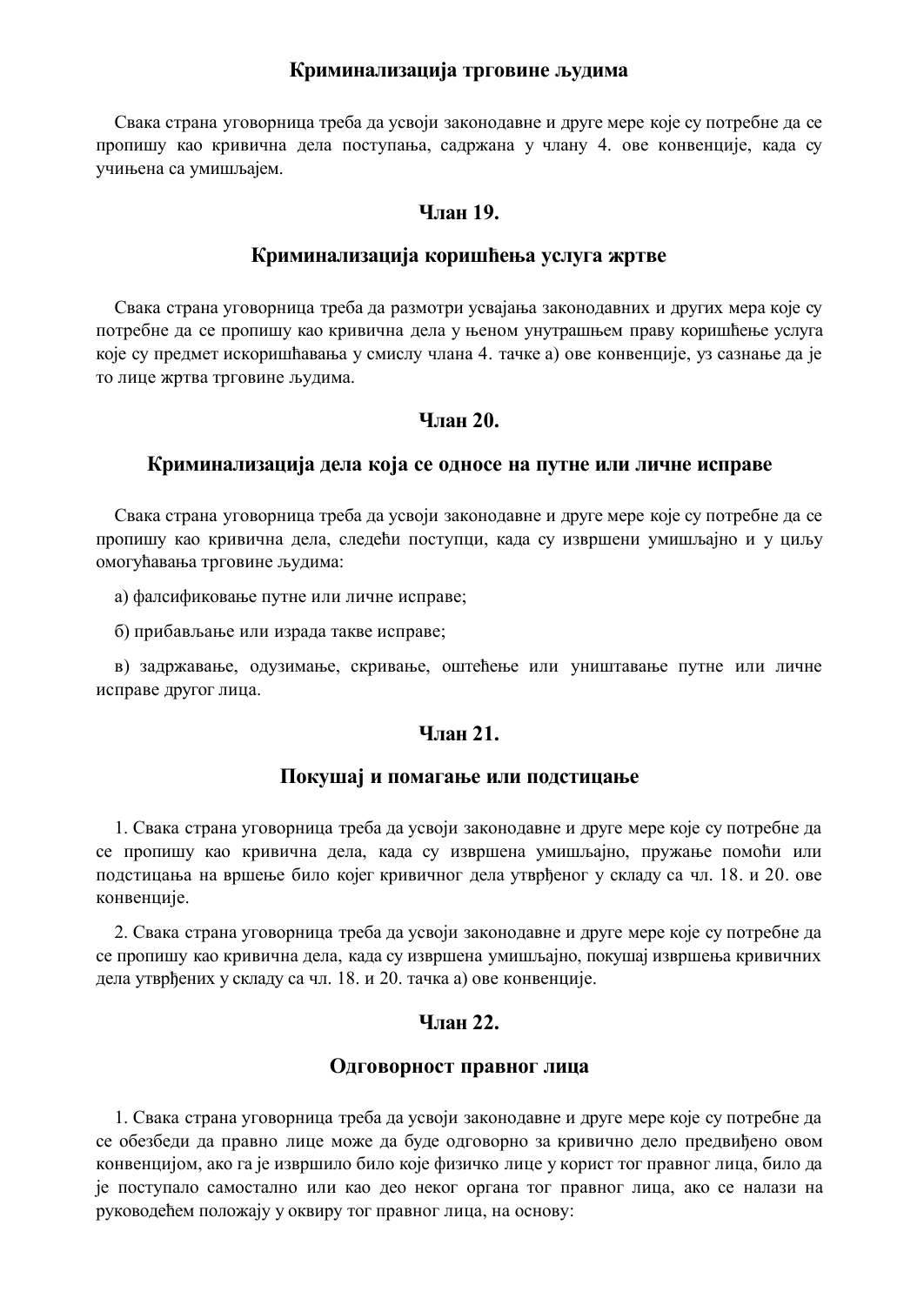а) овлашћења да заступа то правно лице;

б) овлашћења да доноси одлуке у име тог правног лица;

в) овлашћења да врши надзор у оквиру тог правног лица.

2. Осим у случајевима из става 1. свака страна уговорница треба да предузме потребне мере како би обезбедила да правно лице може да буде одговорно када је одсуство надзора или контроле од стране физичког лица из става 1. омогућило извршење кривичног дела у складу са овом конвенцијом од стране физичког лица које поступа по овлашћењу тог правног лица а у корист тог правног лица.

3. Зависно од правних принципа односне стране уговорнице, одговорност правног лица може бити кривична, грађанско-правна или управна.

4. Таква одговорност не прејудицира кривичну одговорност физичких лица која су починила кривично дело.

#### **Члан 23.**

### **Санкције и мере**

1. Свака страна уговорница треба да усвоји законодавне и друге мере које су потребне да се обезбеди да се кривична дела утврђена у складу са чл. до 18. до 21. кажњавају санкцијама које су ефикасне, сразмерне и које одвраћају од вршења кривичног дела. Такве санкције за кривична дела из члана 18. ако их изврши физичко лице, укључују и санкције које подразумевају лишавање слободе које може довести до изручења.

2. Свака страна уговорница треба да осигура да правна лица која су одговорна у складу са чланом 22. буду подвргнута ефикасним, сразмерним и одвраћајућим кривичним или некривичним санкцијама или мерама, укључујући и новчане казне.

3. Свака страна уговорница треба да усвоји законодавне и друге мере како би могла да заплени или на други начин одузме средства или приходе од кривичних дела утврђених у складу са члановима 18. и 20. тачка а) ове конвенције или имовину чија вредност одговара таквом приходу.

4. Свака страна уговорница треба да усвоји законодавне или друге мере које су потребне да се омогући привремено или трајно затварање сваког објекта који је коришћен за трговину људима, не доводећи у питање права трећих лице која су деловала у доброј вери, или трајно или привремено ускраћивање извршиоцу кривичног дела обављања делатности у оквиру које је извршено кривично дело.

### **Члан 24.**

### **Отежавајуће околности**

Свака страна уговорница треба да осигура да се следеће околности сматрају отежавајућим околностима код одређивања казне за кривична дела утврђена у складу са чланом 18. ове конвенције:

а) кривично дело којим се свесно или због тешког немара угрожава живот жртве;

б) кривично дело учињено против детета;

в) кривично дело које је извршио државни функционер у вршењу својих дужности;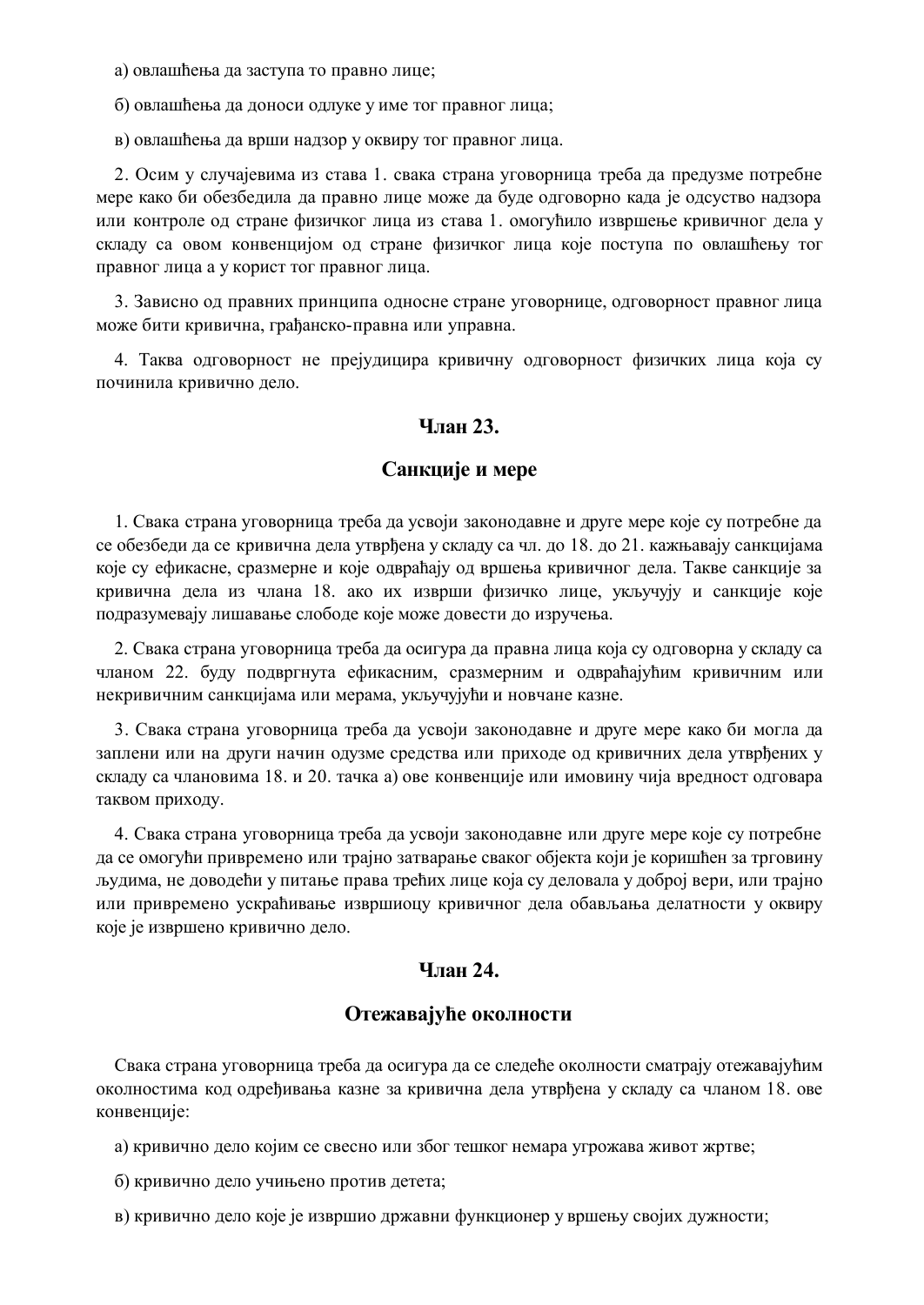г) кривично дело извршено у оквиру злочиначке организације.

### **Члан 25.**

#### **Претходне осуде**

Свака страна уговорница треба да усвоји законодавне и друге мере које ће да омогуће да се приликом изрицања казне у обзир узму коначне пресуде које је изрекла нека друга страна уговорница, а односе се на кривична дела предвиђена овом конвенцијом.

#### **Члан 26.**

#### **Одредба о некажњавању**

Свака страна треба, у складу са основним принципима свог правног система, да предвиди могућност да се казне не изричу жртвама за њихово учешће у незаконитим активностима, у оној мери у којој су оне биле присиљене на то.

### **Глава V - Истрага, кривично гоњење и процесно право**

### **Члан 27.**

#### **Поднесци странака и поднесци по службеној дужности**

1. Свака страна уговорница треба да осигура да истраге или кривично гоњење за кривична дела из ове конвенције не зависе од пријаве или оптужбе жртве, барем онда када је кривично дело у целини или делимично извршено на њеној територији.

2. Свака страна уговорница треба да осигура да жртве кривичног дела почињеног на територији стране уговорнице која није држава у којој бораве могу поднети тужбу надлежним органима у држави у којој имају боравак. Надлежни орган коме се поднесе пријава, уколико нема надлежност за такве случајеве, доставиће је, без одлагања, надлежном органу стране уговорнице на чијој територији је извршено кривично дело. По пријави ће се решавати у складу с унутрашњим правом стране уговорнице у којој је кривично дело извршено.

3. Свака страна уговорница треба да осигура путем законодавних или других мера и у складу са условима који су прописани њеним унутрашњим правом, да свака група, фондација, удружење или невладине организације, које имају за циљ сузбијање трговине људима или заштиту људских права, имају могућност да пружају помоћ или подршку жртви уз њену сагласност током кривичног поступка који се води због кривичног дела утврђеног у складу са чланом 18. ове конвенције.

### **Члан 28.**

#### **Заштита жртава, сведока и лица која сарађују са судским органима**

1. Свака страна уговорница треба да усвоји законодавне или друге мере које су потребне да би се обезбедила ефикасна и одговарајућа заштита од могуће одмазде или застрашивања, посебно у току и после истраге и кривичног гоњења извршилаца, и то:

а) за жртве;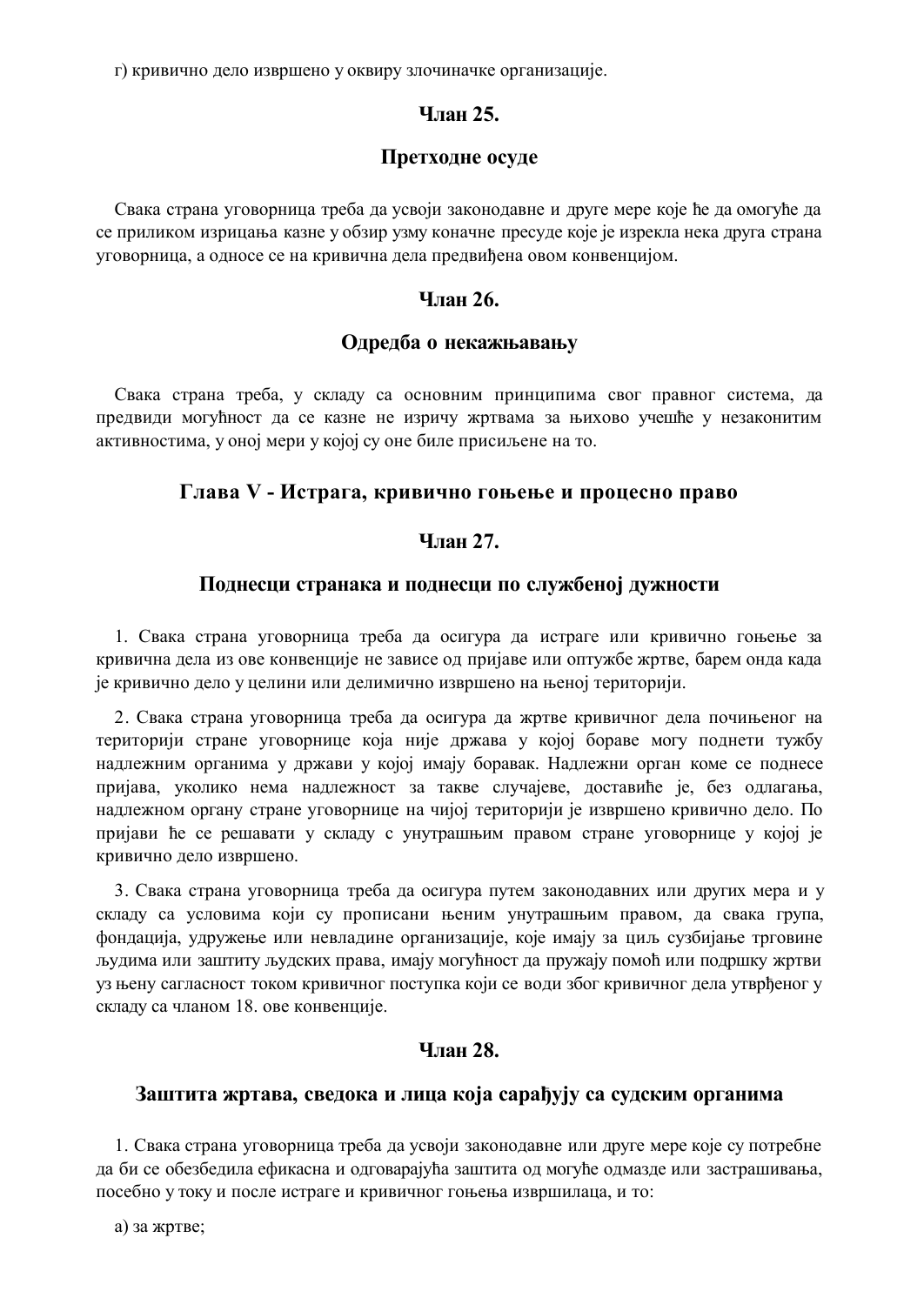б) по потреби, за оне који пријаве кривично дело утврђено у складу са чланом 18. ове конвенције или који на неки други начин сарађују са истражним органима и тужилаштвом;

в) за сведоке који сведоче о кривичним делима утврђеним у складу са чланом 18. ове конвенције;

г) по потреби, за чланове породице лица из тачке а) и в).

2. Свака страна уговорница треба да усвоји законодавне или друге мере које су потребне да би се омогућиле и понудиле различите врсте заштите. То би могло да обухвати физичку заштиту, пресељење, промену идентитета и помоћ у проналажењу послова.

3. Дете жртва трговине људима добиће посебне мере заштите које ће водити рачуна о његовим најбољим интересима.

4. Свака страна уговорница треба да усвоји законодавне или друге мере које су потребне како би се, уколико је неопходно, пружила одговарајућа заштита од могуће одмазде или застрашивања, посебно током и након истраге и кривичног гоњења извршилаца, за чланове група, фондација, удружења или невладиних организација које обављају активности из члана 27. став 3.

5. Свака страна уговорница треба да размотри могућност да закључи уговоре или споразуме с другим државама у циљу примене овог члана.

### **Члан 29.**

#### **Специјализовани органи и координациона тела**

1. Свака страна уговорница треба да усвоји мере које су потребне да би се осигурало да се одређена лица или тела специјализују за борбу против трговине људима и заштиту жртава. Таква лица или тела треба да имају неопходну самосталност у складу са основним принципима правног система стране уговорнице, да би могли ефикасно да врше своје функције без било каквих непримерених притисака. Та лица или запослени у тим телима треба да имају одговарајућу обуку и финанцијска средства за обављање својих задатака.

2. Свака страна уговорница треба да усвоји потребне мере да се обезбеди координација политика и акција ресорних министарстава и других јавних установа у борби против трговине људима, а по потреби и путем оснивања координационих тела.

3. Свака страна уговорница треба да омогући или ојача обуку надлежних државних службеника за спречавање и борбу против трговине људима, укључујући и обуку из области људских права. Обука се може организовати само за поједине ресоре и, по потреби се може усредсредити на: методе које се користе за спречавање трговине људима, кривично гоњење трговаца људима и заштиту права жртава, укључујући и заштиту жртава од трговаца људима.

4. Свака страна уговорница треба да размотри могућност именовања националних известилаца или других механизама за надгледање активности државних институција у борби против трговине људима и примене захтева које поставља национално законодавство.

#### **Члан 30.**

#### **Судски поступци**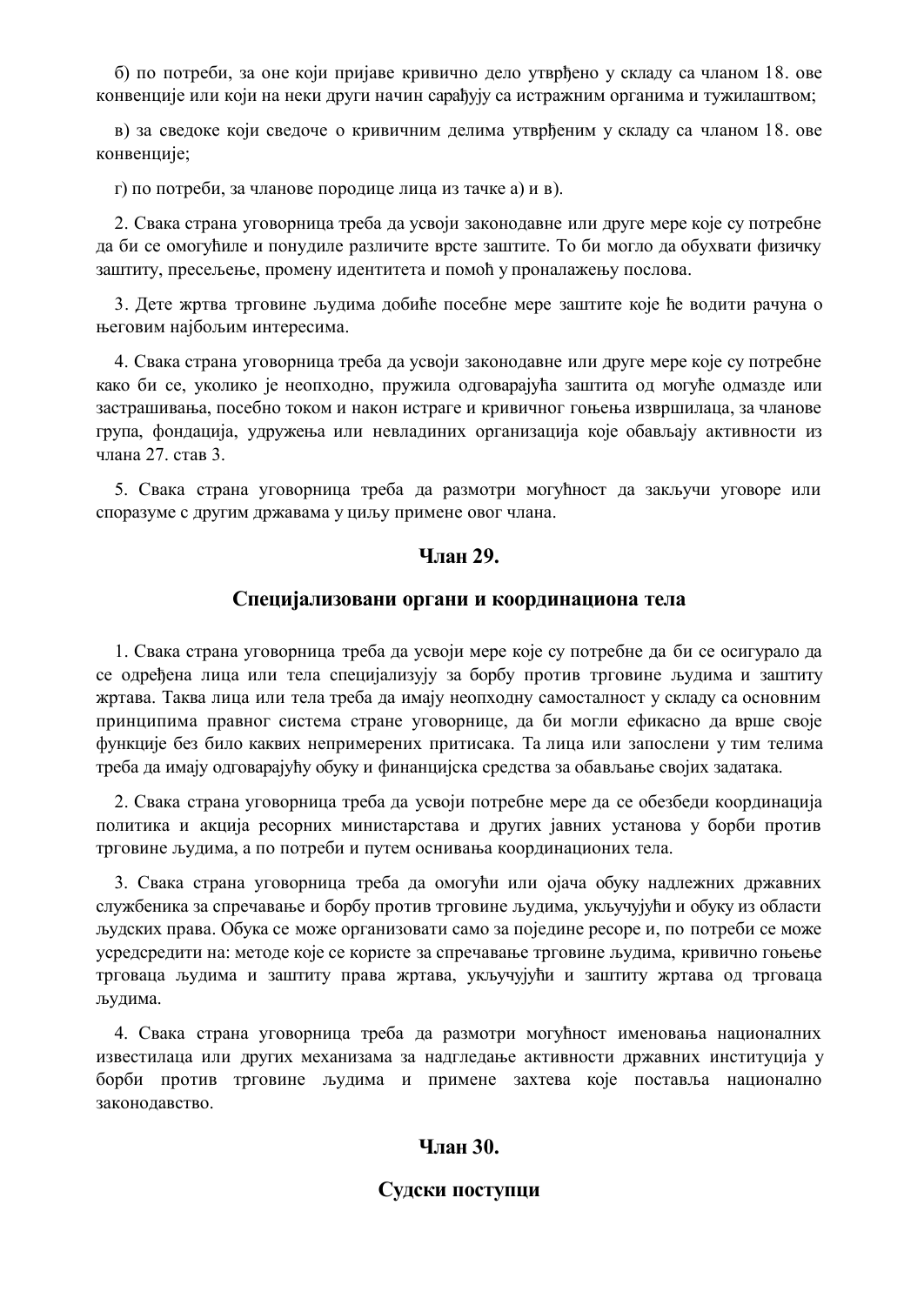У складу са Конвенцијом за заштиту људских права и основних слобода, посебно чланом 6, свака страна уговорница треба да усвоји законодавне или друге мере како би се током судских поступака обезбедила:

а) заштита приватности жртве и, по потреби, њеног идентитета;

б) безбедност жртве и заштита од застрашивања,

у складу са условима прописаним унутрашњим правом и, у случају да су жртве деца, поклањањем посебне пажње потребама деце и обезбеђивањем њиховог права на посебне мере заштите.

### **Члан 31.**

#### **Надлежност**

1. Свака страна уговорница треба да усвоји законодавне и друге мере које су потребне да се утврди надлежност за било које кривично дело предвиђено овом конвенцијом, ако је то кривично дело почињено:

а) на њеној територији; или

б) на броду који плови под заставом те стране уговорнице; или

в) у ваздухоплову који је регистрован по законима те стране уговорнице; или

г) од стране једног њеног држављана или лица без држављанства које има уобичајено боравиште на њеној територији, ако је то кривично дело кажњиво према кривичном праву у држави у којој је почињено или ако је кривично дело почињено изван територијалне надлежности било које државе;

д) против њеног држављанина.

2. Свака страна уговорница може у време потписивања или депоновања инструмента о потврђивању, прихватању, одобравању или приступању у изјави упућеној Генералном секретару Савета Европе, да наведе да задржава право да не примењује, или да примењује само у одређеним случајевима или околностима, правила о надлежности из става 1. г) и д) овог члана или било ког њиховог дела.

3. Свака страна уговорница треба да усвоји мере које су потребне како би се утврдила надлежност за кривична дела из ове конвенције у случајевима када се наводни извршилац налази на њеној територији а она га не изручи другој страни уговорници искључиво на основу његовог држављанства, након пријема захтева за изручење.

4. Када више страна уговорница тврди да имају надлежност за наводно кривично дело предвиђено овом конвенцијом, стране уговорнице ће се по потреби консултовати ради одређивања најпогодније надлежности за кривично гоњење.

5. Не доводећи у питање опште норме међународног права, ова Конвенција не искључује било какву кривичну надлежност коју страна уговорница остварује у складу са својим унутрашњим правом.

### **Глава VI - Међународна сарадња и сарадња са цивилним друштвом**

### **Члан 32.**

#### **Општи принципи и мере међународне сарадње**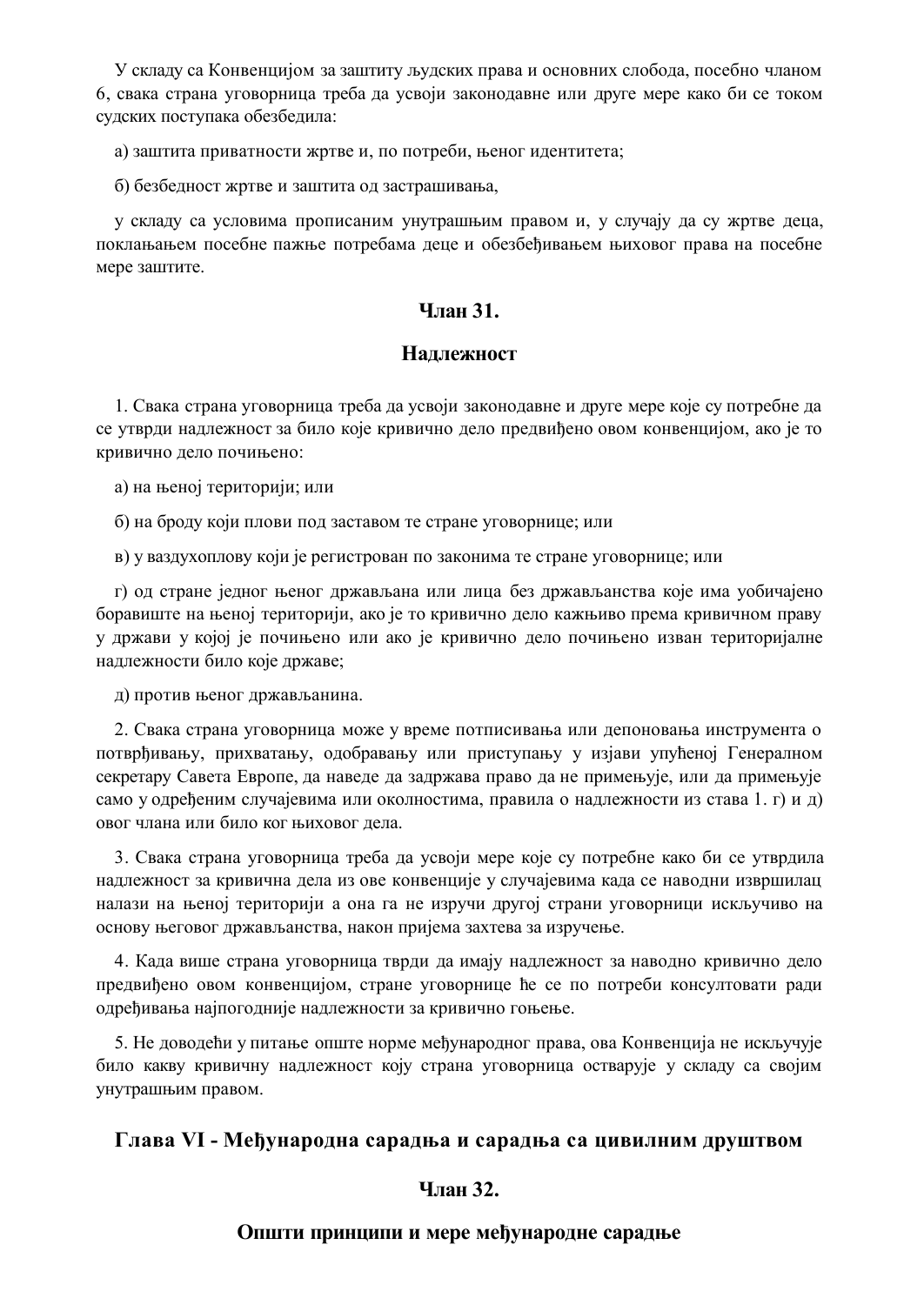Стране уговорнице треба међусобно да сарађују у складу са одредбама ове конвенције и кроз примену одговарајућих међународних и регионалних инструмената и договора постигнутих на основу јединствених или реципрочних закона и домаћег законодавства у што већој мери у циљу:

- спречавања и сузбијања трговине људима;

- пружања заштите и помоћи;

- вршења истрага или поступака који се односе на кривична дела утврђена у складу са овом конвенцијом.

### **Члан 33.**

#### **Мере које се односе на угрожена или нестала лица**

1. Када страна уговорница, на основу информација којима располаже, има оправдане разлоге да верује да су живот, слобода или физички интегритет лица из члана 28. став 1. у непосредној опасности на територији друге стране уговорнице, страна уговорница која има такву информацију, у таквом хитном случају, треба без одлагања да проследи ту информацију другој страни како би она могла да предузме одговарајуће мере заштите.

2. Стране уговорнице ове конвенције могу да размотре могућност јачања сарадње у трагању за несталим лицима, посебно несталом децом, ако на основу доступних информација може да се закључи да се ради о жртви трговине људима. У том циљу, стране могу да закључују међусобне билатералне или мултилатералне споразуме.

#### **Члан 34.**

### **Информисање**

1. Замољена страна треба одмах да обавести страну молиљу о коначном резултату мера предузетих сходно овом поглављу. Замољена страна треба такође да одмах обавести страну молиљу о свим околностима које онемогућавају спровођење предвиђених мера, односно њихово значајно одлагање.

2. Страна уговорница може, у границама свог унутрашњег права и без претходног захтева, да проследи другој страни информације прибављене у оквиру спроведене истраге ако сматра да би објављивање таквих информација могло да помогне страни која прима информације у покретању или спровођењу истрага или поступака који се односе на кривична дела утврђена у складу са овом конвенцијом, односно да доведе до захтева за сарадњу те стране уговорнице сходно овом поглављу.

3. Пре пружања таквих информација страна уговорница која их доставља може да затражи да се информације држе у тајности или да се користе под одређеним условима. Ако страна уговорница која прима информације не може да испуни такав захтев, она ће о томе да обавести страну која доставља информације, која ће у том случају да утврди да ли информације треба и поред тога да достави. Ако страна уговорница која прима информације прихвати да оне подлежу условима, ти услови ће за њу бити обавезујући.

4. Све информације које се траже а односе се на чл. 13, 14. и 16. неопходне да би се обезбедила права која се гарантују тим члановима, биће достављене без одлагања на захтев односне стране уговорнице уз дужно поштовање члана 11. ове конвенције.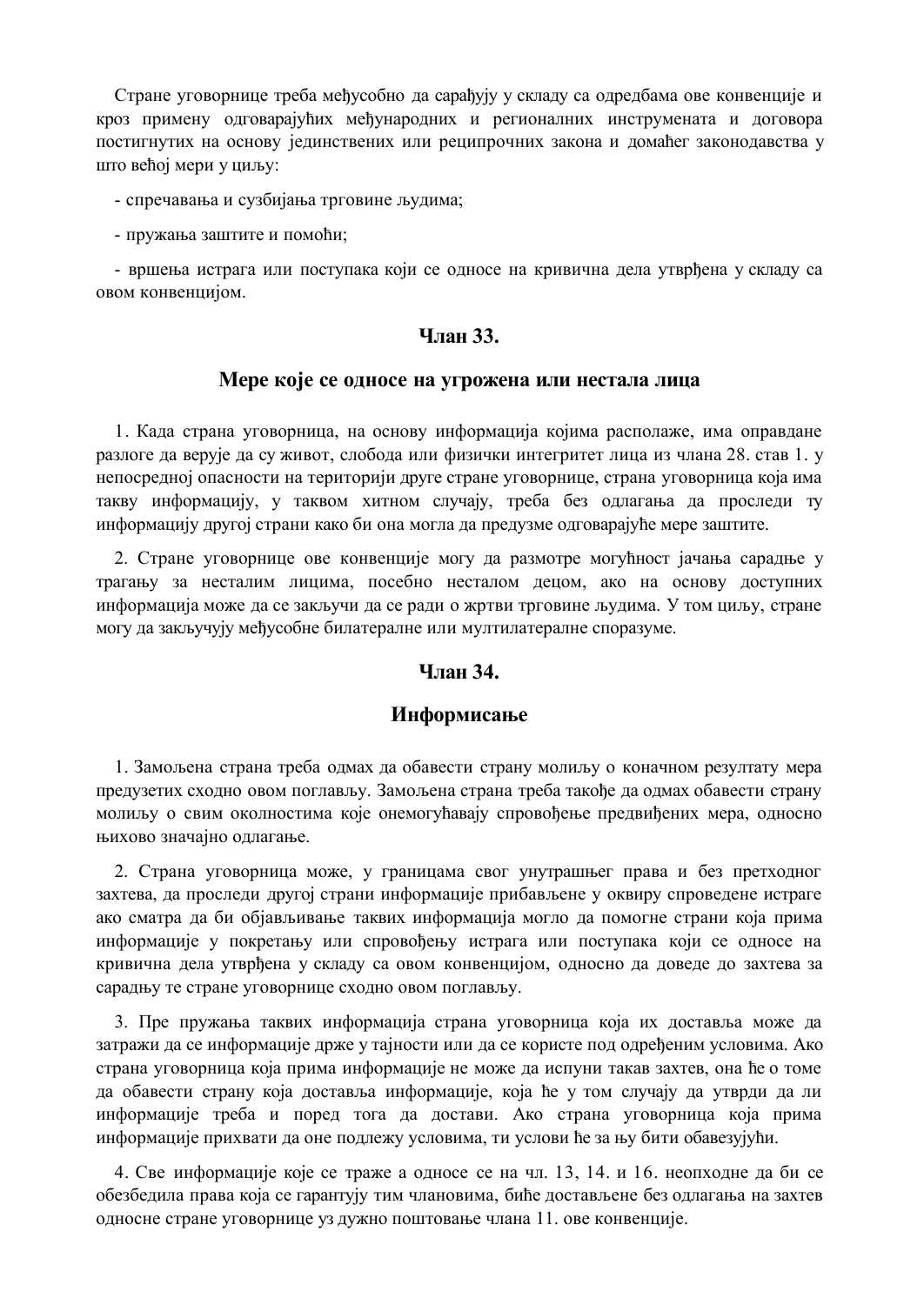#### **Члан 35.**

#### **Сарадња са цивилним друштвом**

Свака страна уговорница треба да подстиче државне органе и државне службенике да сарађују са невладиним организацијама, другим надлежним организацијама и припадницима цивилног друштва на установљавању стратешког партнерства ради остваривања циљева ове конвенције.

#### **Глава VII - Механизам за надгледање**

### **Члан 36.**

#### **Група експерата за сузбијање трговине људима**

1. Група експерата за сузбијање трговине људима (у даљем тексту "ГРЕТА") треба да надгледа примену ове конвенције од стране страна уговорница.

2. "ГРЕТА" треба да се састоји од најмање 10 а највише 15 чланова, водећи рачуна о родној и географској равнотежи, као и о мултидисциплинарној стручности. Чланове треба да изабере Комитет страна уговорница Конвенције на четири године, уз могућност једног реизбора, а треба да се бирају из редова држављана држава страна уговорница ове конвенције.

3. Избор чланова "ГРЕТА" треба да се заснива на следећим принципима:

а) бирају се из редова лица високог моралног интегритета, која су позната по својој признатој стручности у области људских права, помоћи и заштити жртава и сузбијању трговине људима, која имају стручно искуство у областима обухваћеним овом конвенцијом;

б) представљају сами себе и независни су и непристрасни у вршењу својих функција и треба да буду на располагању за ефикасно извршавање постављених задатака;

в) било која два члана "ГРЕТА" не могу бити држављани исте државе;

г) чланови би требало да представљају главне правне системе.

4. Поступак избора чланова "ГРЕТА" одређује Комитет министара након спровођења консултација и добијања једногласне сагласности страна уговорница ове конвенције у року од годину дана од ступања на снагу ове конвенције. "ГРЕТА" треба да усвоји пословник о свом раду.

#### **Члан 37.**

#### **Комитет страна уговорница**

1. Комитет страна уговорница се састоји од представника у Комитету министара Савета Европе страна уговорница ове конвенције као и представника страна уговорница ове конвенције које нису чланице Савета Европе.

2. Комитет страна уговорница сазива Генерални секретар Савета Европе. Први састанак Комитета страна уговорница треба да буде одржан у року од годину дана од ступања на снагу ове конвенције ради избора чланова "ГРЕТА". Након тога треба да се састаје кад год једна трећина страна уговорница, председник "ГРЕТА" или генерални секретар то затраже.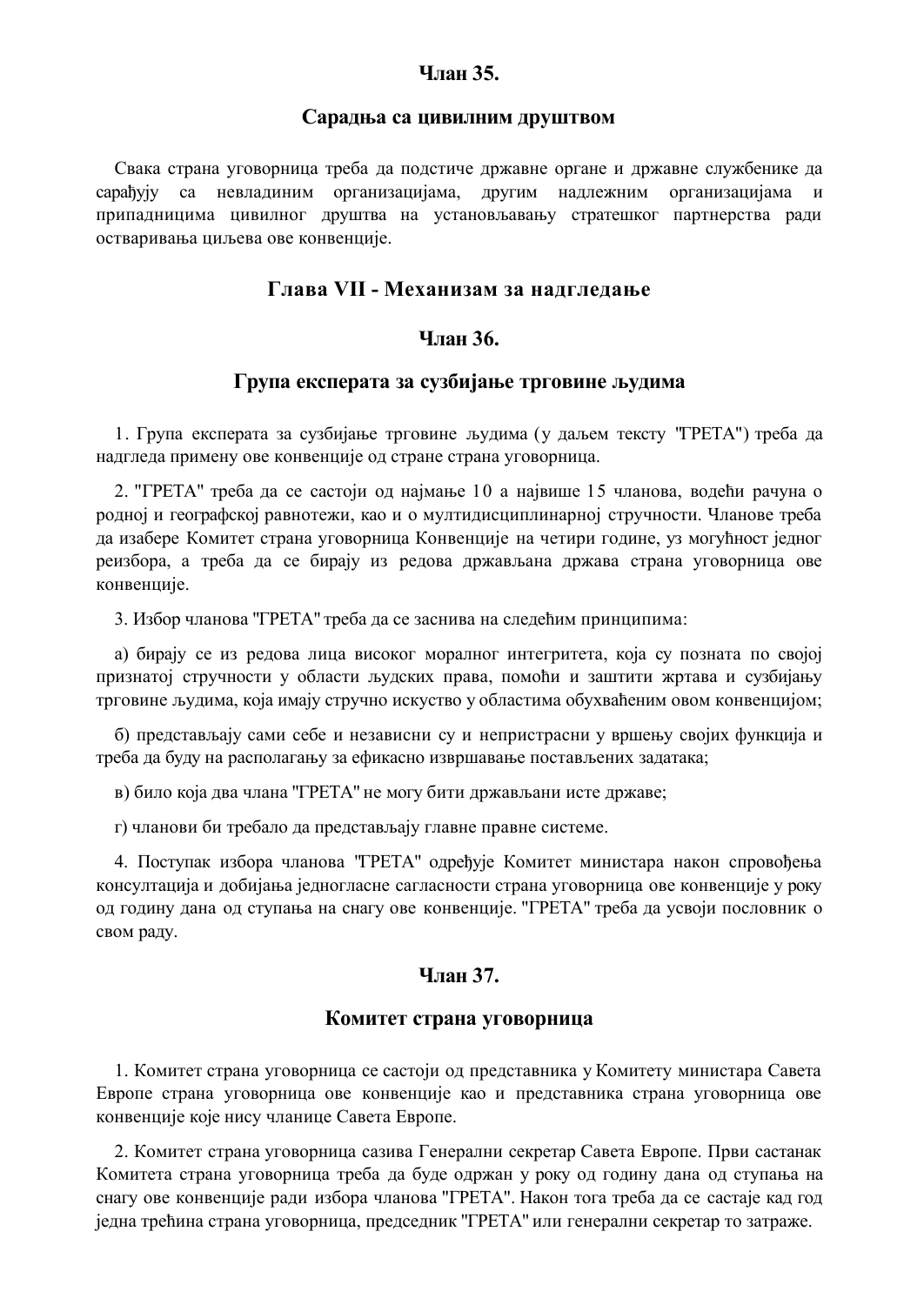3. Комитет страна уговорница треба да усвоји пословник о свом раду.

### **Члан 38.**

#### **Поступак**

1. Поступак оцењивања односи се на стране уговорнице ове конвенције и треба да буде подељен на кругове, чију дужину одређује "ГРЕТА". На почетку сваког круга "ГРЕТА" бира конкретне одредбе на којима ће се заснивати поступак оцењивања.

2. "ГРЕТА" одређује најпогоднији начин за оцењивање. "ГРЕТА" може да изради посебан упитник за сваки круг оцењивања, који може да послужи као основ за оцењивање примене ове конвенције од стране страна уговорница. Такав упитник се упућује свим странама уговорницама. Стране уговорнице одговарају на упитник, као и на све друге захтеве за информацијама које им упути "ГРЕТА".

3. "ГРЕТА" може да затражи информације од цивилног сектора.

4. "ГРЕТА" може допунски да организује посете земљама, у сарадњи са националним органима и "контакт особом" коју они одреде, и, уколико је неопходно, уз помоћ независних националних стручњака. За време тих посета, "ГРЕТА" могу помоћи стручњаци за поједине области.

5. "ГРЕТА" треба да припреми нацрт извештаја који садржи анализу примене одредби на којима се заснива оцењивање, као и сугестије и предлоге који се односе на начин на који односна страна уговорница може да решава утврђене проблеме. Нацрт извештаја доставља се страни уговорници која је предмет оцењивања ради стављања примедби. "ГРЕТА" узима у обзир такве примедбе приликом сачињавања свог извештаја.

6. На основу тога, "ГРЕТА" треба да усвоји свој извештај и закључке који се односе на мере које је страна уговорница предузела у циљу примене одредаба ове Конвенције. Тај извештај и закључци треба да се доставе односној страни уговорници и Комитету страна уговорница. Извештај и закључци "ГРЕТА" су јавни од тренутка њиховог усвајања, као и евентуалне примедбе односне стране уговорнице.

7. Без обзира на поступак из става 1. до 6. овога члана, Комитет страна уговорница може, на основу извештаја и закључака "ГРЕТА", да усвоји препоруке упућене тој страни уговорници (а) које се односе на мере које треба предузети ради спровођења закључака "ГРЕТА", уз одређивање рока за подношење информација о њиховој примени, уколико је неопходно и (б) у циљу унапређења сарадње са односном страном уговорницом ради исправне примене ове конвенције.

### **Глава VIII - Однос према другим међународним инструментима**

#### **Члан 39.**

### **Однос према Протоколу за спречавање, сузбијање и кажњавање трговине људима, посебно женама и децом, којим се допуњује Конвенција Уједињених нација против транснационалног организованог криминала**

Ова конвенција не утиче на права и обавезе који произилазе из одредаба Протокола за спречавање, сузбијање и кажњавање трговине људима, посебно женама и децом, који допуњује Конвенцију Уједињених нација против транснационалног организованог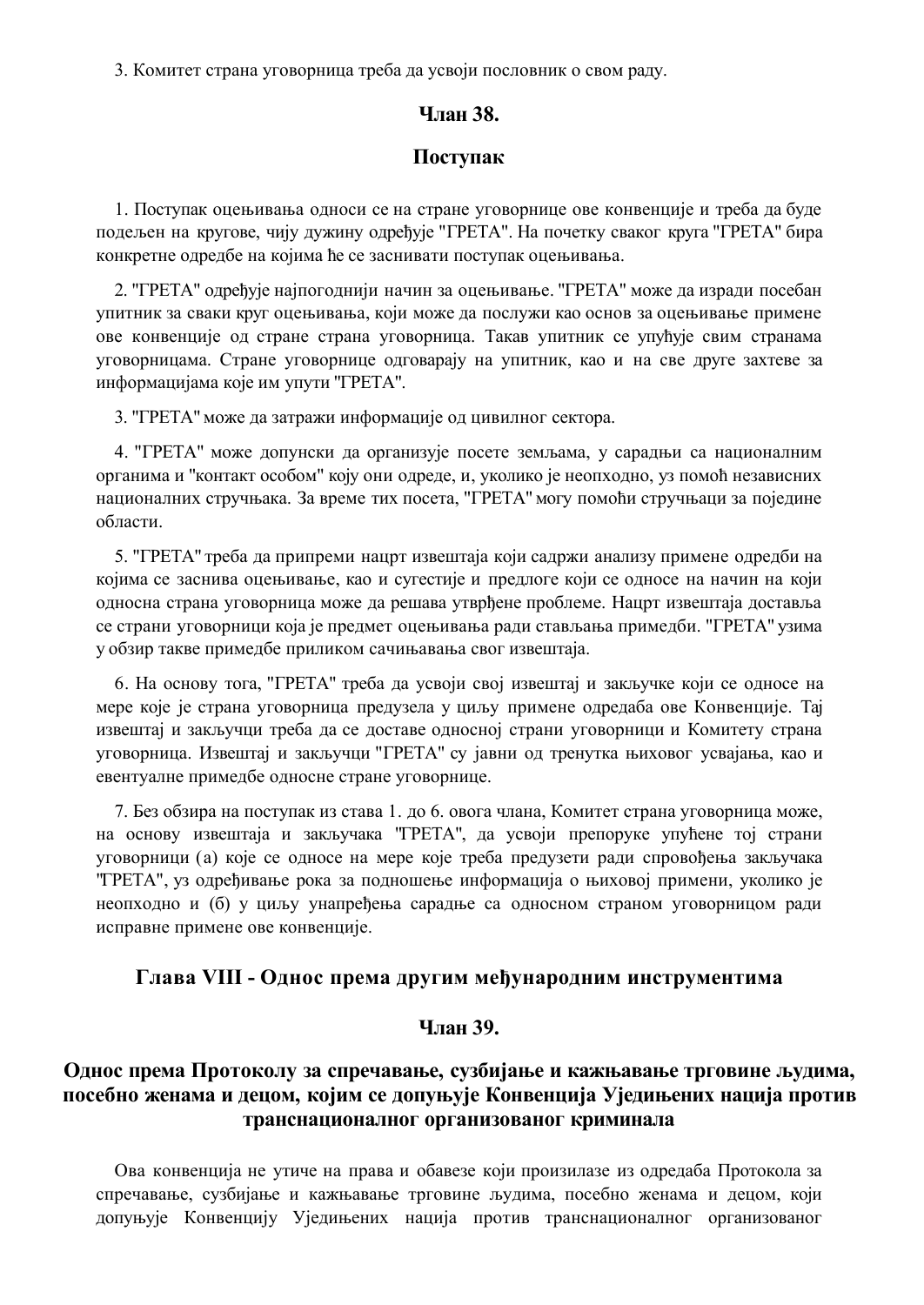криминала и има за циљ јачање заштите предвиђене Протоколом, као и унапређења стандарда који су у њему садржани.

#### **Члан 40.**

### **Однос према другим међународним инструментима**

1. Ова конвенција не утиче на права и обавезе које произилазе из других међународних инструмената чије стране уговорнице већ јесу или ће постати стране уговорнице ове конвенције, а који садрже одредбе о питањима која регулише ова конвенција и који обезбеђују већу заштиту и помоћ жртвама трговине људима.

2. Стране уговорнице ове конвенције могу међусобно да закључују билатералне или мултилатералне споразуме о питањима на која се односи ова конвенција у циљу допуне или јачања њених одредаба или лакше примене принципа које она садржи.

3. Стране уговорнице Конвенције које су стране уговорнице Европске уније треба да примењују у међусобним односима правила Заједнице и Европске уније у оној мери у којој постоје правила Заједнице или Европске уније која регулишу конкретна питања која се могу применити на конкретне случајеве, без обзира на предмет и сврху ове конвенције, као и њену пуну примену код других страна уговорница.

4. Из ове конвенције ништа неће утицати на права, обавезе и одговорности држава и појединаца према међународном праву, укључујући међународно хуманитарно право и међународно право које се односи на људска права, а посебно на Конвенцију из 1951. и Протокол из 1967. године који се односе на положај избеглица и принцип забране протеривања или враћања који је у њима садржан, тамо где се могу применити.

### **Глава IX - Измене и допуне Конвенције**

#### **Члан 41.**

#### **Измене и допуне**

1. Сваки предлог измена и допуна ове конвенције који поднесе нека страна уговорница треба да се достави Генералном секретару Савета Европе, који ће га проследити државама чланицама Савета Европе, свим потписницама, свим странама уговорницама, Европској заједници, свим државама које су позване да потпишу ову конвенцију у складу са одредбама члана 42, као и свим државама које су позване да приступе овој конвенцији у складу са одредбама члана 43.

2. Свака измена и допуна коју нека страна уговорница предложи треба да се достави "ГРЕТА", која подноси Комитету министара своје мишљење о предложеној измени и допуни.

3. Комитет министара разматра предложену измену и допуну, као и мишљење "ГРЕТА", и по обављању консултација са странама уговорницама ове конвенције и прибављању њихове једногласне сагласности, може да усвоји измену и допуну.

4. Текст свих измена и допуна које усвоји Комитет министара у складу са ставом 3. овога члана доставља се странама уговорницама на прихватање.

5. Све измене и допуне усвојене у складу са ставом 3. овога члана ступају на снагу првог дана у месецу после истека периода од три месеца након датума када су све стране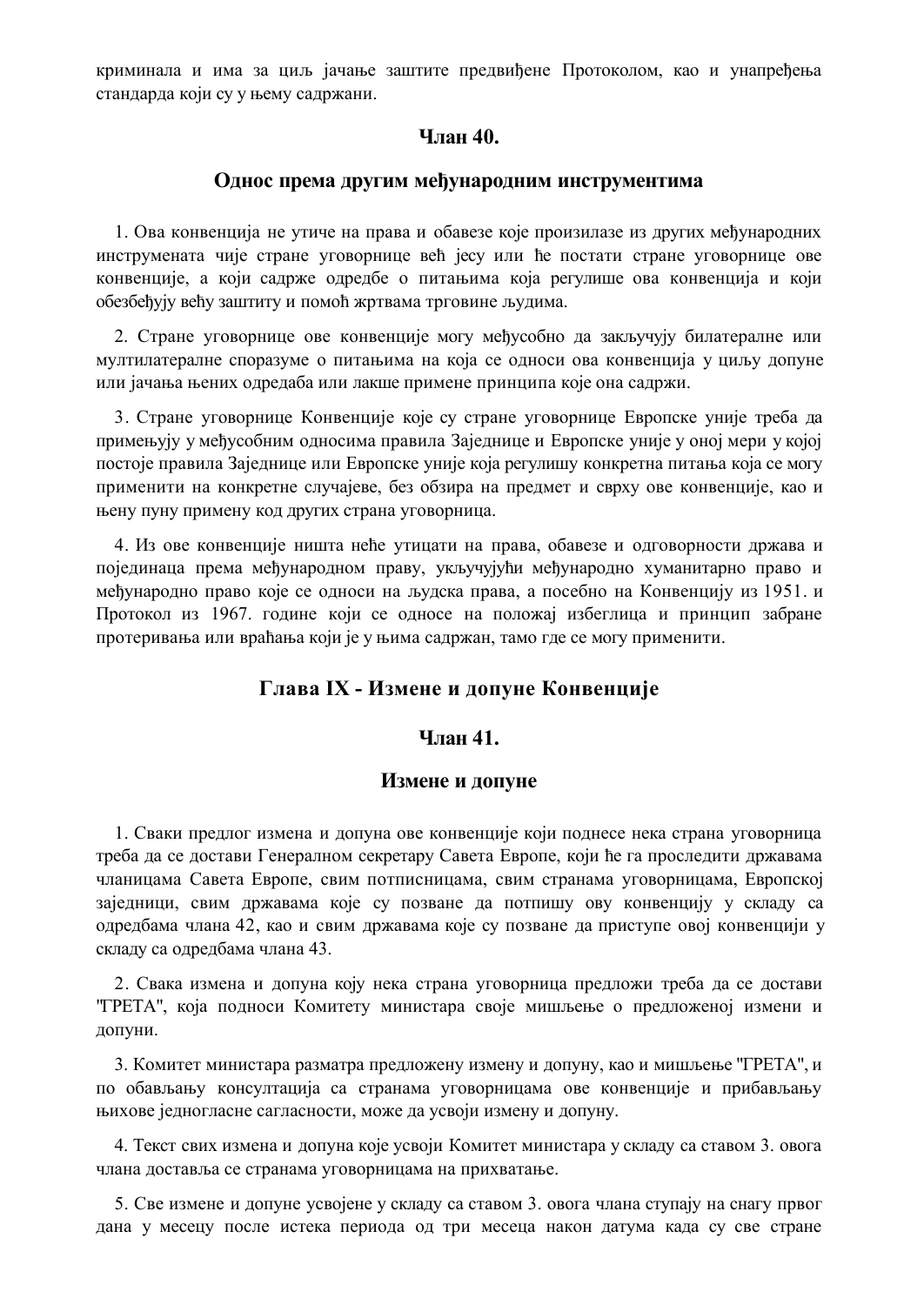уговорнице обавестиле генералног секретара да су прихватиле измене и допуне.

### **Глава X - Завршне одредбе**

### **Члан 42.**

#### **Потписивање и ступање на снагу**

1. Ова конвенција отворена је за потписивање државама чланицама Савета Европе, државама које нису чланице а учествовале су у њеној изради, као и Европској заједници.

2. Ова конвенција подлеже ратификацији, прихватању или потврђивању. Ратификациони инструменти, као и инструменти о прихватању или потврђивању депонују се код генералног секретара Савета Европе.

3. Ова конвенција ступа на снагу првога дана у месецу по истеку периода од три месеца од дана када је 10 потписница, од којих је најмање 8 држава чланица Савета Европе, изразило своју сагласност да их Конвенција обавезује, сходно одредбама претходног става.

4. У односу на сваку државу наведену у ставу 1. или Европску заједницу, која накнадно изрази сагласност да се обавезује овом конвенцијом, Конвенција ступа на снагу првог дана у месецу по истеку периода од три месеца од дана депоновања њеног ратификационог инструмента или инструмента о прихватању или потврђивању.

#### **Члан 43.**

### **Приступање Конвенцији**

1. По ступању на снагу ове конвенције, Комитет министара Савета Европе може, по обављању консултација са странама уговорницама ове конвенције и прибављања њихове једногласне сагласности, да позове било коју државу која није чланица Савета Европе, која није учествовала у изради Конвенције, да приступи Конвенцији на основу одлуке коју донесе већина како је предвиђено чланом 20г. Статута Савета Европе и једногласном одлуком представника држава страна уговорница које имају право учешћа у раду Комитета министара.

2. У односу на сваку државу која приступа Конвенцији, Конвенција ступа на снагу првог дана у месецу после истека периода од три месеца након датума депоновања инструмента о приступању код генералног секретара Савета Европе.

#### **Члан 44.**

### **Територијална примена**

1. Свака држава или Европска заједница може, у време потписивања или приликом депоновања свог ратификационог инструмента или инструмента о прихватању, потврђивању или приступању, да прецизира територију или територије на које се ова конвенција односи.

2. Свака страна уговорница може било ког каснијег датума, изјавом упућеном генералном секретару Савета Европе, да прошири примену ове конвенције на било коју другу територију назначену у изјави, за чије је међународне односе она одговорна или у чије име је овлашћена да преузима обавезе. У односу на ту територију, Конвенција ступа на снагу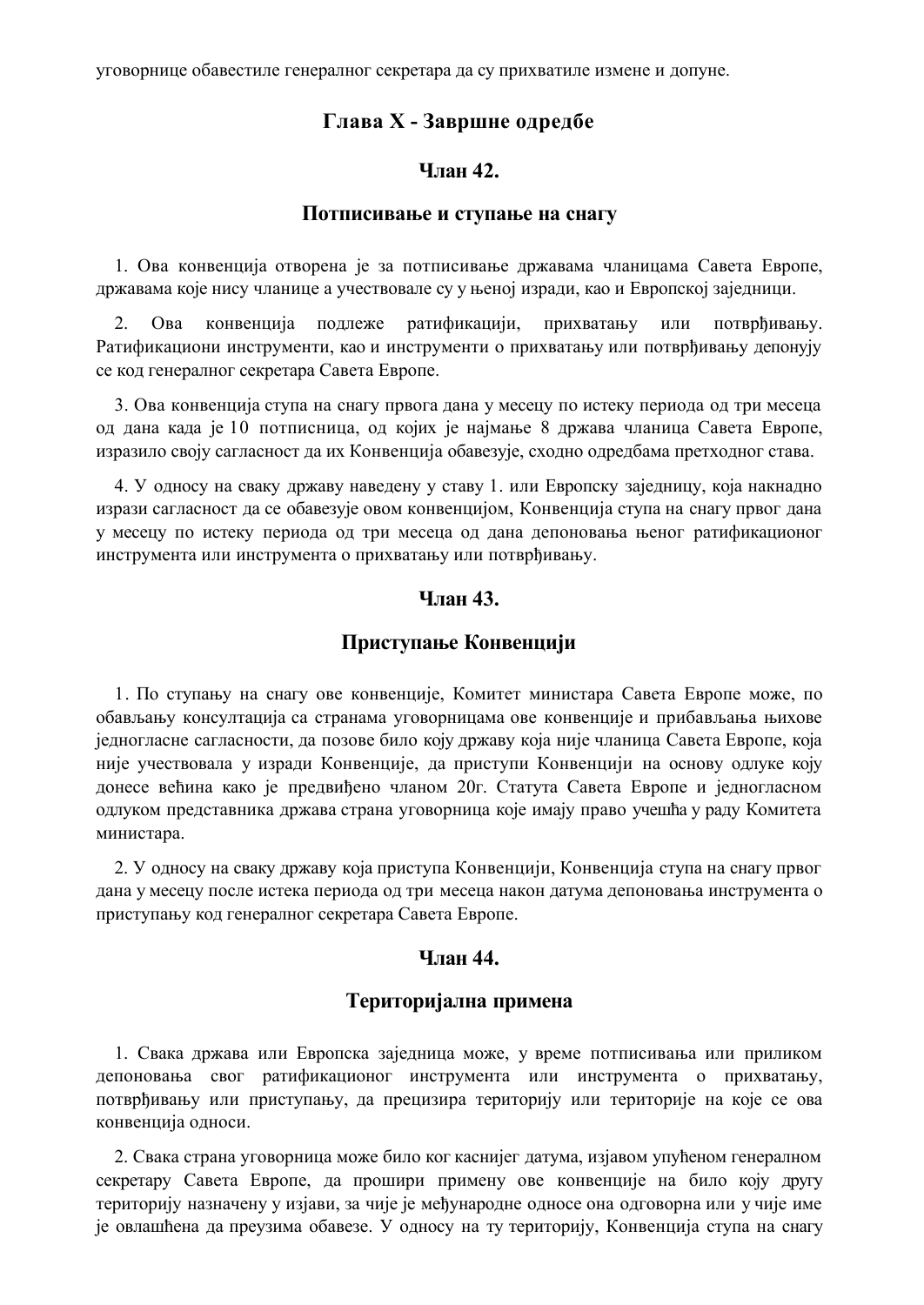првог дана у месецу после истека периода од три месеца након датума када је генерални секретар такво обавештење примио.

3. Свака изјава дата у складу са претходна два става може да се, у односу на било коју територију назначену у њој, повуче на основу обавештења генералном секретару Савета Европе. Повлачење производи дејство првог дана у месецу после истека периода од три месеца након датума када је генерални секретар такво обавештење примио.

#### **Члан 45.**

### **Резерве**

На било коју одредбу ове конвенције не може се ставити резерва, изузев на члан 31. став 2.

#### **Члан 46.**

#### **Отказивање**

1. Свака страна уговорница може да у било које време откаже ову конвенцију слањем обавештења генералном секретару Савета Европе.

2. Такво отказивање производи дејство првог дана у месецу који следи после истека периода од три месеца након датума када је Генерални секретар примио обавештење.

#### **Члан 47.**

#### **Обавештавање**

Генерални секретар Савета Европе обавештава државе чланице Савета Европе, све државе потписнице, све државе стране уговорнице, Европску заједницу, све државе које су позване да потпишу Конвенцију у складу са одредбама члана 42. и све државе које су позване да приступе овој конвенцији у складу са одредбама члана 43. о:

а) сваком потписивању;

б) депоновању било којих ратификационих инструмената и инструмената о прихватању, потврђивању или приступању;

в) сваком датуму ступања на снагу ове конвенције у складу са чл. 42. и 43;

г) свим изменама и допунама прихваћеним у складу са чланом 41. и о датуму ступања на снагу тих измена и допуна;

д) сваком отказивању извршеном у складу са одредбама члана 46;

ђ) сваком другом акту, обавештењу или саопштењу који се односе на ову конвенцију;

е) свакој резерви стављеној у складу са чланом 45.

У потврду чега су доле потписани, за то прописно овлашћени, потписали ову конвенцију.

Сачињено у Варшави, 16. маја 2005. године, на енглеском и француском језику, при чему су оба текста једнако веродостојна, у по једном примерку који се депонују у архиви Савета Европе. Генерални секретар Савета Европе доставља оверене копије свакој држави